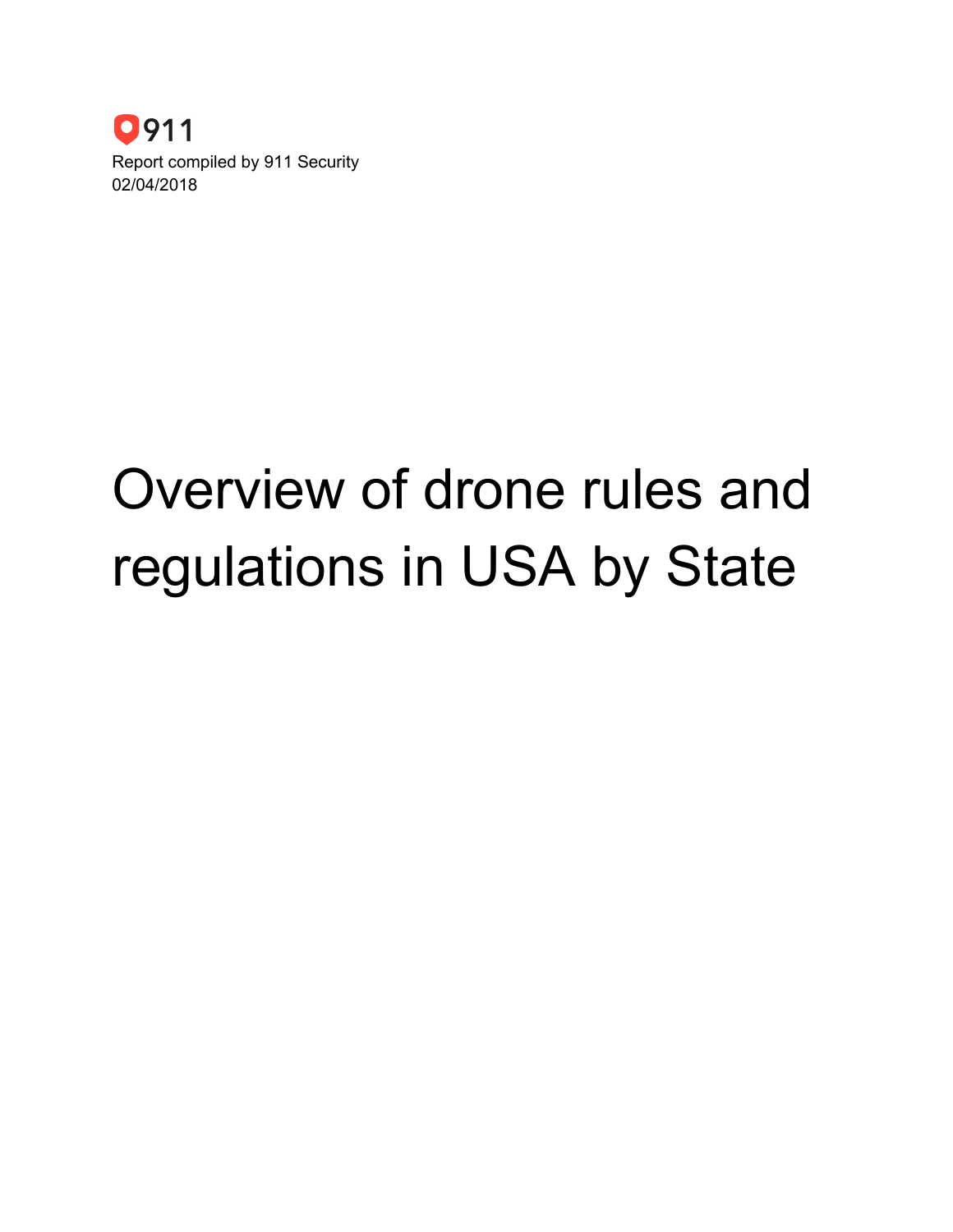Before exploring the specific topics states have legislated, it is important to consider the issue of preemption. If a state or local law directly conflicts with federal laws or regulations, the state or local law is likely to be invalidated. Because the FAA is the designated authority to regulate U.S. airspace, any state or local law that conflicts with FAA regulations or attempts to regulate in an area that is within the purview of the FAA may be preempted.

Examples of laws for which consultation with the FAA is recommended:

"Operational UAS restrictions on flight altitude, flight paths; operational bans; any regulation of the navigable airspace. For example – a city ordinance banning anyone from operating UAS withState UAS Legislative Action in the city limits, within the airspace of the city, or within certain distances of landmarks."

"Mandating equipment or training for UAS related to aviation safety such as geo-fencing would likely be preempted. Courts have found that state regulation pertaining to mandatory training and equipment requirements related to aviation safety is not consistent with the federal regulatory framework."

Examples of laws within state and local government police power:

"Laws traditionally related to state and local police power – including land use, zoning, privacy, trespass, and law enforcement operations – generally are not subject to federal regulation."

- Requirement for police to obtain a warrant prior to using a UAS for surveillance.  $\cdot$
- Specifying that UAS may not be used for voyeurism.
- Prohibitions on using UAS for hunting or fishing, or to interfere with or harass someone who is hunting or fishing.
- Prohibitions on attaching firearms or similar weapons to UAS.

# **Privacy**

One of the most significant areas of UAS legislation across the country has been related to privacy implications. The mission of the FAA is "to provide the safest, most efficient aerospace system in the world." This mission does not include regulating privacy-related issues. As a result, many states have considered and passed legislation dealing with privacy and drones.

Privacy law concerning drones generally fall into two categories:

1. Laws that require law enforcement to obtain a warrant prior to using a drone to perform a search of or surveillance on a suspect, and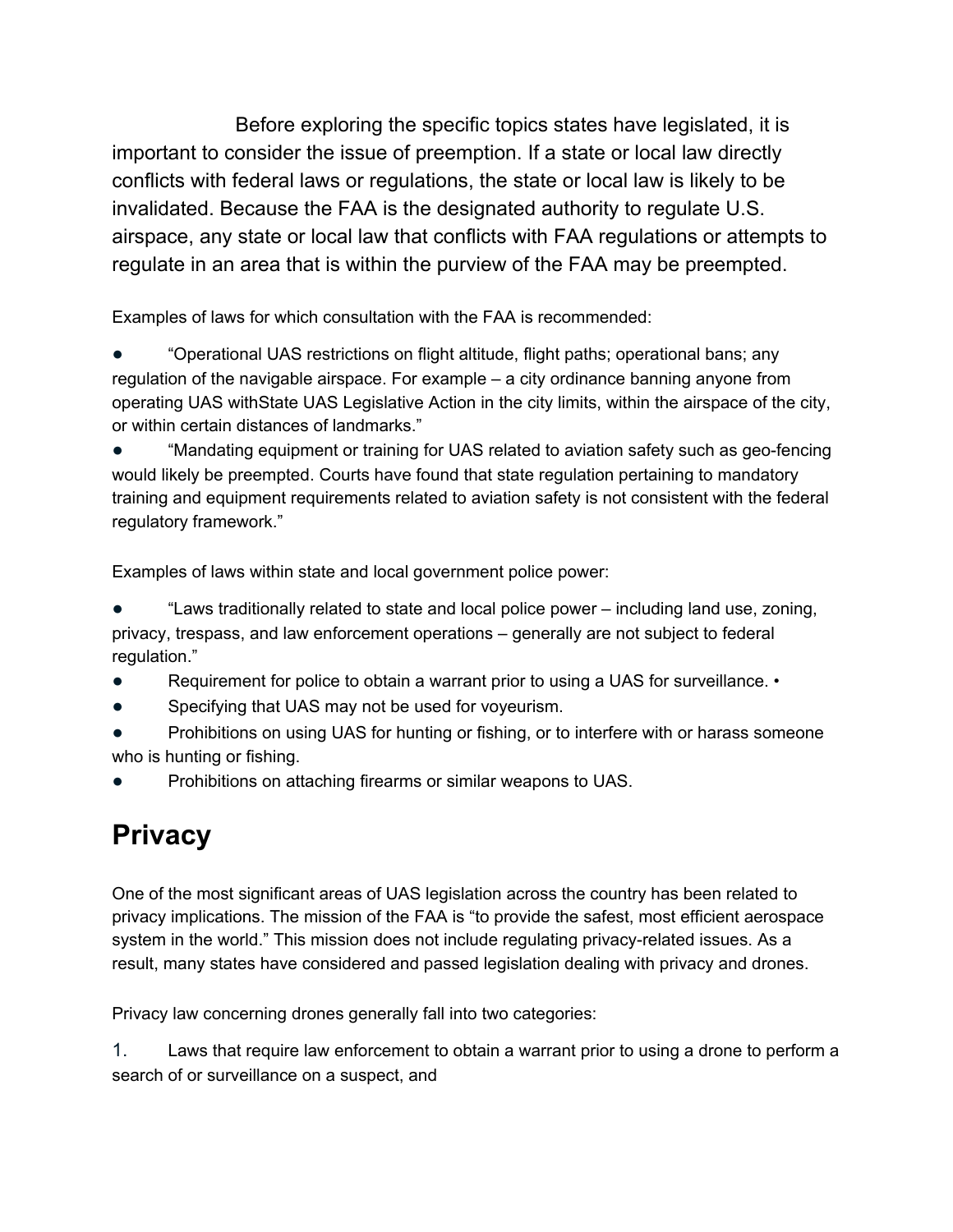2. Laws that prohibit private citizens (non-governmental actors) from using drones to do various activities that would invade someone else's privacy. These laws vary considerably by state with regard to exactly what types of activities are prohibited, including: flying over private property (trespassing), filming over private property, photographing in a place where a person has a reasonable expectation of privacy, height restrictions for flying over private property, consent restrictions, restrictions on publishing images taken without consent, and other rules that specifically make it an offense to use a drone for harassment or voyeurism.

Since 2013, 22 states (Alaska, Arkansas, California, Florida, Idaho, Illinois, Indiana, Iowa, Kansas, Maine, Mississippi, Montana, Nevada, North Carolina, North Dakota, Oregon, Tennessee, Texas, Utah, Vermont, Virginia, and Wisconsin) have passed legislation that falls within the broad category of privacy. This includes legislation related to warrant requirements for UAS use by law enforcement agencies and protection from privacy violations committed by non-government operators, including peeping toms.

# **Warrant Requirements**

One of the first UAS uses that captured the attention of legislatures was the use of UAS by law enforcement agencies for surveillance. 18 states—Alaska, Florida, Idaho, Illinois,Indiana, Iowa, Maine, Montana, Nevada, North Carolina, North Dakota, Oregon, Tennessee, Texas, Utah, Vermont, Virginia, and Wisconsin— have passed legislation requiring law enforcement agencies to obtain a search warrant to use UAS for surveillance or to conduct a search.

As is the case generally with search warrants, certain exceptions to the warrant requirement are included in the legislation, such as when exigent circumstances justify a search without a warrant.

# **Protection from Non-Government Operators**

In addition to concerns regarding Fourth Amendment violations by law enforcement agencies, states have also addressed the potential for privacy violations committed by non-government operators.

At least 15 states—Arkansas, California, Florida, Idaho, Indiana, Kansas, Mississippi, Nevada, North Carolina, Oregon, Tennessee, Texas, Utah, Virginia, and Wisconsin—have passed legislation providing privacy protections from other citizens that are specific to drones. Some states have indicated they believe current privacy laws that do not specifically address the use of UAS but, rather, provide general privacy protections, can provide the same protections in regard to UAS use.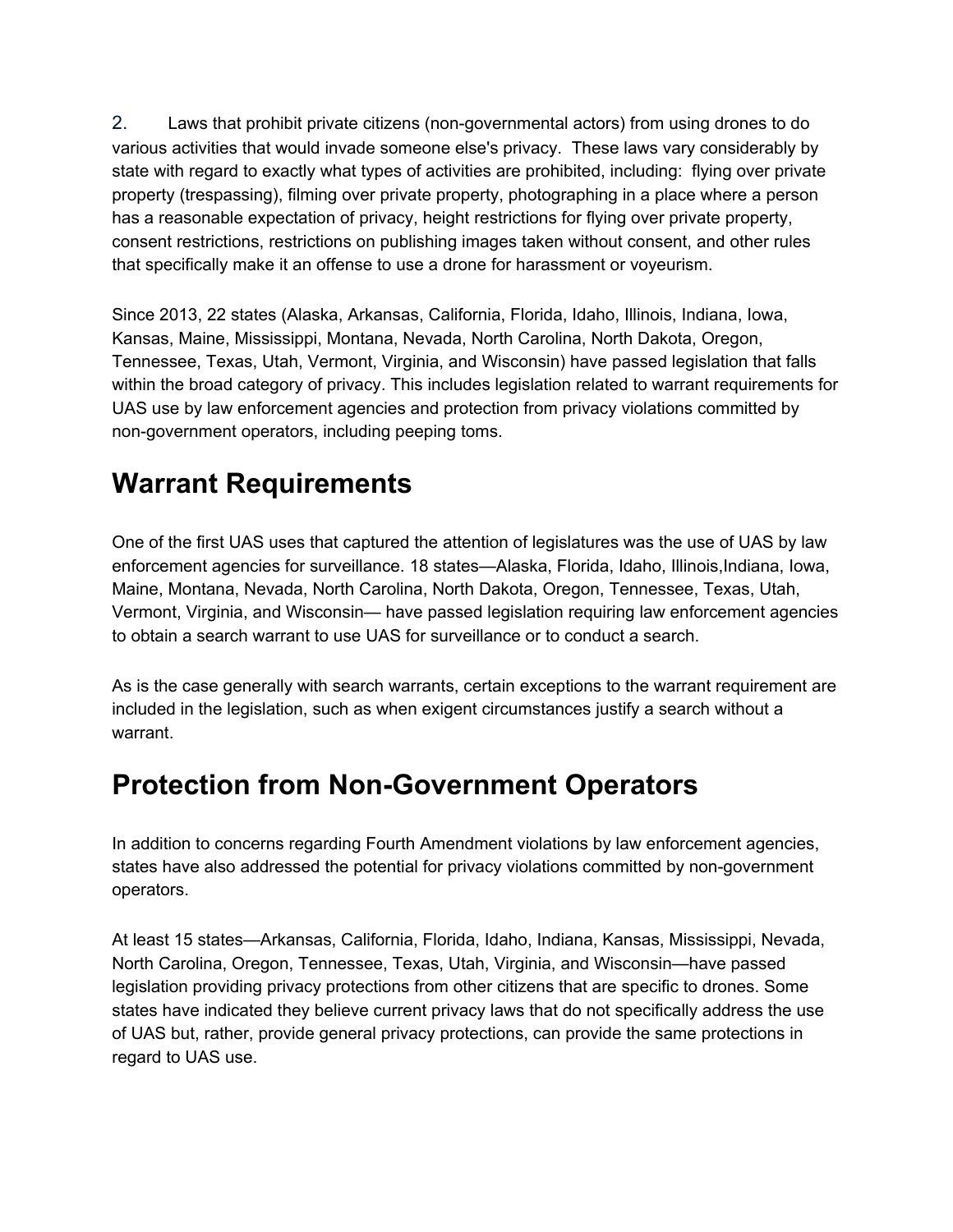# **Security Concerns**

While there are obvious commercial applications for UAS in the monitoring and maintenance of critical infrastructure, there are also concerns about the dangers that could come with the unrestricted use of drones near these facilities. These problems revolve primarily around issues of security.

UAS can pose a potential danger to critical infrastructure and, therefore, public safety. The FAA has reported a substantial rise in the number of pilots reporting drone sightings near other aircrafts and airports. Correctional facilities across the United States are battling the problem of drones being used to deliver contraband. Security experts have warned that drones could be used by terrorists to surveil or assist in attacking critical infrastructure and critical facilities.

# **Prisons**

States also have expressed concern about UAS operation near and over prisons. Currently, 10 states (Arizona, Louisiana, Nevada, New Jersey, North Carolina, Oregon, South Dakota, Tennessee, Texas, and Wisconsin) prohibit drones from operating near or over prisons.

States have taken various approaches in legislation, with some addressing where a drone can be operated and others specifically addressing the crime of introducing contraband into a correctional facility using a drone.

# **Critical Infrastructure**

Legislation also has been enacted to protect critical infrastructure from rogue drone operators. The classification of critical infrastructure varies by state, but generally includes facilities such as petroleum refineries, chemical manufacturing facilities, pipelines, wastewater treatment facilities, power generating stations, electric utilities, chemical or rubber manufacturing facilities, and other similar facilities.

10 states specifically restrict drone access near critical facilities and infrastructures.

These states include Arkansas, Arizona, Delaware, Florida, Louisiana, Nevada, Oklahoma, Oregon, Tennessee, and Texas.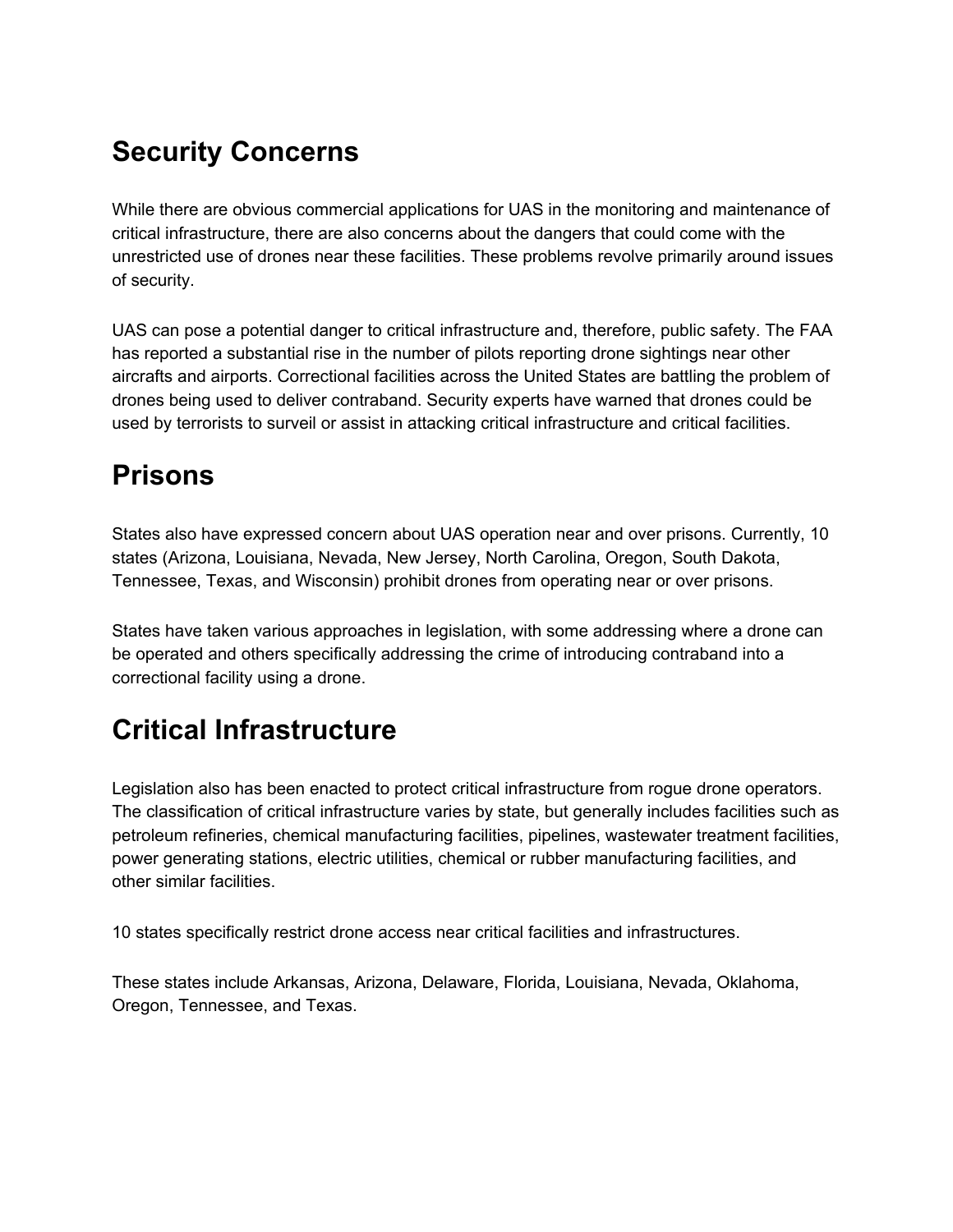# **Stadiums**

FAA regulations prohibit drones flying within three miles of stadiums one hour before and one hour after the schedules time of any of the following events:

- Major League Baseball
- **National Football League**
- NCAA Division One Football
- NASCAR Sprint Cup, Indy Car, and Champ Series races

Two states - Delaware and Texas - have their own state laws prohibiting drones near stadiums or events. Delaware prohibits drones over any sporting event, concert, automobile race, festival, or other event at which more than 1500 people are in attendance. Texas specifically prohibits drones flying over "sports venues" with seating capacity of at least 30,000.

# **Airports**

Under the Special Rule for model aircraft, the FAA requires hobby drone operators to notify the airport operator and air traffic control tower if they will be flying within 5 miles of an airport. The FAA also prohibits model aircraft from ever flying near other aircraft or near emergency response efforts.

Nevada legislation specifies that "A person may operate an unmanned aerial vehicle within 5 miles of an airport only if the person obtains the consent of the airport authority or the operator of the airport, or if the person has otherwise obtained a waiver, exemption or other authorization for such operation…" Anyone who violates this requirement is guilty of a misdemeanor.

# **Committees, Studies and Task Forces**

Several states have convened committees, task forces, advisory boards or requested studies on the use and implications of unmanned aircraft systems. 19 states - Alaska, Colorado, Connecticut, Georgia, Hawaii, Illinois, Indiana, Iowa, Louisiana, Maryland, Michigan, Nevada, New Mexico, Ohio, Oregon, Pennsylvania, Rhode Island, Utah, Wisconsin - have assembled committees, task forces, advisory boards or requested studies.

**DISCLAIMER:** This is for informational purposes only. The information does not constitute legal advice. You should seek out a attorney licensed in your state if you are in need of legal assistance.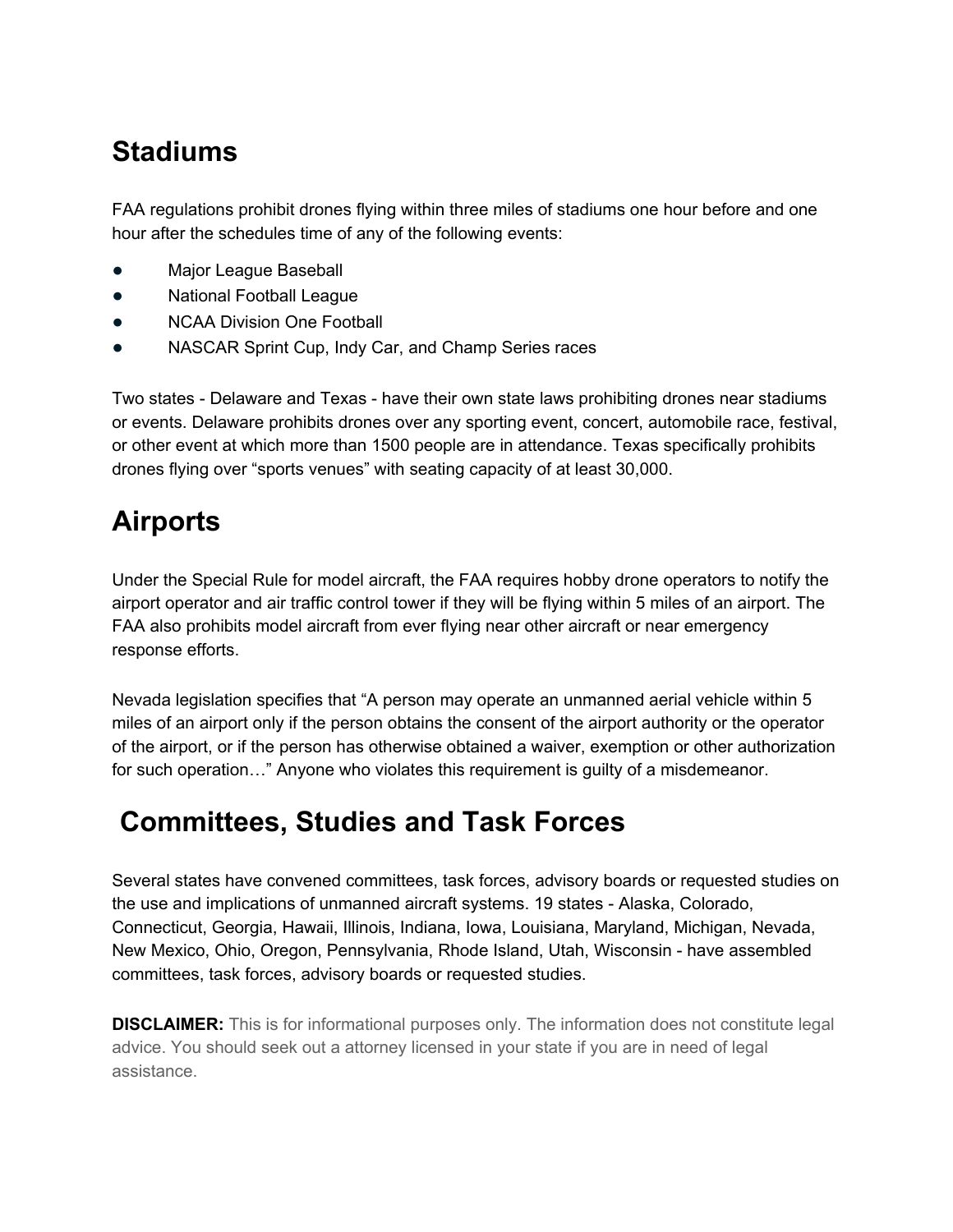| Alabama               | ${\bf 8}$ |
|-----------------------|-----------|
| Alaska                | ${\bf 8}$ |
| Arizona               | ${\bf 8}$ |
| <b>Arkansas</b>       | 10        |
| California            | 11        |
| Colorado              | 12        |
| <b>Connecticut</b>    | 13        |
| <b>Florida</b>        | 14        |
| Georgia               | 16        |
| Hawaii                | 17        |
| <b>Illinois</b>       | 18        |
| Indiana               | 21        |
| lowa                  | 21        |
| <b>Kansas</b>         | 22        |
| Kentucky              | 22        |
| Louisiana             | 23        |
| <b>Maine</b>          | 24        |
| <b>Maryland</b>       | 24        |
| <b>Massachusetts</b>  | 25        |
| <b>Michigan</b>       | 25        |
| <b>Mississippi</b>    | 26        |
| <b>Missouri</b>       | 26        |
| <b>Montana</b>        | 26        |
| <b>Nevada</b>         | 27        |
| <b>New Hampshire</b>  | 36        |
| <b>New Mexico</b>     | 37        |
| <b>New York</b>       | 37        |
| <b>North Carolina</b> | 38        |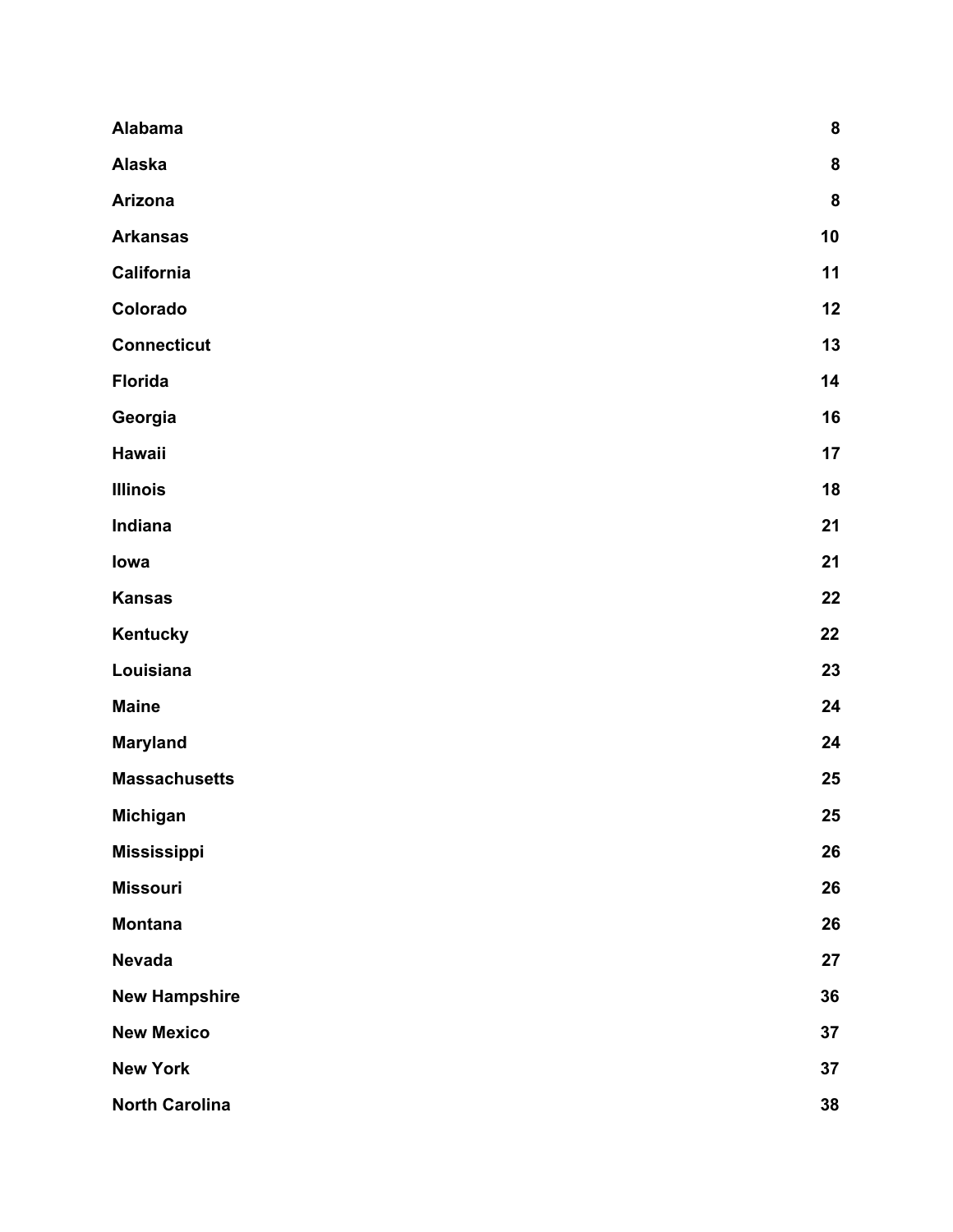| <b>North Dakota</b> | 40 |
|---------------------|----|
| Ohio                | 42 |
| <b>Oklahoma</b>     | 43 |
| Oregon              | 44 |
| <b>Tennessee</b>    | 51 |
| <b>Texas</b>        | 55 |
| <b>Utah</b>         | 60 |
| <b>Vermont</b>      | 65 |
| Virginia            | 66 |
| <b>Wisconsin</b>    | 68 |
| Wyoming             | 69 |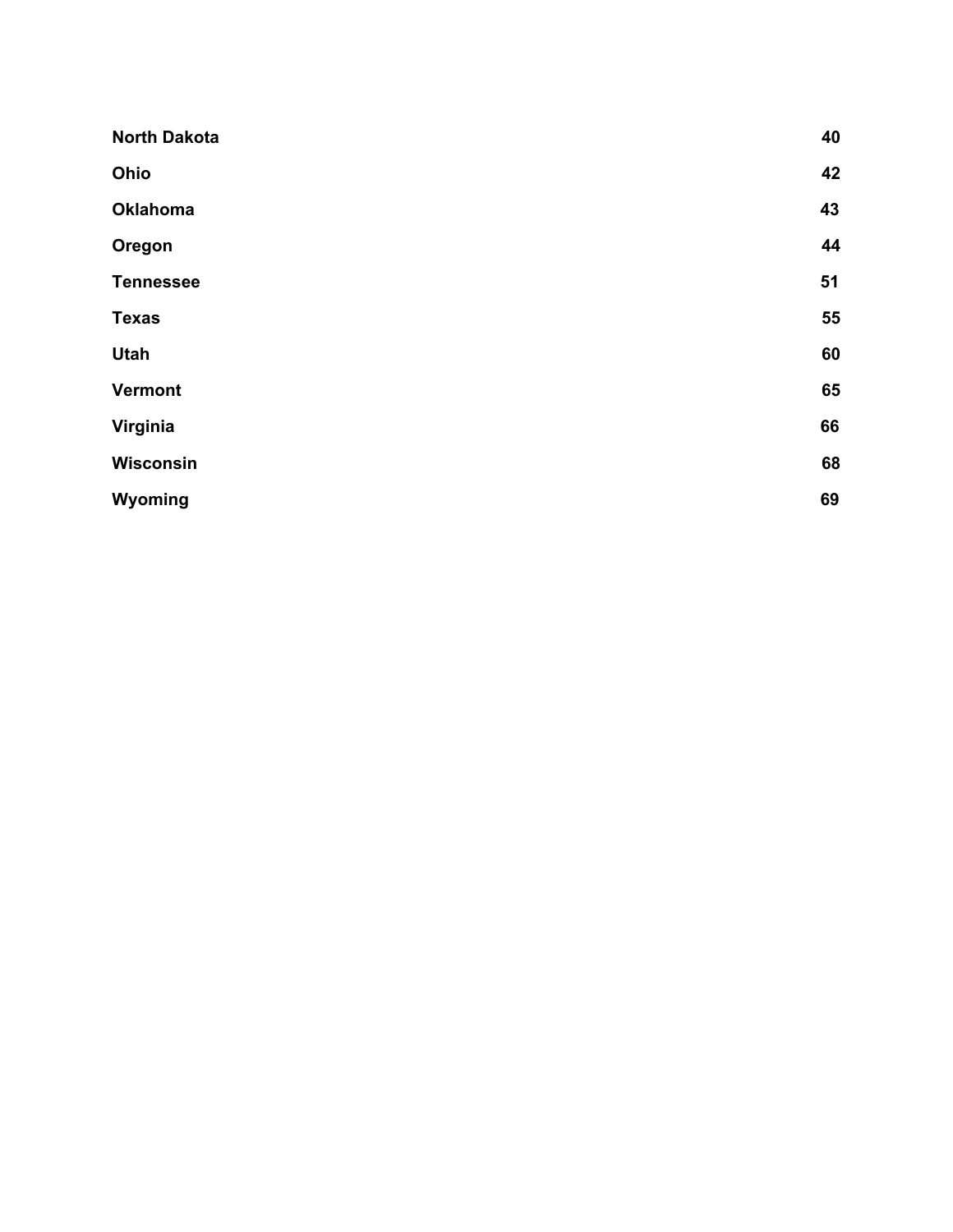#### <span id="page-7-0"></span>Alabama

No state drone laws

# <span id="page-7-1"></span>Alaska

Definitions:

Alaska statute defines an "**unmanned aircraft system**" as "an unmanned aircraft operated without direct human intervention from inside the aircraft."

Statutes/Bills (passed):

**[Article](http://www.legis.state.ak.us/basis/statutes.asp#18.65.909) 13.** LAW [ENFORCEMENT](http://www.legis.state.ak.us/basis/statutes.asp#18.65.909) USE OF UNMANNED AIRCRAFT SYSTEMS **HB [255](http://www.legis.state.ak.us/basis/get_bill.asp?session=28&bill=hb255&submit=Display+Bill)**

Three areas within the statute that contain laws related to unmanned aircraft systems:

- (1) use by law enforcement officials
- (2) retention of images captured by small unmanned aircraft systems
- (3) development of training in operation

Currently no statutes or bills for private or hobby use of drones

#### **[SCR](http://www.legis.state.ak.us/PDF/30/Bills/SCR004Z.PDF) 4**

Continues the Task Force on UAS and specifies additional membership and duties of the task force.

# <span id="page-7-2"></span>Arizona

Definitions:

Arizona's law uses the terms **model aircraft**, **civil unmanned aircraft**, and **public unmanned aircraft** to describe drones as used for different purposes.

**Model aircraft**: an unmanned aircraft that is "capable of sustained flight in the atmosphere; flown within visual line of sight of the person operating the aircraft; and flown for hobby or recreational purposes." (**Hobby**)

**Civil unmanned aircraft**: "an unmanned aircraft or unmanned aircraft system that is operated by a person for any purpose other than strictly for hobby or recreational purposes, including commercial purposes, or in the furtherance of or incidental to any business or media service or agency." (**Commercial**)

**Public unmanned aircraft**: an unmanned aircraft "operated by a public agency for a government-related purpose." (**Government/Law Enforcement**)

**Unmanned aircraft**: "an aircraft, including an aircraft commonly known as a drone, that is operated without the possibility of direct human intervention from within or on the aircraft."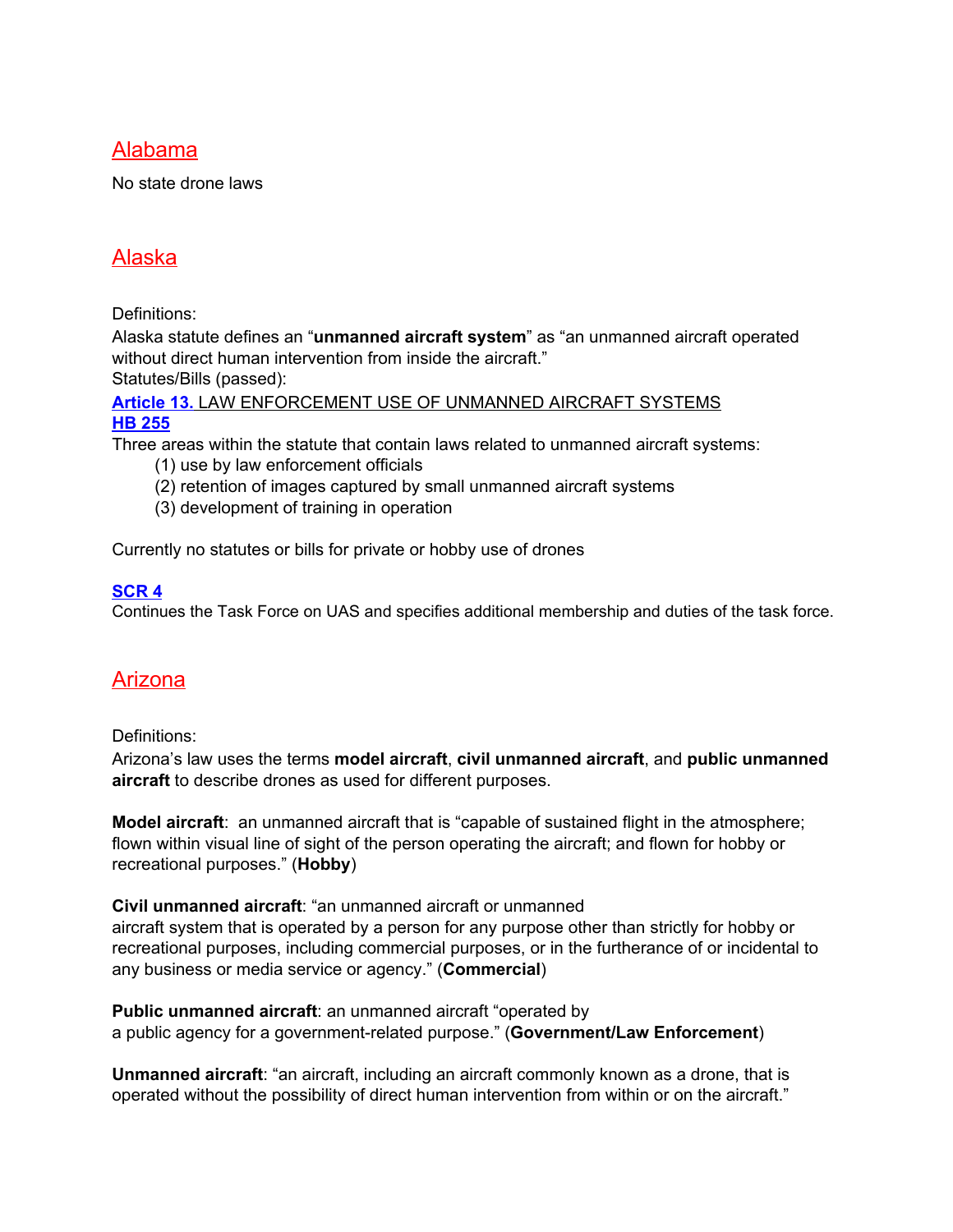"**Critical facility**" means any of the following:

- 1. A petroleum or alumina refinery.
- 2. A petroleum, chemical or rubber production, transportation, storage or processing facility.
- 3. A chemical manufacturing facility.
- 4. A water or wastewater treatment facility and water development, distribution or conveyance system, including a dam.
- 5. An electric generation facility, as defined in section 42-14156, and any associated substation or switchyard.
- 6. An electrical transmission or distribution substation.
- 7. An electrical transmission line of at least sixty-nine thousand volts.
- 8. An electronic communication station or tower.
- 9. An energy control center.
- 10. A distribution operating center.
- 11. A facility that transfers or distributes natural gas, including a compressor station, regulator station, city gate station or pressure limiting station or a liquefied natural gas facility or supplier tap facility.
- 12. Any railroad infrastructure or facility.
- 13. A federal, state, county or municipal court.
- 14. A public safety or emergency operation facility.
- 15. A federal, state, county or municipal jail or prison or other facility in which persons are incarcerated.
- 16. A federal or state military installation or facility.
- 17. A hospital that receives air ambulance services.

Statutes/Bills (passed):

**[13-3729.](http://www.azleg.gov/ars/13/03729.htm)** - Unlawful operation of model or unmanned aircraft; state preemption; classification; definitions

The operation of a model aircraft or civil unmanned aircraft is a class 1 misdemeanor if it is:

- 1. prohibited by federal law or regulation, including FAA regulations
- 2. Interferes with the operation of law enforcement, firefighters, or emergency services.

Class 1 misdemeanor is the most serious misdemeanor offense and is punishable by up to 6 months in jail, 3 years of probation and a \$2,500 fine plus surcharges.

The operation or use of an unmanned aircraft to photograph or linger over or near a critical facility in the furtherance of a crime is a class 6 felony, except that a second or subsequent violation is a class 5 felony.

Class 6 felonies are punishable up to 2 years in prison.

**[28-8242](https://www.azleg.gov/ars/28/08242.htm).** - Powers and duties

**[28-8280.](https://www.azleg.gov/ars/28/08280.htm)** - Careless or reckless aircraft operation; violation; classification; definitions

A person who operates an aircraft (model aircraft and civil unmanned aircraft) in the air, on the ground or on the water in a careless or reckless manner that endangers the life or property of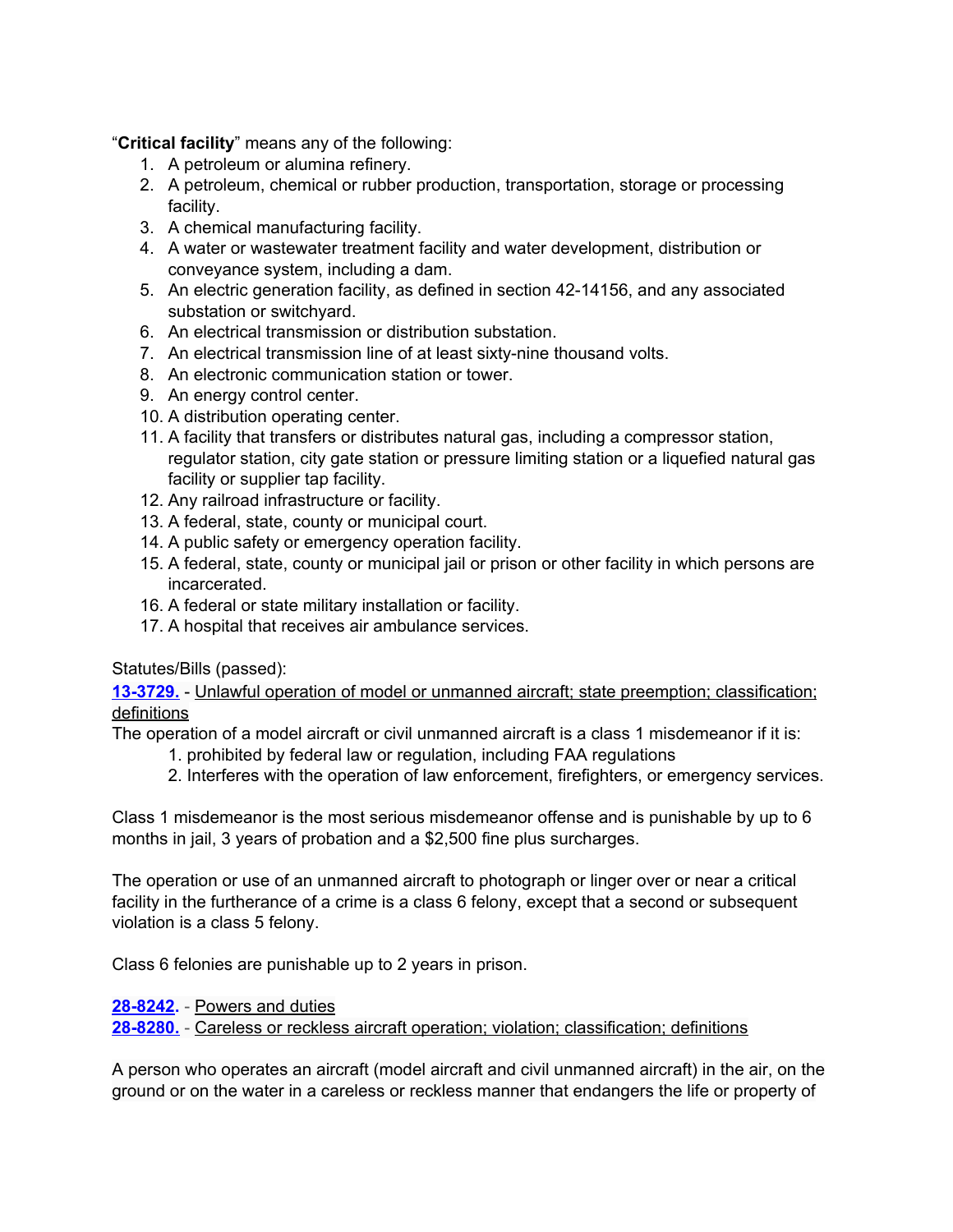another is guilty of a class 1 misdemeanor.

In determining whether the operation was careless or reckless, the court shall consider the standards for safe operation of aircraft prescribed by federal statutes or regulations governing aeronautics.

### <span id="page-9-0"></span>Arkansas

#### Definitions:

Arkansas defines "**drones" as "unmanned aircraft systems**." Arkansas' definition of an "**unmanned aircraft system**" is very broad, covering any "unmanned, powered aircraft that:

- 1. Does not carry a human operator;
- 2. Can be autonomous or remotely piloted or operated; and
- 3. Can be expendable or recoverable."

#### "**Unmanned aircraft system**" does **not** include:

- 1. A satellite orbiting the earth;
- 2. "Unmanned aircraft systems" that are being used by the federal government, the state after consultation with the governor, or as a result of a state or federal contract to inspect critical infrastructure
- 3. An unmanned aircraft used by a law enforcement agency, emergency medical service agency, hazardous materials response team, disaster management agency, or other emergency management agency for the purpose of incident command, area reconnaissance, personnel and equipment deployment monitoring, training, or a related purpose.

#### "**Critical infrastructure**" means:

- (A) An electrical power generation or delivery system;
- (B) A petroleum refinery;
- (C) A chemical or rubber manufacturing facility; or
- (D) A petroleum or chemical storage facility;

Statutes/Bills (passed):

#### **§ [5-60-103](http://codes.findlaw.com/ar/title-5-criminal-offenses/ar-code-sect-5-60-103.html)**. - Unlawful use of unmanned aircraft system

A person commits the offense of unlawful use of an unmanned aircraft system if he or she knowingly uses an unmanned aircraft system to conduct surveillance of, gather evidence or collect information about, or photographically or electronically record critical infrastructure without the prior written consent of the owner of the critical infrastructure.

Unlawful use of an unmanned aircraft system is a class B misdemeanor. Second or subsequent offenses are a Class A misdemeanor.

**§ [5-16-102](http://codes.findlaw.com/ar/title-5-criminal-offenses/ar-code-sect-5-16-102.html)**. - Voyeurism

**§ [5-16-101](http://codes.findlaw.com/ar/title-5-criminal-offenses/ar-code-sect-5-16-101.html)**. - Crime of video voyeurism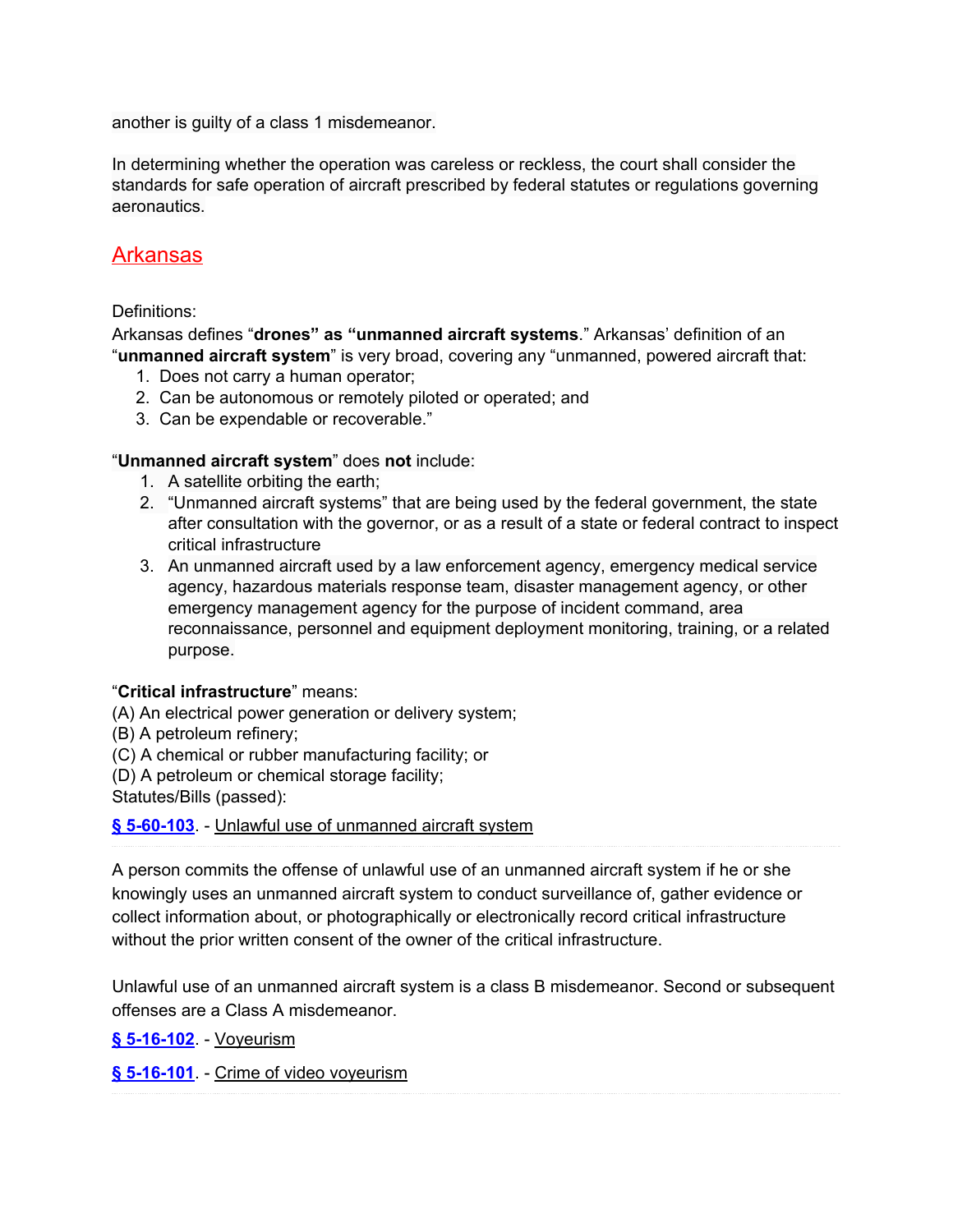<span id="page-10-0"></span>Using a drone to spy or video someone without their consent is a punishable crime.

# **California**

#### Definitions:

California law defines **drone** as an "**unmanned aircraft**" functioning without the possibility of direct human involvement. The term also includes the "communication links" and controller which help the pilot navigate the 'aircraft'.

Statutes/Bills (passed):

#### **[California](http://leginfo.legislature.ca.gov/faces/codes_displaySection.xhtml?sectionNum=1708.8.&lawCode=CIV) Civil Code 1708.8**

California's first "drone law" was not specifically aimed at drones, but rather amended the invasion of privacy statute to penalize drone operators who violate the privacy of others as described by the statute.

#### **[California](https://leginfo.legislature.ca.gov/faces/codes_displaySection.xhtml?sectionNum=43.101.&lawCode=CIV) Civil Code 43.101**

These laws limited the civil liability of first responders who damage a drone while working.

It also creates a misdemeanor offense for people who fly drones in a way that interferes with the work of first responders and other emergency workers.

#### **California [Government](https://leginfo.legislature.ca.gov/faces/codes_displaySection.xhtml?lawCode=GOV§ionNum=853.&highlight=true&keyword=unmanned+aircraft) Code 853**

A local public entity or public employee of a local public entity shall not be liable for any damage to an unmanned aircraft or unmanned aircraft system, if the damage was caused while the local public entity or public employee of a local public entity was providing, and the unmanned aircraft or unmanned aircraft system was interfering with, the operation, support, or enabling of any of the following emergency services:

- 1. Emergency medical services or ambulance transport services, including, but not limited to, air ambulance services.
- 2. Firefighting or firefighting-related services, including, but not limited to, air services related to firefighting or firefighting-related services.
- 3. Search and rescue services, including, but not limited to, air search and rescue services.

#### **[California](http://leginfo.legislature.ca.gov/faces/codes_displaySection.xhtml?lawCode=PEN§ionNum=402) Penal Code 402**.- CRIMES AGAINST THE PUBLIC HEALTH AND SAFETY (a)

(1) Every person who goes to the scene of an emergency, or stops at the scene of an emergency, for the purpose of viewing the scene or the activities of police officers, firefighters, emergency medical, or other emergency personnel, or military personnel coping with the emergency in the course of their duties during the time it is necessary for emergency vehicles or those personnel to be at the scene of the emergency or to be moving to or from the scene of the emergency for the purpose of protecting lives or property, unless it is part of the duties of that person's employment to view that scene or those activities, and thereby impedes police officers, firefighters, emergency medical, or other emergency personnel or military personnel, in the performance of their duties in coping with the emergency, is guilty of a misdemeanor.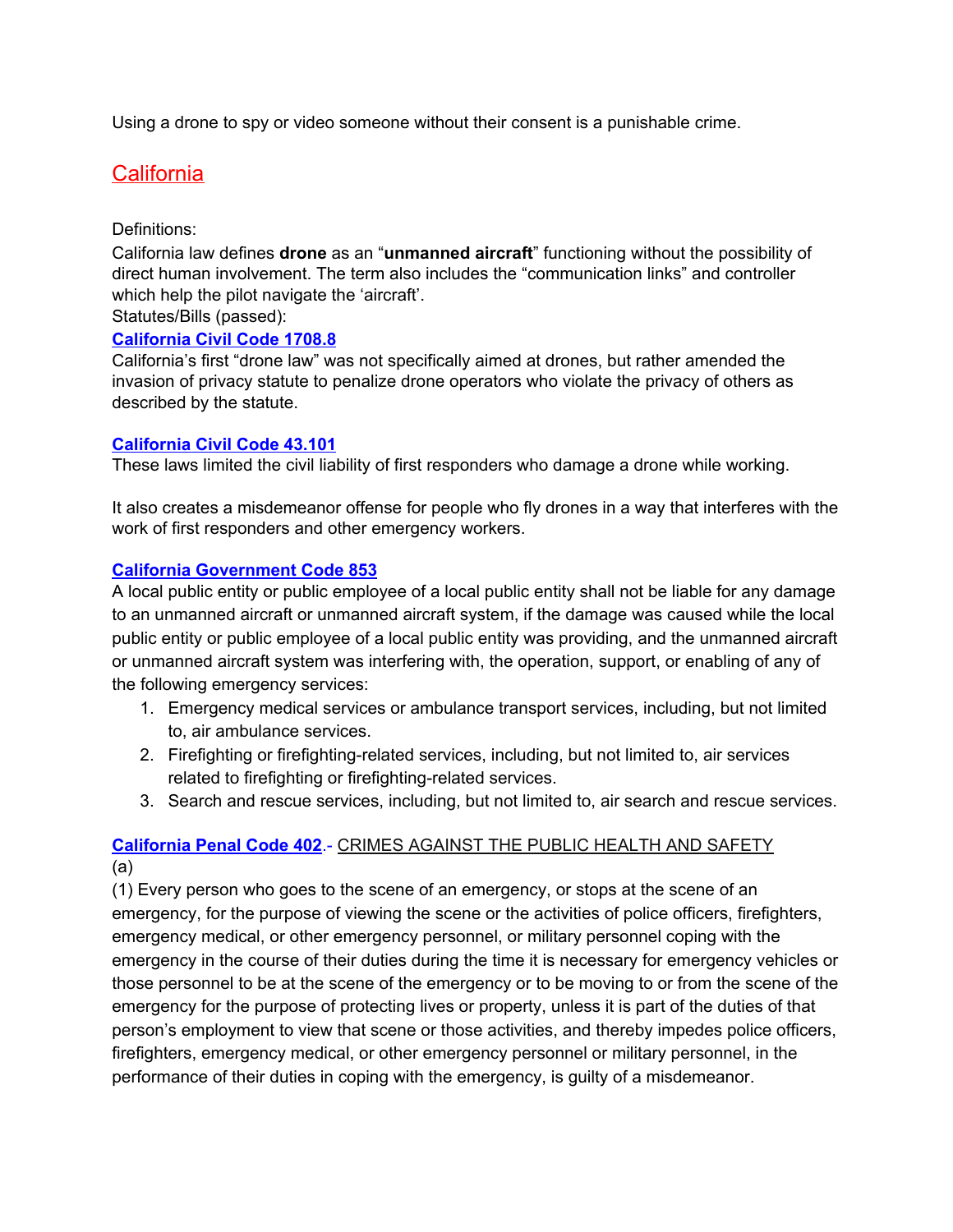(2) For purposes of this subdivision, a person shall include a person, regardless of his or her location, who **operates or uses an unmanned aerial vehicle, remote piloted aircraft, or drone** that is at the scene of an emergency.

(b) Every person who knowingly resists or interferes with the lawful efforts of a lifeguard in the discharge or attempted discharge of an official duty in an emergency situation, when the person knows or reasonably should know that the lifeguard is engaged in the performance of his or her official duty, is guilty of a misdemeanor.

(c) For the purposes of this section, an emergency includes a condition or situation involving injury to persons, damage to property, or peril to the safety of persons or property, which results from a fire, an explosion, an airplane crash, flooding, windstorm damage, a railroad accident, a traffic accident, a power plant accident, a toxic chemical or biological spill, or any other natural or human-caused event.

# <span id="page-11-0"></span>**Colorado**

#### Statutes/Bills (passed):

#### **HB [1070](http://leg.colorado.gov/bills/hb17-1070)** - Study Drone Use By Public Safety Agencies

Requires the center of excellence within the department of public safety to perform a study. The study must identify ways to integrate UAS within local and state government functions relating to firefighting, search and rescue, accident reconstruction, crime scene documentation, emergency management, and emergencies involving significant property loss, injury or death. The study must also consider privacy concerns, costs, and timeliness of deployment for each of these uses. The legislation also creates a pilot program, requiring the deployment of at least one team of UAS operators to a region of the state that has been designated as a fire hazard where they will be trained on the use of UAS for the above specifies functions.

#### **[406-0](https://www.sos.state.co.us/CCR/DisplayRule.do?action=ruleinfo&ruleId=2127&deptID=13&agencyID=134&deptName=Department%20of%20Natural%20Resources&agencyName=Colorado%20Parks%20and%20Wildlife%20(406%20Series,%20Wildlife)&seriesNum=2%20CCR%20406-0) #004** – AIDS IN TAKING [WILDLIFE](https://www.sos.state.co.us/CCR/DisplayRule.do?action=ruleinfo&ruleId=2127&deptID=13&agencyID=134&deptName=Department%20of%20Natural%20Resources&agencyName=Colorado%20Parks%20and%20Wildlife%20(406%20Series,%20Wildlife)&seriesNum=2%20CCR%20406-0)

It shall be unlawful to use a drone to look for, scout, or detect wildlife as an aid in the hunting or taking of wildlife.

For the purposes of this regulation, drone shall be defined as including, without limitation, any contrivance invented, used or designed for navigation of, or flight in the air that is unmanned or guided remotely. A drone may also be referred to as "Unmanned Aerial Vehicle" (UAV) or "Unmanned Aerial Vehicle System" (UAVS).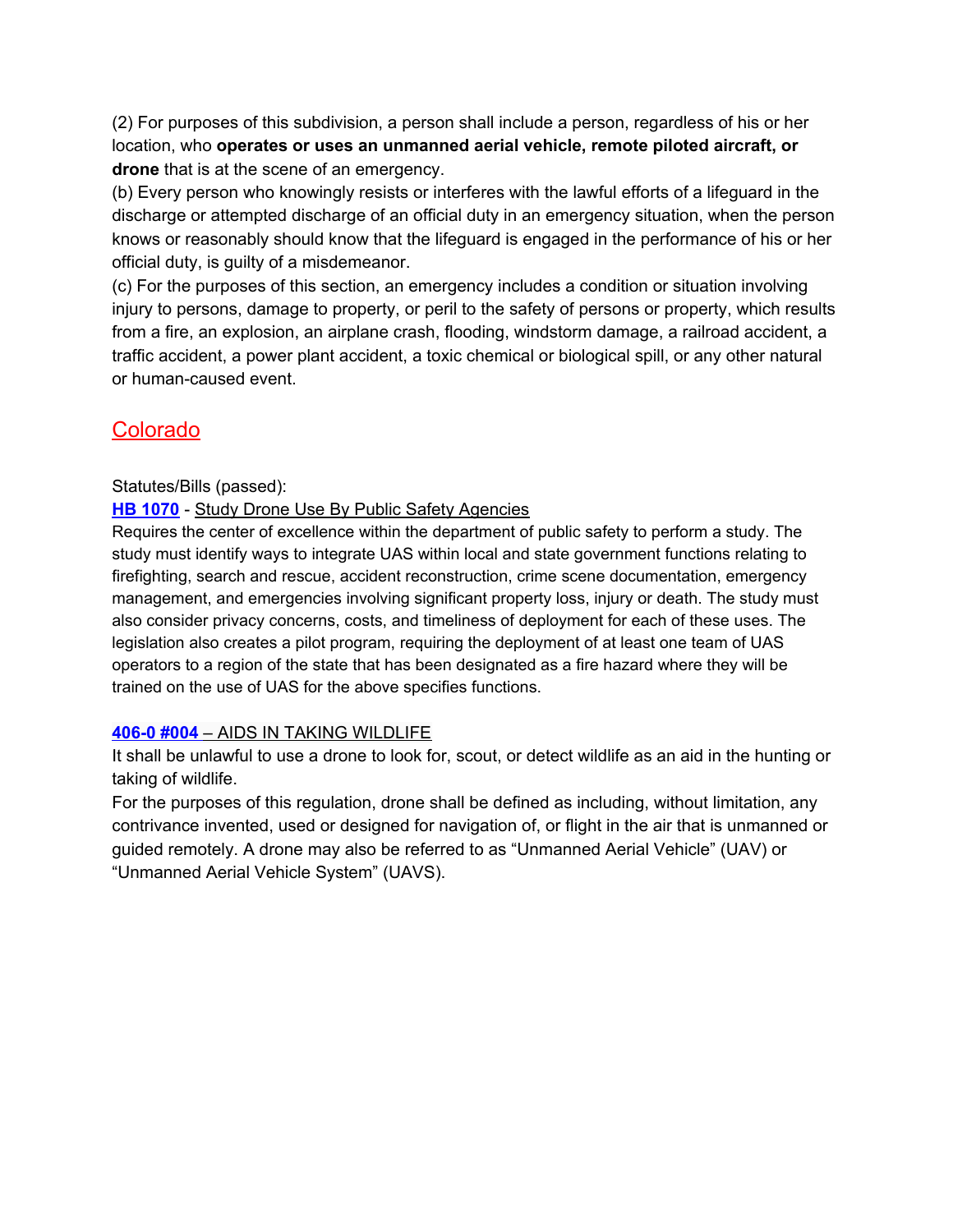# <span id="page-12-0"></span>**Connecticut**

#### Definitions:

"**Commercial unmanned aircraft**" means an aircraft operated remotely by a pilot in command holding a valid remote pilot certificate with a small unmanned aircraft systems rating issued by the Federal Aviation Administration.

Statutes/Bills (passed):

**[Public](https://www.cga.ct.gov/2017/ACT/pa/2017PA-00052-R00SB-00975-PA.htm) Act 17-52** - AN ACT CONCERNING MUNICIPALITIES AND UNMANNED AIRCRAFT This statue limits municipalities in enacting regulations regarding commercial unmanned aircraft. No municipality shall enact or enforce an ordinance or resolution that regulates the ownership, possession, purchase, sale, use, transportation or operation of any commercial unmanned aircraft, except as otherwise authorized by state and federal law, and to the extent they do not conflict with policies and procedures adopted by the Connecticut Airport Authority. The statute makes an exception for municipalities that are also water companies. Delaware

Definitions:

"**Unmanned aircraft system**" means a powered, aerial vehicle that:

- 1. Does not carry a human operator;
- 2. Uses aerodynamic forces to provide vehicle lift;
- 3. Can fly autonomously or be piloted remotely; and
- 4. Can be expendable or recoverable.

"**Critical infrastructure**" means petroleum refineries, petroleum storage facilities, chemical storage facilities, chemical manufacturing facilities, fuel storage facilities, electric substations, power plants, electric generation facilities, military facilities, commercial port and harbor facilities, rail yard facilities, drinking water treatment or storage facilities, correctional facilities, government buildings, and public safety buildings or facilities.

"**First responder**" means federal, state, and local law-enforcement officers, fire, and emergency medical services personnel, hazardous materials response team members, 9-1-1 dispatchers, or any individual who is responsible for the protection and preservation of life and is directed to respond to an incident that could result in death or serious injury. Statutes/Bills (passed):

**§ [1334](http://delcode.delaware.gov/title11/c005/sc07/index.shtml)** - Unlawful use of an unmanned aircraft system; unclassified misdemeanor; class B misdemeanor; class A misdemeanor

**Prohibited acts.** — Except as provided in this section, no person shall knowingly operate, direct, or program an unmanned aircraft system to fly:

- 1. Over any sporting event, concert, automobile race, festival, or other event at which more than 1500 people are in attendance; or
- 2. Over any critical infrastructure; or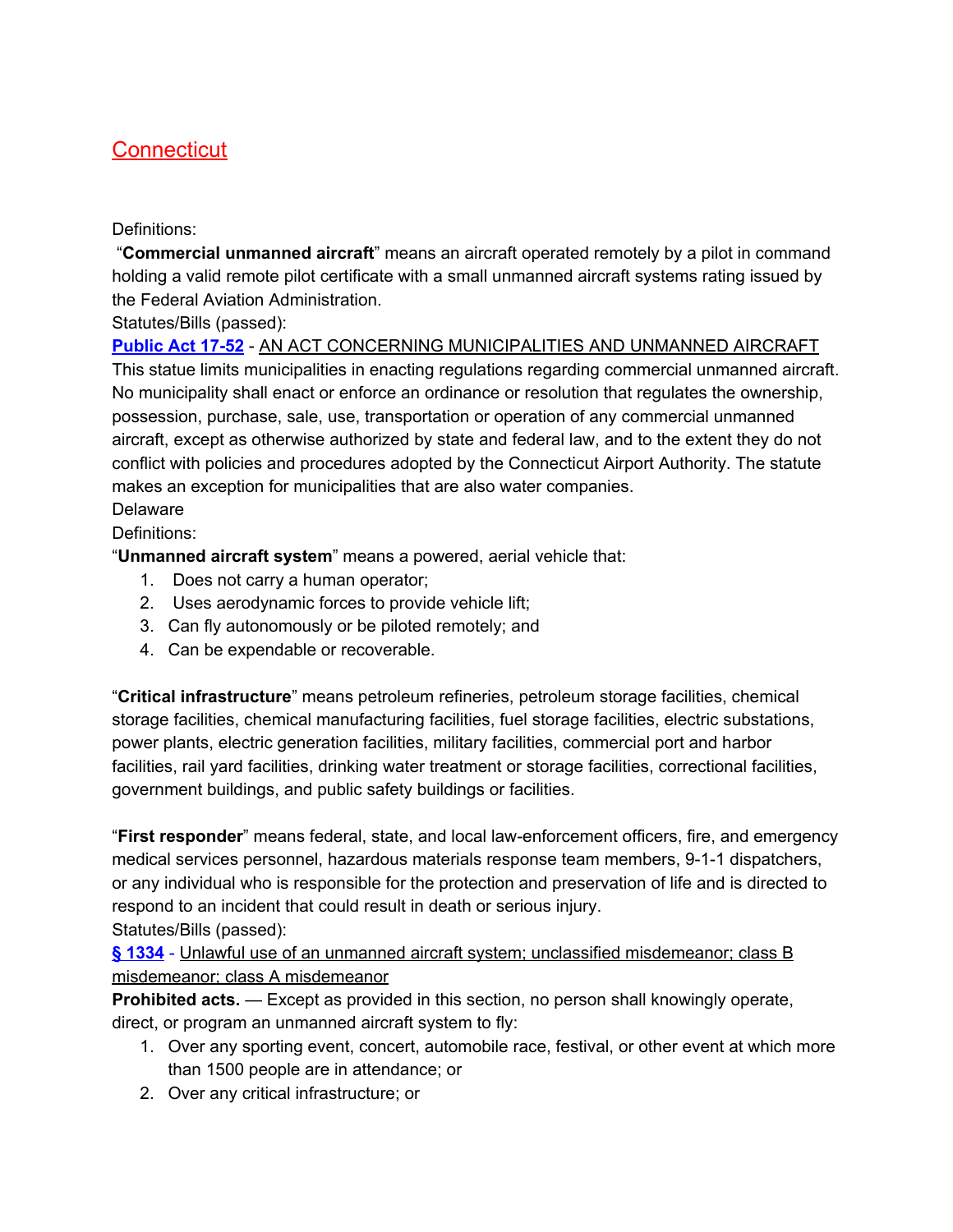3. Over any incident where first responders are actively engaged in response or air, water, vehicular, ground or specialized transport.

**Exemptions.** — The prohibitions set forth in subsection (b) of this section shall not apply to:

- 1. An unmanned aircraft system used for law-enforcement purposes; or
- 2. An unmanned aircraft system flying over property where written permission has been granted by the property owner or occupier; or
- 3. An unmanned aircraft system operated by an institution of higher education for educational purposes in compliance with Federal Aviation Administration regulations; or
- 4. An unmanned aircraft system that is being used for a commercial or other purpose if the operator is authorized by the Federal Aviation Administration.

**Penalties.** — Unlawful use of an unmanned aircraft system is an unclassified misdemeanor for a first offense and a class B misdemeanor for a second or subsequent offense, except that in any case where physical injury to a person or damage to property occurs as a result of a violation of this section unlawful use of an unmanned aircraft system is a class A misdemeanor.

#### **[9202](http://regulations.delaware.gov/AdminCode/title7/9000/9200%20Operation%20and%20Maintenance%20Section/9201.htm)** [-](http://regulations.delaware.gov/AdminCode/title7/9000/9200%20Operation%20and%20Maintenance%20Section/9201.htm) Regulations Governing Natural Areas and Nature Preserves

No person shall voluntarily bring, land or cause to descend or alight on or upon any lands or waters administered by the Division any aircraft, flying machine, balloon, parachute, drones or other apparatus for aviation except with the prior consent of the Director. "Voluntarily" shall mean for purposes of this paragraph anything other than a forced or emergency landing.

# <span id="page-13-0"></span>Florida

#### Definitions:

Florida Statutes, defines a drone as a "powered, aerial vehicle that:

- 1. Does not carry a human operator;
- 2. Uses aerodynamic forces to provide vehicle lift;
- 3. Can fly autonomously or be piloted remotely;
- 4. Can be expendable or recoverable; and
- 5. Can carry a lethal or nonlethal payload."

"**Unmanned aircraft system**" means a drone and its associated elements, including communication links and the components used to control the drone which are required for the pilot in command to operate the drone safely and efficiently.

"**Critical infrastructure facility**" means any of the following, if completely enclosed by a fence or other physical barrier that is obviously designed to exclude intruders, or if clearly marked with a sign or signs which indicate that entry is forbidden and which are posted on the property in a manner reasonably likely to come to the attention of intruders: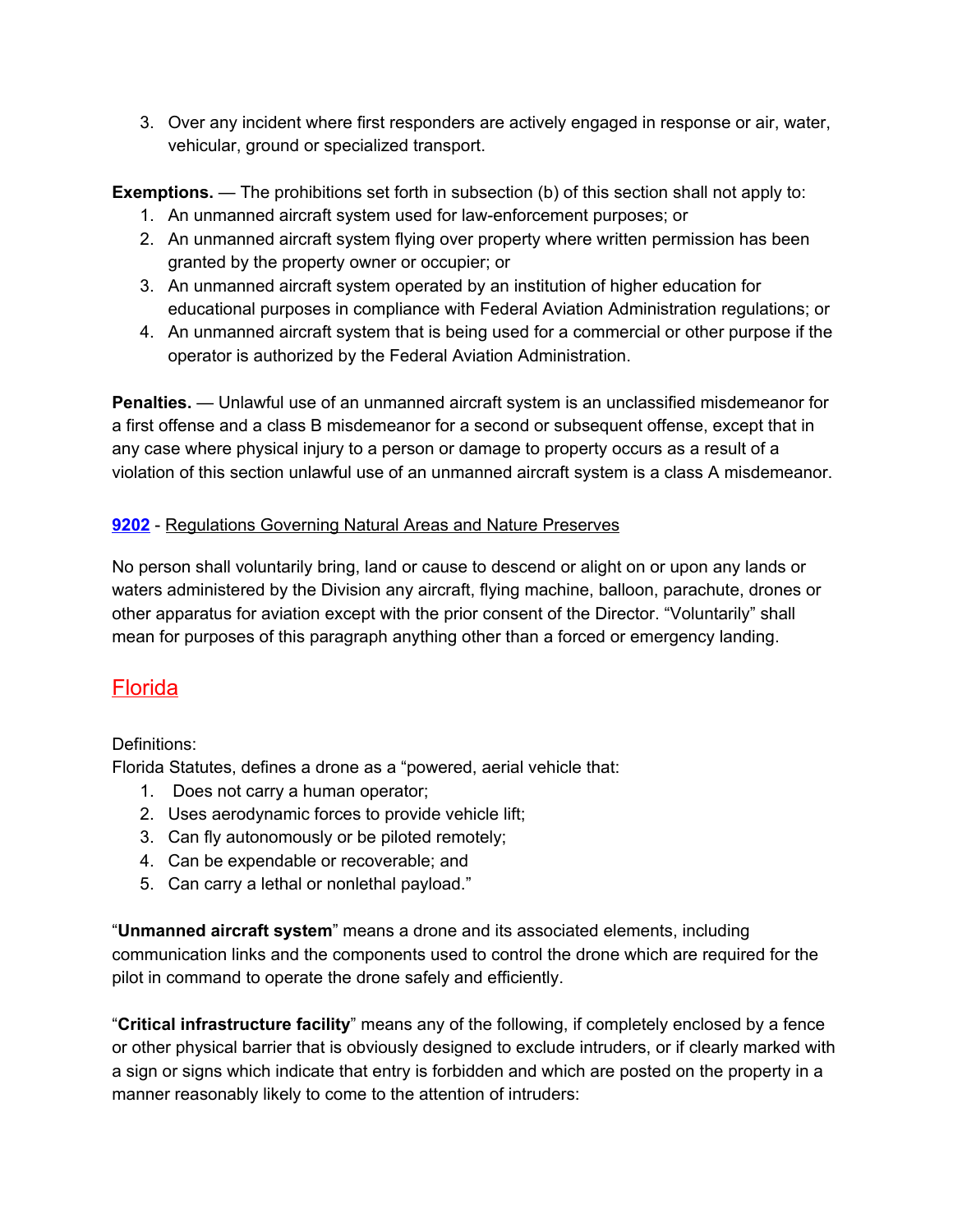- 1. An electrical power generation or transmission facility, substation, switching station, or electrical control center.
- 2. A chemical or rubber manufacturing or storage facility.
- 3. A mining facility.
- 4. A natural gas or compressed gas compressor station, storage facility, or natural gas or compressed gas pipeline.
- 5. A liquid natural gas or propane gas terminal or storage facility with a capacity of 4,000 gallons or more.
- 6. Any portion of an aboveground oil or gas pipeline.
- 7. A wireless communications facility, including the tower, antenna, support structures, and all associated ground- based equipment.

Statutes/Bills (passed):

#### **[330.41](http://www.leg.state.fl.us/statutes/index.cfm?mode=View%20Statutes&SubMenu=1&App_mode=Display_Statute&Search_String=drones&URL=0300-0399/0330/Sections/0330.41.html) -** [Unmanned](http://www.leg.state.fl.us/statutes/index.cfm?mode=View%20Statutes&SubMenu=1&App_mode=Display_Statute&Search_String=drones&URL=0300-0399/0330/Sections/0330.41.html) Aircraft Systems Act

#### PROTECTION OF CRITICAL INFRASTRUCTURE FACILITIES.—

(a) A person may not knowingly or willfully:

1. Operate a drone over a critical infrastructure facility;

2. Allow a drone to make contact with a critical infrastructure facility, including any person or object on the premises of or within the facility; or

3. Allow a drone to come within a distance of a critical infrastructure facility that is close enough to interfere with the operations of or cause a disturbance to the facility.

#### **[934.50](http://www.leg.state.fl.us/statutes/index.cfm?App_mode=Display_Statute&URL=0900-0999/0934/Sections/0934.50.html)** - Freedom from Unwarranted Surveillance Act

PROHIBITED USE OF DRONES.—

- 1. A law enforcement agency may not use a drone to gather evidence or other information.
- 2. A person, a state agency, or a political subdivision as defined in s. [11.45](http://www.leg.state.fl.us/statutes/index.cfm?App_mode=Display_Statute&Search_String=&URL=0000-0099/0011/Sections/0011.45.html) may not use a drone equipped with an imaging device to record an image of privately owned real property or of the owner, tenant, occupant, invitee, or licensee of such property with the intent to conduct surveillance on the individual or property captured in the image in violation of such person's reasonable expectation of privacy without his or her written consent. For purposes of this section, a person is presumed to have a reasonable expectation of privacy on his or her privately owned real property if he or she is not observable by persons located at ground level in a place where they have a legal right to be, regardless of whether he or she is observable from the air with the use of a drone.

EXCEPTIONS.—This section does not prohibit the use of a drone:

- 1. To counter a high risk of a terrorist attack by a specific individual or organization if the United States Secretary of Homeland Security determines that credible intelligence indicates that there is such a risk.
- 2. If the law enforcement agency first obtains a search warrant signed by a judge authorizing the use of a drone.
- 3. If the law enforcement agency possesses reasonable suspicion that, under particular circumstances, swift action is needed to prevent imminent danger to life or serious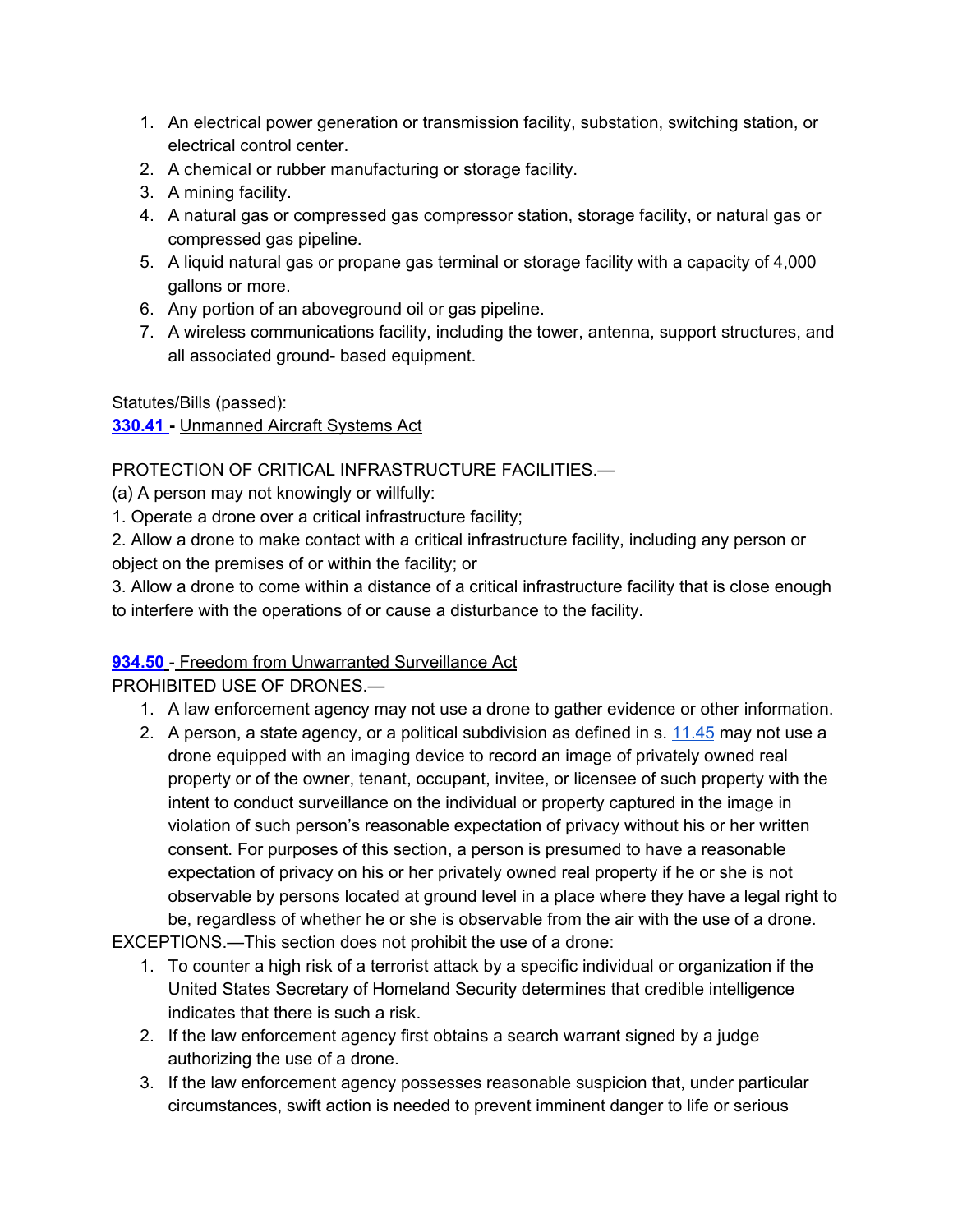damage to property, to forestall the imminent escape of a suspect or the destruction of evidence, or to achieve purposes including, but not limited to, facilitating the search for a missing person.

- 4. By a person or an entity engaged in a business or profession licensed by the state, or by an agent, employee, or contractor thereof, if the drone is used only to perform reasonable tasks within the scope of practice or activities permitted under such person's or entity's license. However, this exception does not apply to a profession in which the licensee's authorized scope of practice includes obtaining information about the identity, habits, conduct, movements, whereabouts, affiliations, associations, transactions, reputation, or character of any society, person, or group of persons
- 5. By an employee or a contractor of a property appraiser who uses a drone solely for the purpose of assessing property for ad valorem taxation.
- 6. To capture images by or for an electric, water, or natural gas utility:
- 7. For aerial mapping, if the person or entity using a drone for this purpose is operating in compliance with Federal Aviation Administration regulations.
- 8. To deliver cargo, if the person or entity using a drone for this purpose is operating in compliance with Federal Aviation Administration regulations.
- 9. To capture images necessary for the safe operation or navigation of a drone that is being used for a purpose allowed under federal or Florida law.
- 10. By a communications service provider or a contractor for a communications service provider for routing, siting, installation, maintenance, or inspection of facilities used to provide communications services.

# <span id="page-15-0"></span>**Georgia**

#### Definitions:

'Unmanned aircraft system' means a powered, aerial vehicle that:

- 1. Does not carry a human operator and is operated without the possibility of direct human intervention from within or on the aircraft
- 2. Uses aerodynamic forces to provide vehicle lift;
- 3. Can fly autonomously or be piloted remotely;
- 4. Can be expendable or recoverable.
- 5. Such term shall not include a satellite.

#### Statutes/Bills (passed):

No state drone laws. However, a resolution has been passed by house and senate to amend Chapter 6-1 to include 6-1-4 including unmanned aircraft systems.

#### **HB [481](http://www.legis.ga.gov/Legislation/en-US/display/20172018/HB/481)** [Aviation;unmanned](http://www.legis.ga.gov/Legislation/en-US/display/20172018/HB/481) aircraft systems

On November 2nd, 2016, the Governor of Georgia issued an [executive](https://gov.georgia.gov/sites/gov.georgia.gov/files/related_files/document/11.02.16.01.pdf) order "That a Commission on Unmanned Aircraft Technology appointed by the Governor is hereby created to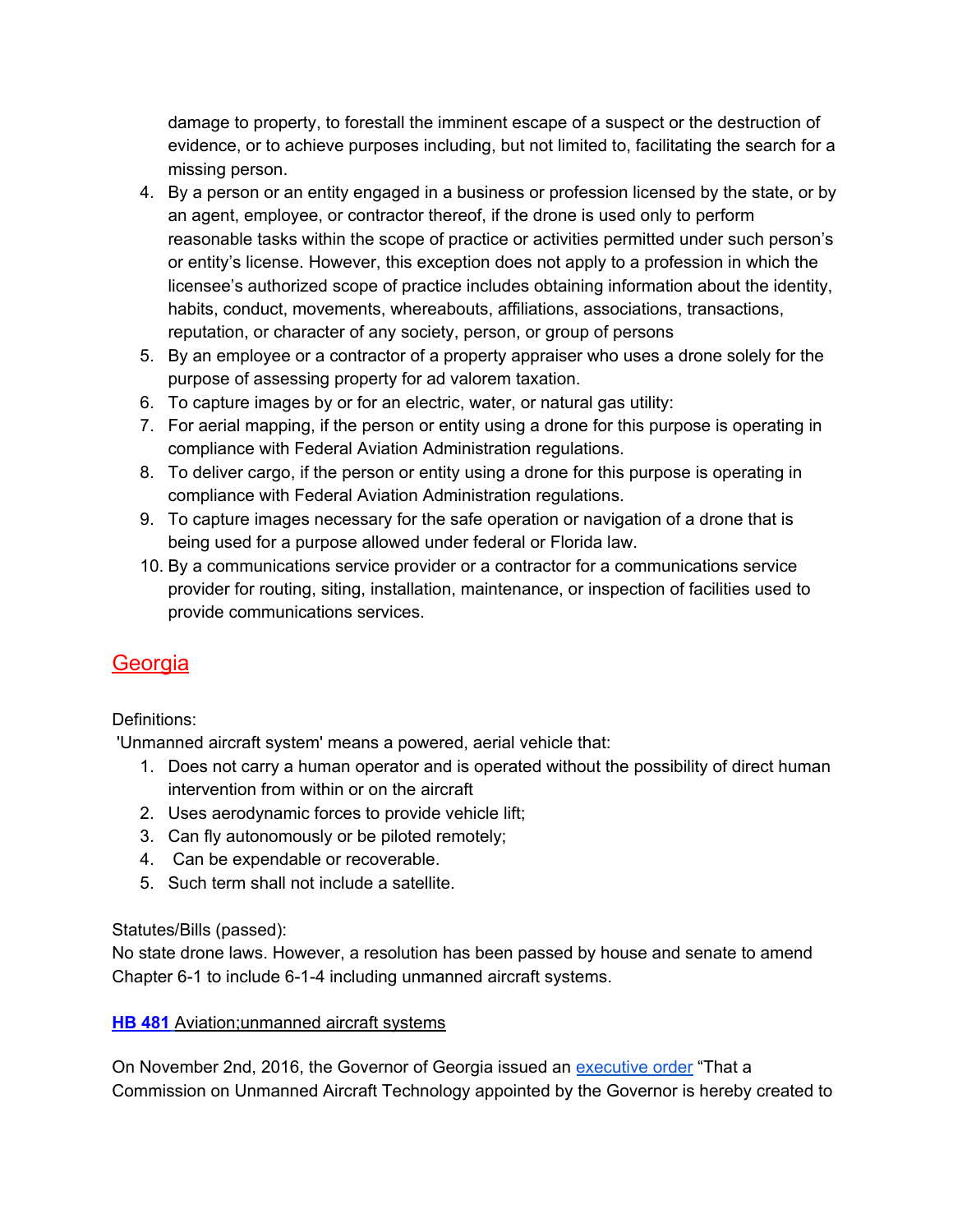make state-level recommendations to the Governor consistent with current FAA regulations as well as the State's business and public safety interests."

The Governor appointed the following people to serve as members of the Commission of Unmanned Aircraft Technology:

- David Vigilante, Legal Senior Vice President, CNN
- Christopher Davidson, State Archivist/Assistant Vice Chancellor, Georgia Archives, Board of Regents of the University System of Georgia
- Jacob Hinton, Partner, Flyover Services LLC
- Lewis Massey, Partner, Massey, Watson & Hembree LLC
- Michael Wall, VP of Government and Regulatory Affairs, Comcast (Georgia)

# <span id="page-16-0"></span>**Hawaii**

Statutes/Bills (passed):

No state drone laws. However, a statue did establish an unmanned aerial systems test site advisory board.

#### **[§201-72.6](https://www.capitol.hawaii.gov/hrscurrent/Vol04_Ch0201-0257/HRS0201/HRS_0201-0072_0006.htm)** - Hawaii unmanned aerial systems test site advisory board; established

This statue established a Hawaii unmanned aerial systems test site advisory board, as a subcommittee of the Hawaii aerospace advisory committee, to oversee the planning and operation of the Hawaii unmanned aerial systems test site.

Idaho

Definitions:

**"Unmanned aircraft system" (UAS)** means an unmanned aircraft vehicle, drone, remotely piloted vehicle, remotely piloted aircraft or remotely operated aircraft that is a powered aerial vehicle that does not carry a human operator, can fly autonomously or remotely and can be expendable or recoverable.

#### "**Unmanned aircraft system**" does not include:

- 1. Model flying airplanes or rockets including, but not necessarily limited to, those that are radio controlled or otherwise remotely controlled and that are used purely for sport or recreational purposes; and
- 2. An unmanned aircraft system used in mapping or resource management.

#### Statutes/Bills (passed):

**[21-213](https://legislature.idaho.gov/statutesrules/idstat/title21/t21ch2/sect21-213/)**[.](https://legislature.idaho.gov/statutesrules/idstat/title21/t21ch2/sect21-213/) - RESTRICTIONS ON USE OF UNMANNED AIRCRAFT SYSTEMS — DEFINITION — VIOLATION — CAUSE OF ACTION AND DAMAGES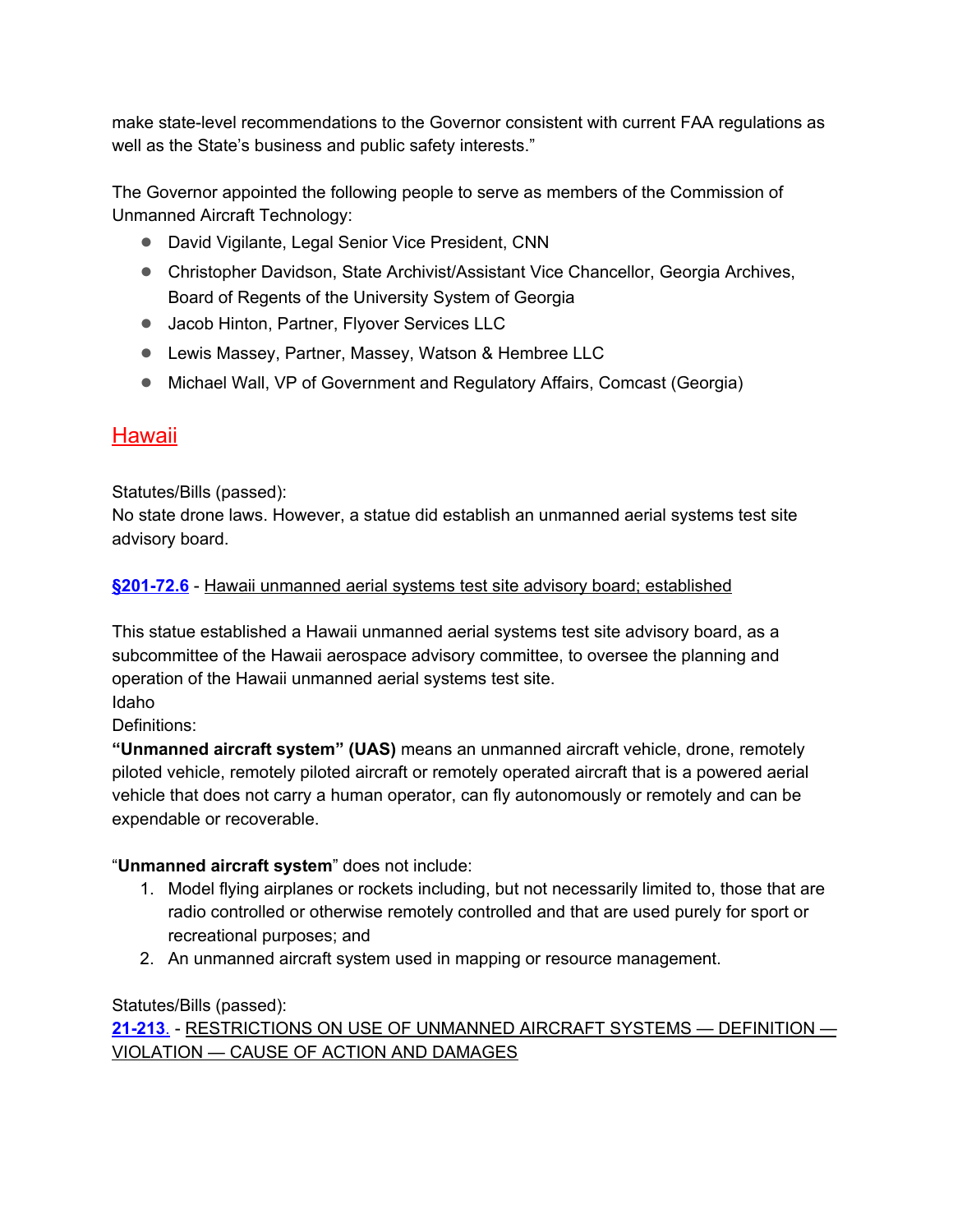The statute prohibits surveillance of, the gathering of evidence or information about, and photographic or electronic recording of "specifically targeted" persons or private property without a warrant. An exception is made for emergency response for safety, search and rescue, and controlled substance investigations.

Any person who is the subject of prohibited conduct under subsection (2) of this section shall:

- 1. Have a civil cause of action against the person, entity or state agency for such prohibited conduct; and
- 2. Be entitled to recover from any such person, entity or state agency damages in the amount of the greater of one thousand dollars (\$1,000) or actual and general damages, plus reasonable attorney's fees and other litigation costs reasonably incurred.

#### **[36-1101](https://legislature.idaho.gov/statutesrules/idstat/Title36/T36CH11/SECT36-1101/)** - TAKING OF WILDLIFE UNLAWFUL EXCEPT BY STATUTE OR COMMISSION RULE OR PROCLAMATION — METHODS PROHIBITED — EXCEPTIONS

Idaho law prohibits the use of any unmanned aircraft system to aid in hunting activities unless the hunter has a physical disability and obtains a permit for such use

#### <span id="page-17-0"></span>Illinois

Definitions:

"**Drone**" means any aerial vehicle that does not carry a human operator.

"**Authority**" means the Illinois Criminal Justice Information Authority.

"**Information**" means any evidence, images, sounds, data, or other information gathered by a drone.

"**Law enforcement agency**" means any agency of this State or a political subdivision of this State which is vested by law with the duty to maintain public order and to enforce criminal laws. Statutes/Bills:

**725 [ILCS](http://www.ilga.gov/legislation/ilcs/ilcs3.asp?ActID=3520&ChapterID=54) 167/** - Freedom from Drone Surveillance Act

Sec. 10. **Prohibited use of drones**. Except as provided in Section 15, a law enforcement agency may not use a drone to gather information.

Sec. 15. **Exceptions**. This Act does not prohibit the use of a drone by a law enforcement agency:

1. To counter a high risk of a terrorist attack by a specific individual or organization if the United States Secretary of Homeland Security determines that credible intelligence indicates that there is that risk.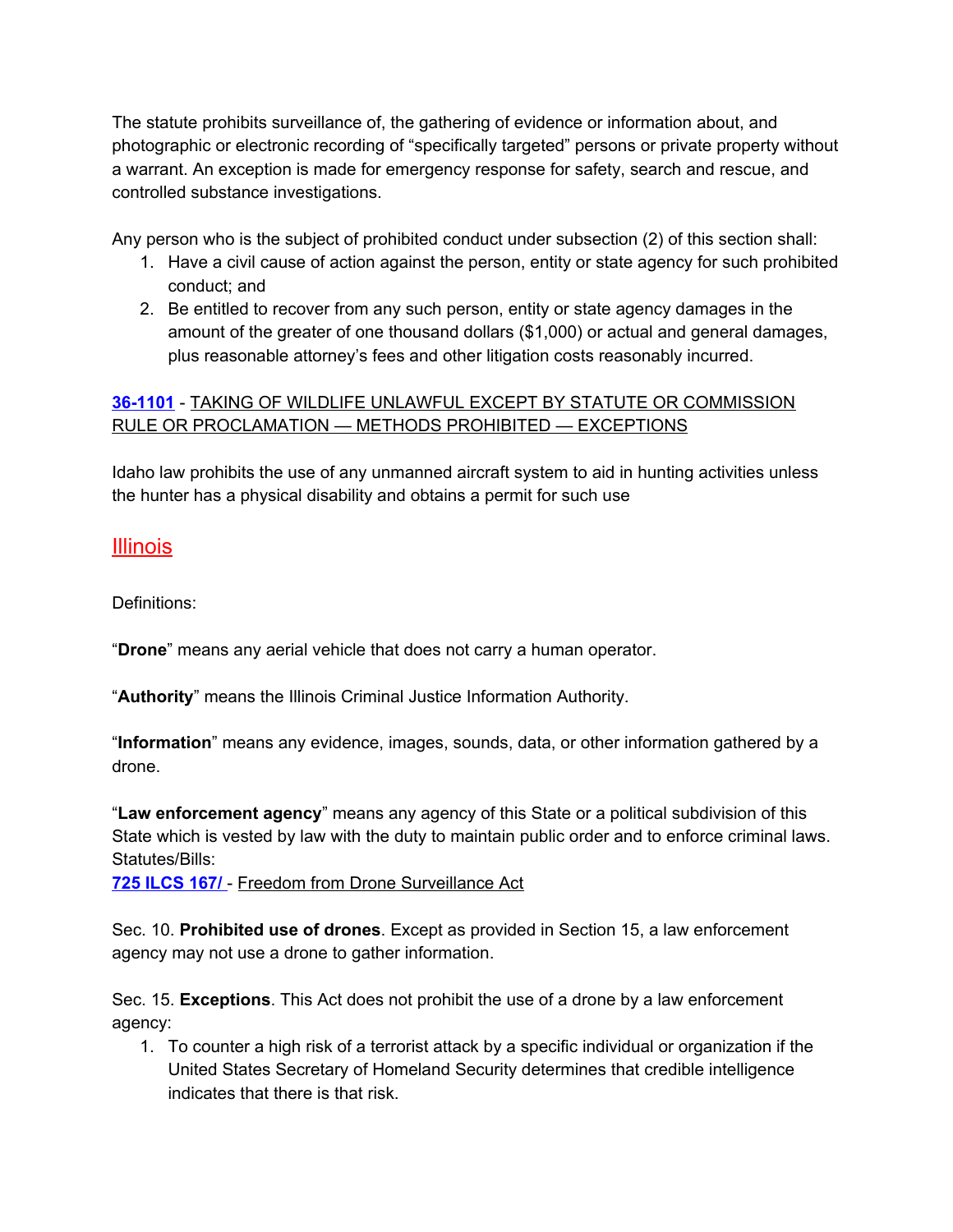- 2. If a law enforcement agency first obtains a search warrant based on probable cause issued under Section 108-3 of the Code of Criminal Procedure of 1963. The warrant must be limited to a period of 45 days, renewable by the judge upon a showing of good cause for subsequent periods of 45 days.
- 3. If a law enforcement agency possesses reasonable suspicion that, under particular circumstances, swift action is needed to prevent imminent harm to life, or to forestall the imminent escape of a suspect or the destruction of evidence. The use of a drone under this paragraph (3) is limited to a period of 48 hours. Within 24 hours of the initiation of the use of a drone under this paragraph (3), the chief executive officer of the law enforcement agency must report in writing the use of a drone to the local State's Attorney.
- 4. If a law enforcement agency is attempting to locate a missing person, and is not also undertaking a criminal investigation.
- 5. If a law enforcement agency is using a drone solely for crime scene and traffic crash scene photography. Crime scene and traffic crash photography must be conducted in a geographically confined and time-limited manner to document specific occurrences. The use of a drone under this paragraph (5) on private property requires either a search warrant based on probable cause under Section 108-3 of the Code of Criminal Procedure of 1963 or lawful consent to search. The use of a drone under this paragraph (5) on lands, highways, roadways, or areas belonging to this State or political subdivisions of this State does not require a search warrant or consent to search. Any law enforcement agency operating a drone under this paragraph (5) shall make every reasonable attempt to only photograph the crime scene or traffic crash scene and avoid other areas.
- 6. If a law enforcement agency is using a drone during a disaster or public health emergency, as defined by Section 4 of the Illinois Emergency Management Agency Act. The use of a drone under this paragraph (6) does not require an official declaration of a disaster or public health emergency prior to use. A law enforcement agency may use a drone under this paragraph (6) to obtain information necessary for the determination of whether or not a disaster or public health emergency should be declared, to monitor weather or emergency conditions, to survey damage, or to otherwise coordinate response and recovery efforts. The use of a drone under this paragraph (6) is permissible during the disaster or public health emergency and during subsequent response and recovery efforts.

Sec. 20. **Information retention**. If a law enforcement agency uses a drone under Section 15 of this Act, the agency within 30 days shall destroy all information gathered by the drone, except that a supervisor at that agency may retain particular information if:

- 1. there is reasonable suspicion that the information contains evidence of criminal activity, or
- 2. the information is relevant to an ongoing investigation or pending criminal trial.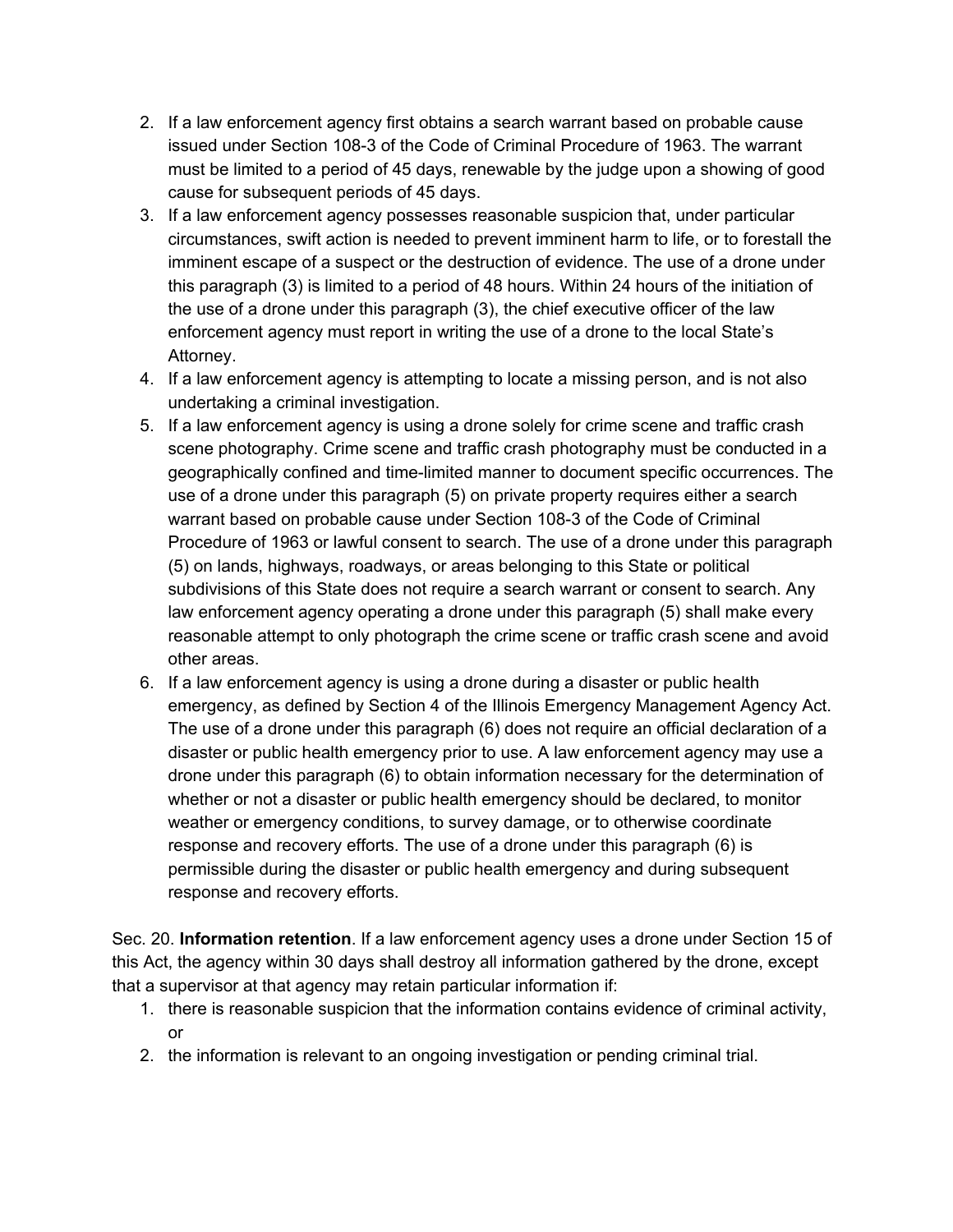Sec. 25. **Information disclosure**. If a law enforcement agency uses a drone under Section 15 of this Act, the agency shall not disclose any information gathered by the drone, except that a supervisor of that agency may disclose particular information to another government agency, if:

- 1. there is reasonable suspicion that the information contains evidence of criminal activity, or
- 2. the information is relevant to an ongoing investigation or pending criminal trial.

Sec. 30. **Admissibility**. If the court finds by a preponderance of the evidence that a law enforcement agency used a drone to gather information in violation of the information gathering limits in Sections 10 and 15 of this Act, then the information shall be presumed to be inadmissible in any judicial or administrative proceeding.

#### Sec. 35. **Reporting**.

(a) If a law enforcement agency owns one or more drones, then subsequent to the effective date of this Act, it shall report in writing annually by April 1 to the Authority the number of drones that it owns.

(b) On July 1 of each year, the Authority shall publish on its publicly available website a concise report that lists every law enforcement agency that owns a drone, and for each of those agencies, the number of drones that it owns.

#### Sec. 40. **Law enforcement use of private drones**.

(a) Except as provided in Section 15, a law enforcement agency may not acquire information from or direct the acquisition of information through the use of a drone owned by a private third party. In the event that law enforcement acquires information from or directs the acquisition of information through the use of a privately owned drone under Section 15 of this Act, any information so acquired is subject to Sections 20 and 25 of this Act.

(b) Nothing in this Act prohibits private third parties from voluntarily submitting information acquired by a privately owned drone to law enforcement. In the event that law enforcement acquires information from the voluntary submission of that information, whether under a request or on a private drone owner's initiative, the information is subject to Sections 20 and 25 of this Act.

#### **720 ILCS 5/48-3 [Criminal](http://www.ilga.gov/legislation/ilcs/ilcs4.asp?DocName=072000050HArt.+48&ActID=1876&ChapterID=53.&SeqStart=97500000&SeqEnd=98600000) Code of 2012.** - **Hunter or fisherman interference**

A person commits the crime of "hunter or fisherman interference" when they use a drone to interfere with someone's lawful hunting or fishing or animals. The statute does not apply to law enforcement personnel, officers of the U.S. Fish and Wildlife Service, and employees of the Department of Natural Resources, as long as their actions are authorized by law and necessary for the performance of their duties.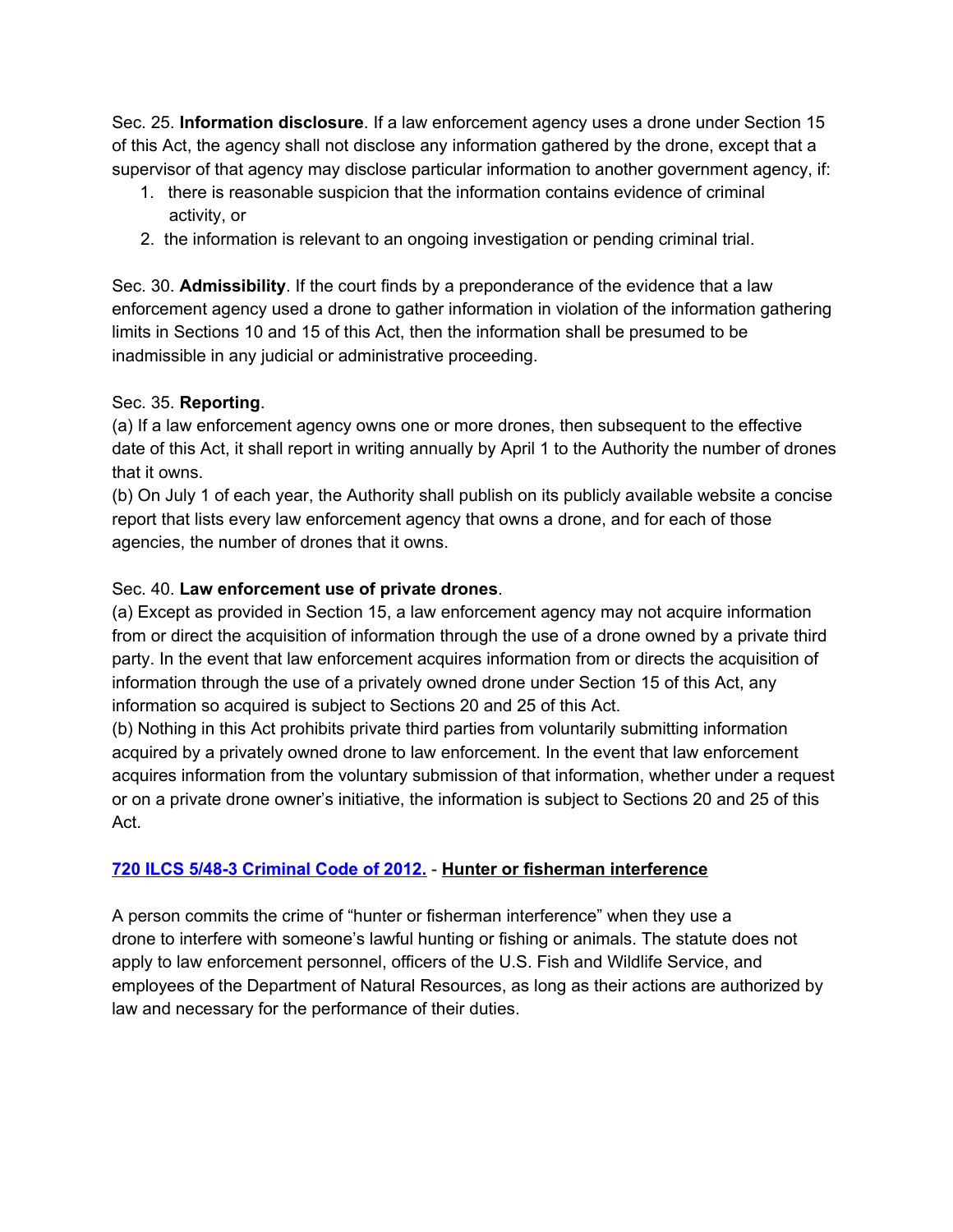## <span id="page-20-0"></span>Indiana

Definitions:

"**Unmanned aerial vehicle**" means an aircraft that:

- 1. does not carry a human operator; and
- 2. is capable of flight under remote control or autonomous programming.

"**Use of an unmanned aerial vehicle**" means the use of an unmanned aerial vehicle by a law enforcement officer to obtain evidence relevant to the enforcement of statutes, rules, or regulations. The term includes:

- 1. the interception of wire, electronic, or oral communications; and
- 2. the capture, collection, monitoring, or viewing of images.

Statutes/Bills (passed):

**Indiana Code [14-22-6-16](http://iga.in.gov/legislative/laws/2016/ic/titles/014/articles/022/)** [-](http://iga.in.gov/legislative/laws/2016/ic/titles/014/articles/022/) Use of [unmanned](http://iga.in.gov/legislative/laws/2016/ic/titles/014/articles/022/) aerial vehicles to aid hunting Prohibits use of drones to aid in hunting activity.

#### **Indiana Code [35-31.5-2-342.3](http://iga.in.gov/legislative/laws/2016/ic/titles/035/)**

**Indiana Code [35-33-5-9](http://iga.in.gov/legislative/laws/2016/ic/titles/035/articles/033/)** [-](http://iga.in.gov/legislative/laws/2016/ic/titles/035/articles/033/) [Unmanned](http://iga.in.gov/legislative/laws/2016/ic/titles/035/articles/033/) aerial vehicles; search warrant; exceptions Places limits on law enforcement use of drones; creates an exception that law enforcement may use drones to obtain aerial photographs or recordings of motor vehicle accidents on public streets or highways.

#### <span id="page-20-1"></span>Iowa

Statutes/Bills (passed):

**[808.15](https://www.legis.iowa.gov/docs/code/2016/808.15.pdf)** - Unmanned aerial vehicle — information — admissibility

Information obtained as a result of the use of an unmanned aerial vehicle is not admissible as evidence in a criminal or civil proceeding, unless the information is obtained pursuant to the authority of a search warrant, or unless the information is otherwise obtained in a manner that is consistent with state and federal law.

#### **[321.492B](https://www.legis.iowa.gov/docs/code/2016/321.492B.pdf)** - Use of unmanned aerial vehicle for traffic law enforcement prohibited

The state or a political subdivision of the state shall not use an unmanned aerial vehicle for traffic law enforcement.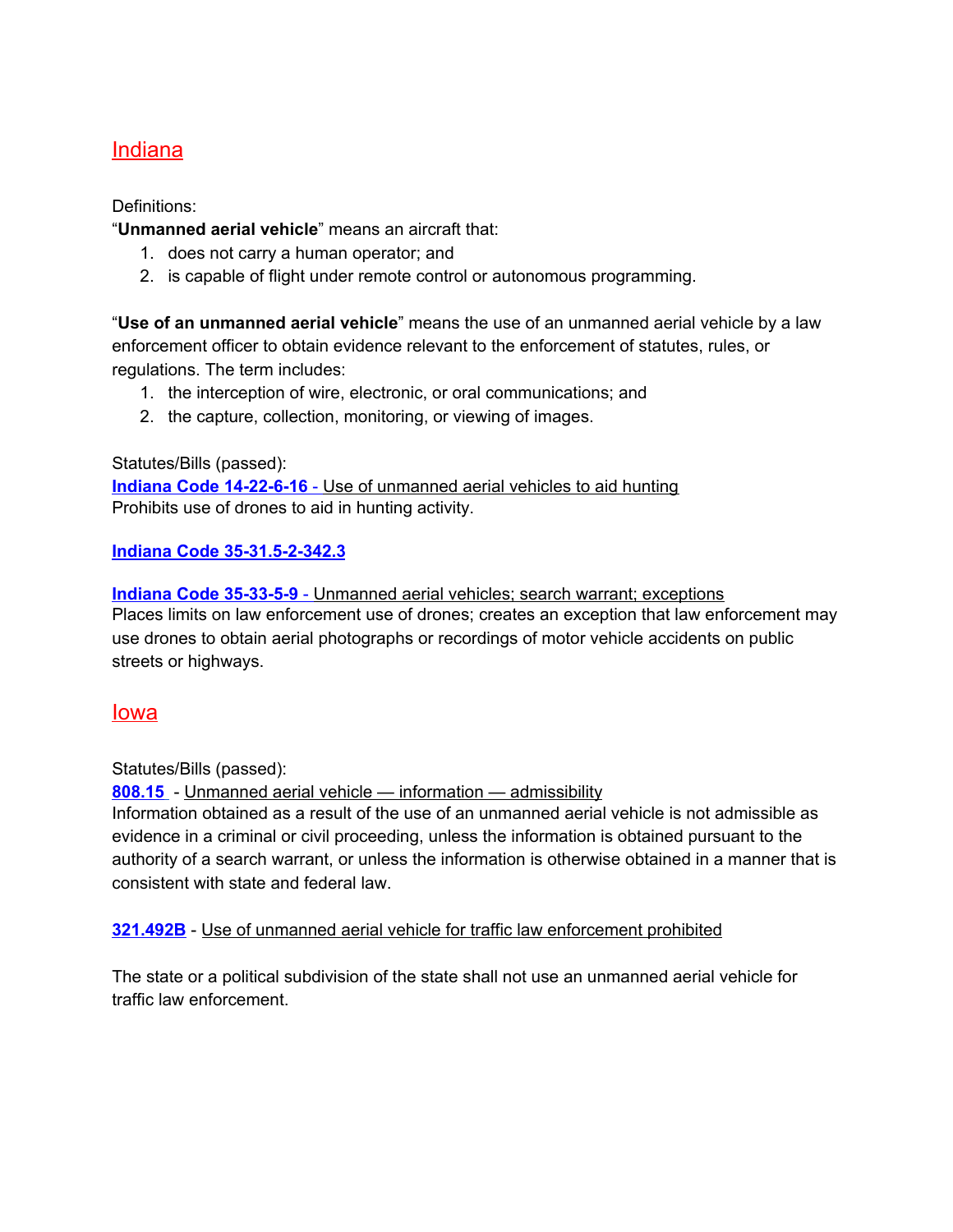# <span id="page-21-0"></span>Kansas

Definitions:

''**Unmanned aerial system**'' means a powered, aerial vehicle that:

- 1. Does not carry a human operator;
- 2. uses aerodynamic forces to provide vehicle lift;
- 3. may fly autonomously or be piloted remotely;
- 4. may be expendable or recoverable; and
- 5. may carry a lethal or nonlethal payload.

Statutes/Bills (passed):

**Bill [319](http://kslegislature.org/li_2016/b2015_16/measures/documents/sb319_enrolled.pdf)** - amended the Protection from Stalking Act to address drones

''Harassment'' shall include any course of conduct carried out through the use of an unmanned aerial system over or near any dwelling, occupied vehicle or other place where one may reasonably expect to be safe from uninvited intrusion or surveillance.

# <span id="page-21-1"></span>**Kentucky**

Definitions:

"**Unmanned aircraft**" means an aircraft operated without the possibility of direct human intervention from within or on the aircraft.

"**Operator**" means a person operating or flying an unmanned aircraft Statutes/Bills (passed):

**HB [540](http://www.lrc.ky.gov/record/17RS/HB540.htm)** - An ACT relating to aviation safety

HB 540 allows commercial airports to prepare unmanned aircraft facility maps. The bill specifies that UAS operators cannot operate, take off or land in areas designated by an airport's map. It also prohibits operation of UAS in a reckless manner that creates a serious risk of physical injury or damage to property. Anyone who violates these provisions is guilty of a class A misdemeanor, or a class D felony if the violation causes a significant change of course or a serious disruption to the safe travel of an aircraft. The law specifies that these provisions do not apply to commercial operators in compliance with FAA regulations.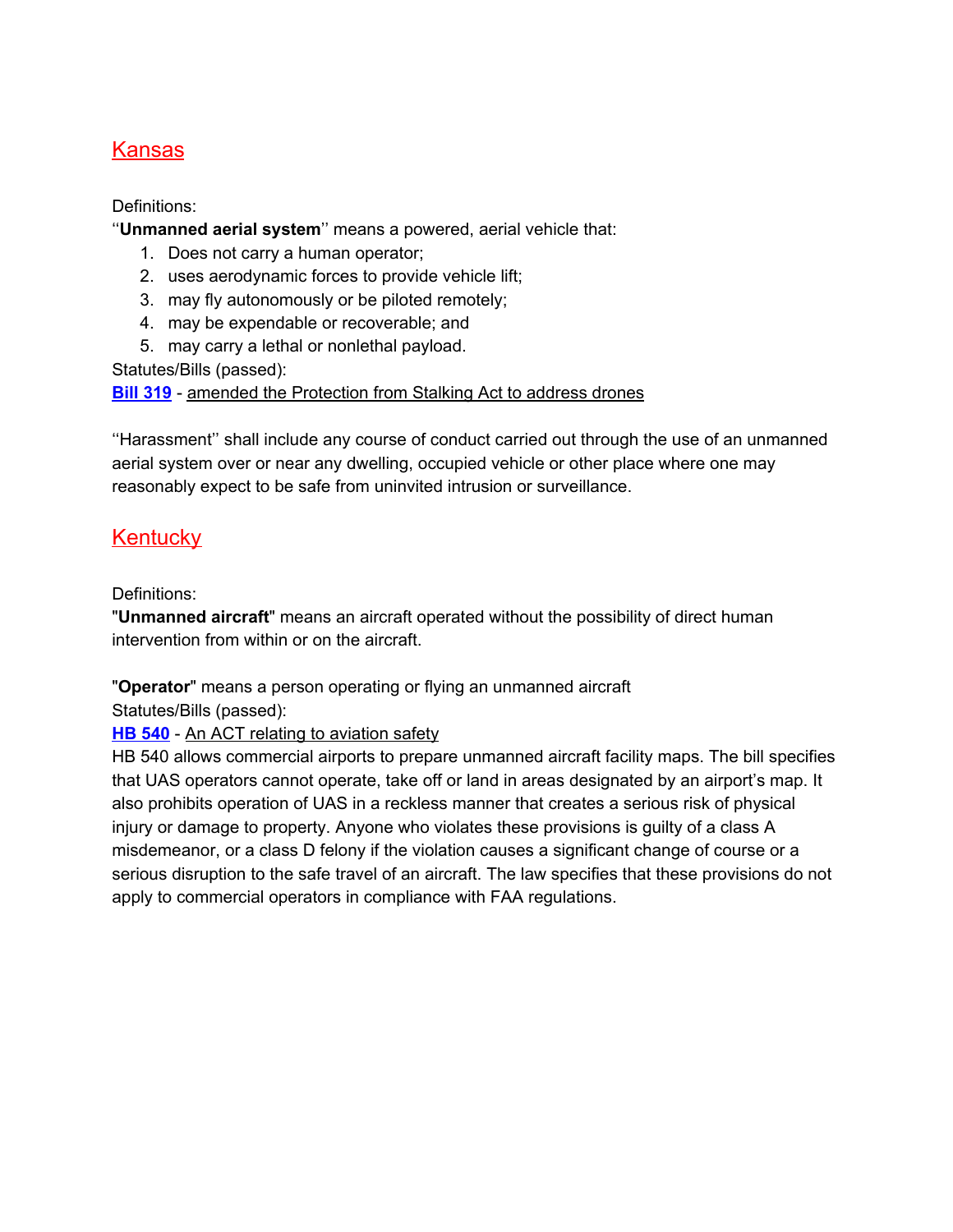#### <span id="page-22-0"></span>Louisiana

#### Definitions:

"**Unmanned aerial system**" means an unmanned aircraft and all associated support equipment, control station, data links, telemetry, communications, and navigation equipment necessary to operate the unmanned aircraft. The system may include drones, remote-controlled aircraft, unmanned aircraft, or any other such aircraft that is controlled autonomously by computer or remote control from the ground.

"**Unmanned aircraft system**" means an unmanned, powered aircraft that does not carry a human operator, may be autonomous or remotely piloted or operated, and may be expendable or recoverable.

The definition of unmanned aircraft system does not include use of a satellite orbiting the earth, an unmanned aircraft system used by the federal or state government or agent for the government to conduct surveillance of specific persons, use by local law enforcement agencies or fire departments, etc.

"**Targeted facility**" means the following systems:

- 1. Petroleum and alumina refineries.
- 2. Chemical and rubber manufacturing facilities.
- 3. Nuclear power electric generation facilities.
- 4. School and school premises as defined by R.S. 14:40.6

Statutes/Bills (passed):

**LA Revised [Statutes](https://legis.la.gov/Legis/Law.aspx?d=81828) §2**[.-](https://legis.la.gov/Legis/Law.aspx?d=81828) [Regulation](https://legis.la.gov/Legis/Law.aspx?d=81828) of unmanned aerial systems and unmanned aircraft systems; [preemption](https://legis.la.gov/Legis/Law.aspx?d=81828)

The state shall have exclusive jurisdiction to regulate all unmanned aircraft systems and all unmanned aerial systems. This means that all state law will preempt and supersede any rule, regulation, code, or ordinance of any political subdivision or other local government. If federal law or regulation preempts any of the provisions of the Louisiana regulation, the federal regulation should be deemed to be the controlling law.

**LA Revised Statutes 3:41-48** apply to the use of drones by the Department of Agriculture and Forestry (the "department") in the course of agricultural operations.

**LA Revised [Statutes](http://www.legis.la.gov/Legis/Law.aspx?d=962853) 3:41 [Definitions](http://www.legis.la.gov/Legis/Law.aspx?d=962853) LA Revised [Statutes](http://www.legis.la.gov/Legis/Law.aspx?d=962860) 3:42. Powers of the [commissioner](http://www.legis.la.gov/Legis/Law.aspx?d=962860) LA Revised [Statutes](http://www.legis.la.gov/Legis/Law.aspx?d=962863) 3:43. Licenses and [registration](http://www.legis.la.gov/Legis/Law.aspx?d=962863) LA Revised [Statutes](http://www.legis.la.gov/Legis/Law.aspx?d=962867) 3:44. [Unmanned](http://www.legis.la.gov/Legis/Law.aspx?d=962867) aerial systems; operation LA Revised [Statutes](http://www.legis.la.gov/Legis/Law.aspx?d=962869) 3:45. [Violations](http://www.legis.la.gov/Legis/Law.aspx?d=962869) LA Revised [Statutes](http://www.legis.la.gov/Legis/Law.aspx?d=962871) 3:46. Stop [orders](http://www.legis.la.gov/Legis/Law.aspx?d=962871)**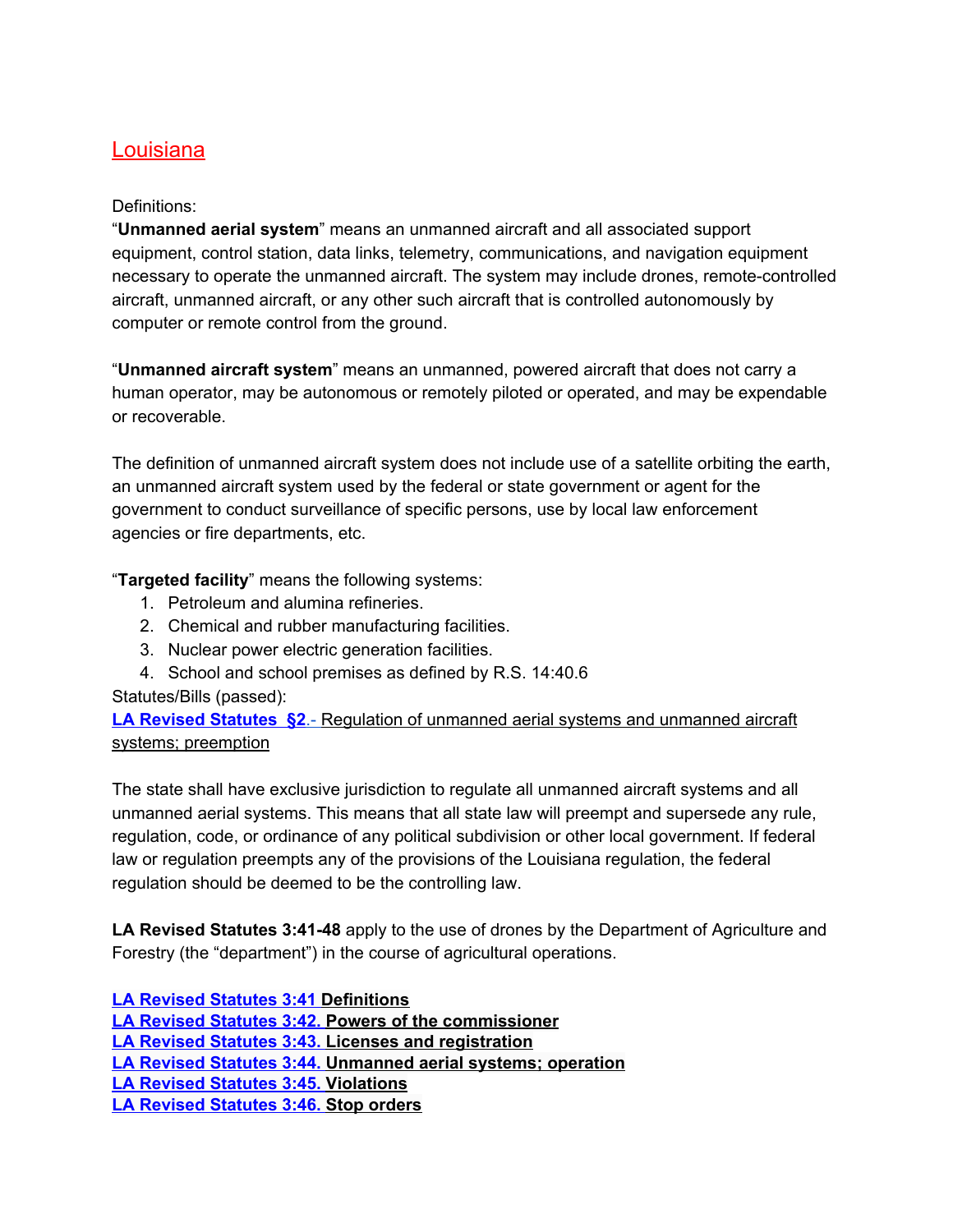**LA Revised [Statutes](http://www.legis.la.gov/Legis/Law.aspx?d=962873) 3:47. [Penalties](http://www.legis.la.gov/Legis/Law.aspx?d=962873) LA Revised [Statutes](http://www.legis.la.gov/Legis/Law.aspx?d=1016315) 3:48. [Fees](http://www.legis.la.gov/Legis/Law.aspx?d=1016315) LA Revised [Statutes](http://www.legis.la.gov/Legis/Law.aspx?d=78584) 14:63. Criminal [trespass](http://www.legis.la.gov/Legis/Law.aspx?d=78584) LA Revised [Statutes](http://www.legis.la.gov/Legis/Law.aspx?d=78264) 14:108. [Resisting](http://www.legis.la.gov/Legis/Law.aspx?d=78264) an officer LA Revised [Statutes](http://www.legis.la.gov/Legis/Law.aspx?d=78391) 14:283. Video [voyeurism;](http://www.legis.la.gov/Legis/Law.aspx?d=78391) penalties LA Revised Statutes [14:283.1.](http://www.legis.la.gov/Legis/Law.aspx?d=285172) [Voyeurism;](http://www.legis.la.gov/Legis/Law.aspx?d=285172) penalties LA Revised [Statutes](http://www.legis.la.gov/Legis/Law.aspx?d=78392) 14:284. Peeping Tom; [penalties](http://www.legis.la.gov/Legis/Law.aspx?d=78392) LA Revised [Statutes](http://www.legis.la.gov/Legis/Law.aspx?d=919584) 14:337. Unlawful use of an [unmanned](http://www.legis.la.gov/Legis/Law.aspx?d=919584) aircraft system**

Unlawful use of an unmanned aircraft system is either of the following:

- 1. The intentional use of an unmanned aircraft system to conduct surveillance of, gather evidence or collect information about, or photographically or electronically record a targeted facility without the prior written consent of the owner of the targeted facility.
- 2. The intentional use of an unmanned aircraft system over the grounds of a state or local jail, prison, or other correctional facility that incarcerates or detains juveniles or adults accused of, convicted of, sentenced for, or adjudicated delinquent for violations of criminal law without the express written consent of the person in charge of that state or local jail, prison, or other correctional facility.

# <span id="page-23-0"></span>**Maine**

Definitions:

"**Unmanned aerial vehicle**" means an aircraft operated without a physical human presence within or on the aircraft that, in the manner in which the aircraft is used or the manner in which it is equipped, is capable of performing audio or visual surveillance. Statutes/Bills:

**[§4501](http://legislature.maine.gov/statutes/25/title25sec4501.html)**. [-](http://legislature.maine.gov/statutes/25/title25sec4501.html) Regulation of [unmanned](http://legislature.maine.gov/statutes/25/title25sec4501.html) aerial vehicles Places limits on law enforcement use of drones.

# <span id="page-23-1"></span>**Maryland**

#### Definitions:

"**Unmanned aircraft**" means the flying portion of an unmanned aircraft system, flown by a pilot via a ground control system, or autonomously through use of an onboard computer, a communication link, and any additional equipment that is necessary for the unmanned aircraft to operate safely.

"**Unmanned aircraft system**" means an unmanned aircraft and all the associated support equipment, control stations, data links, telemetry, communications and navigation equipment, and other equipment necessary to operate the unmanned aircraft. Statutes/Bills (passed):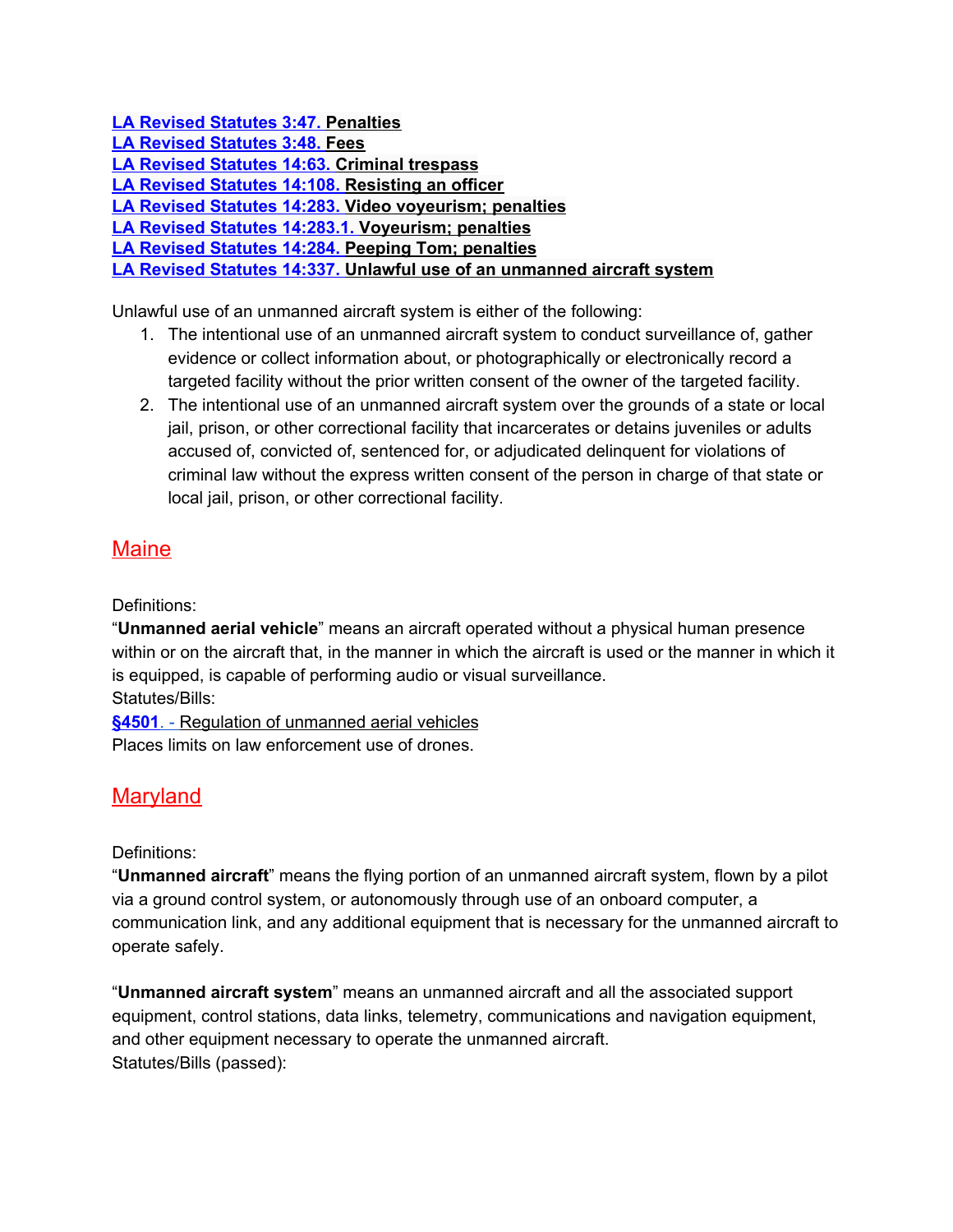#### **SB [0370](http://mgaleg.maryland.gov/webmga/frmMain.aspx?id=sb0370&stab=01&pid=billpage&tab=subject3&ys=2015RS)** - Unmanned Aircraft Systems Research, Development, Regulation, and Privacy Act of 2015

Maryland's statewide drone statute establishes that only the state may enact a law or take any other action to prohibit, restrict, or regulate the testing or operation of unmanned aircraft systems in the State. These state laws will preempt any laws created by counties or municipalities on the same subject and trumps any law currently in existence. State law will supersede any ordinances that local governments may enact or have previously enacted.

# <span id="page-24-0"></span>**Massachusetts**

<span id="page-24-1"></span>No state drone laws

# **Michigan**

#### Definitions:

"**Unmanned aircraft system**" means an unmanned aircraft and all of the associated support equipment, control station, data links, telemetry, communications, navigation equipment, and other equipment necessary to operate the unmanned aircraft.

"**Unmanned aircraft**" means an aircraft flown by a remote pilot via a ground control system, or autonomously through use of an on-board computer, communication links, and any additional equipment that is necessary for the unmanned aircraft to operate safely. Statutes/Bills:

#### **Act [436](http://www.legislature.mi.gov/(S(uw5qmo3px0vzjqfvfvxq3f2p))/mileg.aspx?page=GetObject&objectname=mcl-Act-436-of-2016)** - Unmanned Aircraft Systems Act

Enacts a range of drone-related laws for the state of Michigan:

- State preemption, banning cities and municipalities from enacting their own drone regulations or ordinances.
- Confirms that drone operation in the state is legal as long as the operator is complying with FAA regulations.
- An individual shall not knowingly and intentionally operate an unmanned aircraft system in a manner that interferes with the official duties of any of the following: police officer, firefighter, paramedic, search and rescue personnel.
- Expands harassment, restraining order, and invasion of privacy laws to include activity conducted via a drone.
- Places restrictions on drone usage by registered sex offenders.
- Created an Unmanned Aircraft Systems Task Force to develop statewide policy recommendations on the operation, use, and regulation of unmanned aircraft systems in this state.

#### **Act [451](http://www.legislature.mi.gov/(S(g31uheqtq5nnr4at12y3haxq))/mileg.aspx?page=GetObject&objectname=mcl-324-40111c)** - Hunting & Fishing Restrictions

Illegal to use drones to aid in hunting or fishing activity.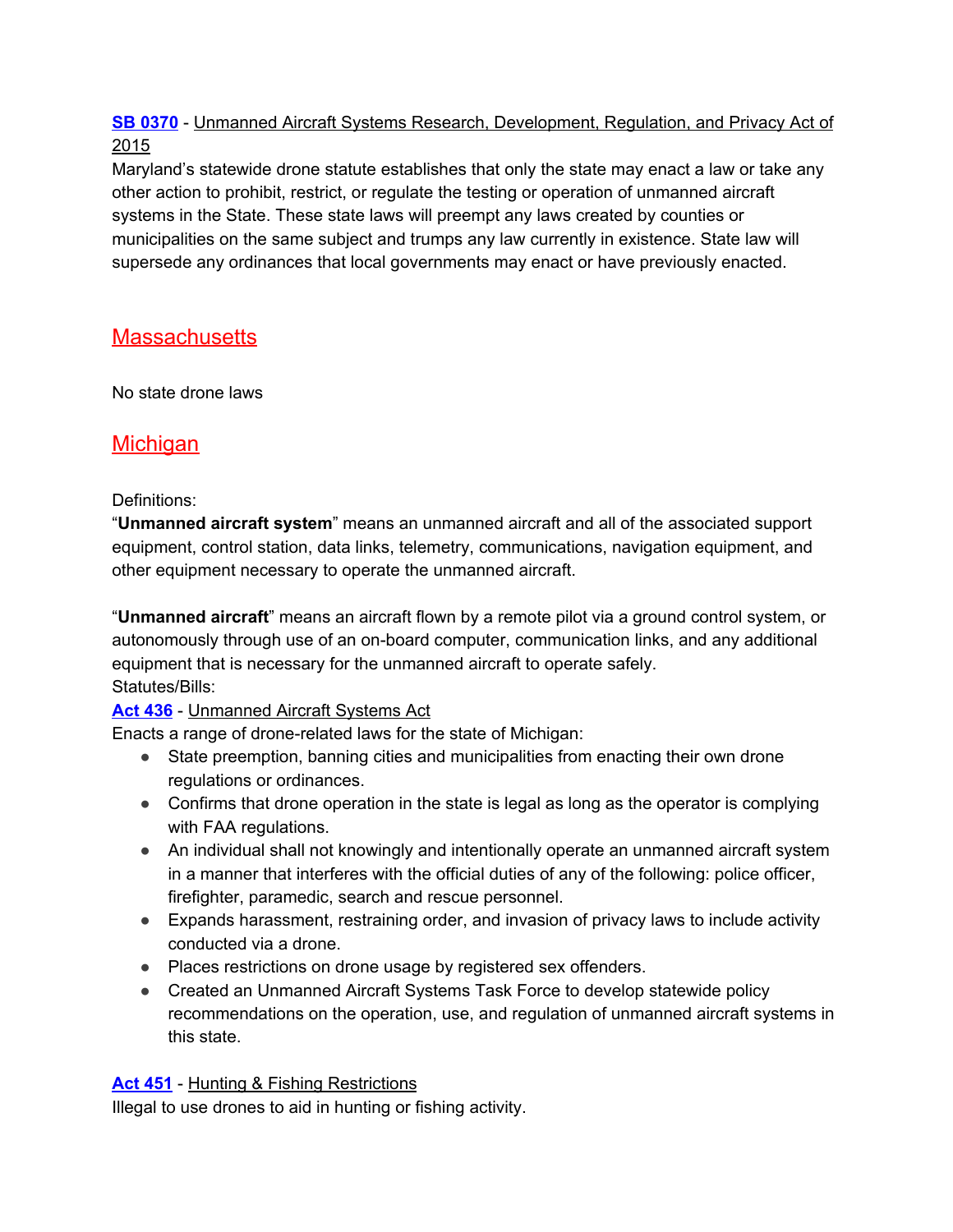#### **Act [451](http://www.legislature.mi.gov/(S(00rlxozpxqrclv3es2y3v0ts))/mileg.aspx?page=GetObject&objectname=mcl-324-40112) -** Hunting & Fishing Interference

Illegal to use drones to interfere with or disrupt lawful hunting or fishing activity. Minnesota

Statutes/Bills:

**SF [550](https://www.revisor.mn.gov/laws/?year=2017&type=0&doctype=Chapter&id=96)** - Moose Calf Surveys and Monitoring

Appropriates \$348,000 to assess the use of UAS in natural resource monitoring of moose populations and changes in ecosystems.

### <span id="page-25-0"></span>**Mississippi**

Statutes/Bills:

**SB [2022](http://billstatus.ls.state.ms.us/documents/2015/pdf/SB/2001-2099/SB2022SG.pdf)** - An ACT to amend Section 97-29-61, Mississippi Code of 1972 Mississippi addresses drones in its "voyeurism" statute. It is considered a felony offense to use a drone or other instrumentality to spy on another person.

Penalties range from up to five years for a person who was over the age of twenty-one at the time of the offense, to up to ten years when a person who was over the age of twenty-one at the time of the offense spied upon a child under the age of sixteen.

# <span id="page-25-1"></span>**Missouri**

Definitions: Statutes/Bills: **[Missouri](http://revisor.mo.gov/main/OneSection.aspx?section=44.023&bid=33594&hl=) Revised Statutes Section 44.023.1** - Disaster volunteer program established, agency's duties–expenses–immunity from liability, exception

The Missouri state emergency management agency shall establish and administer an emergency volunteer program to be activated in the event of a disaster. This program is to allow volunteers, to offer the use of their services and equipment - either manned or unmanned - as needed to assist the state emergency management agency.

#### <span id="page-25-2"></span>**Montana**

Definitions:

"**Unmanned aerial vehicle**" means an aircraft that is:

- 1. capable of sustaining flight; and
- 2. operated with no possible direct human intervention from on or within the aircraft.

"**Unmanned aerial vehicle system**" means the entire system used to operate an unmanned aerial vehicle, including: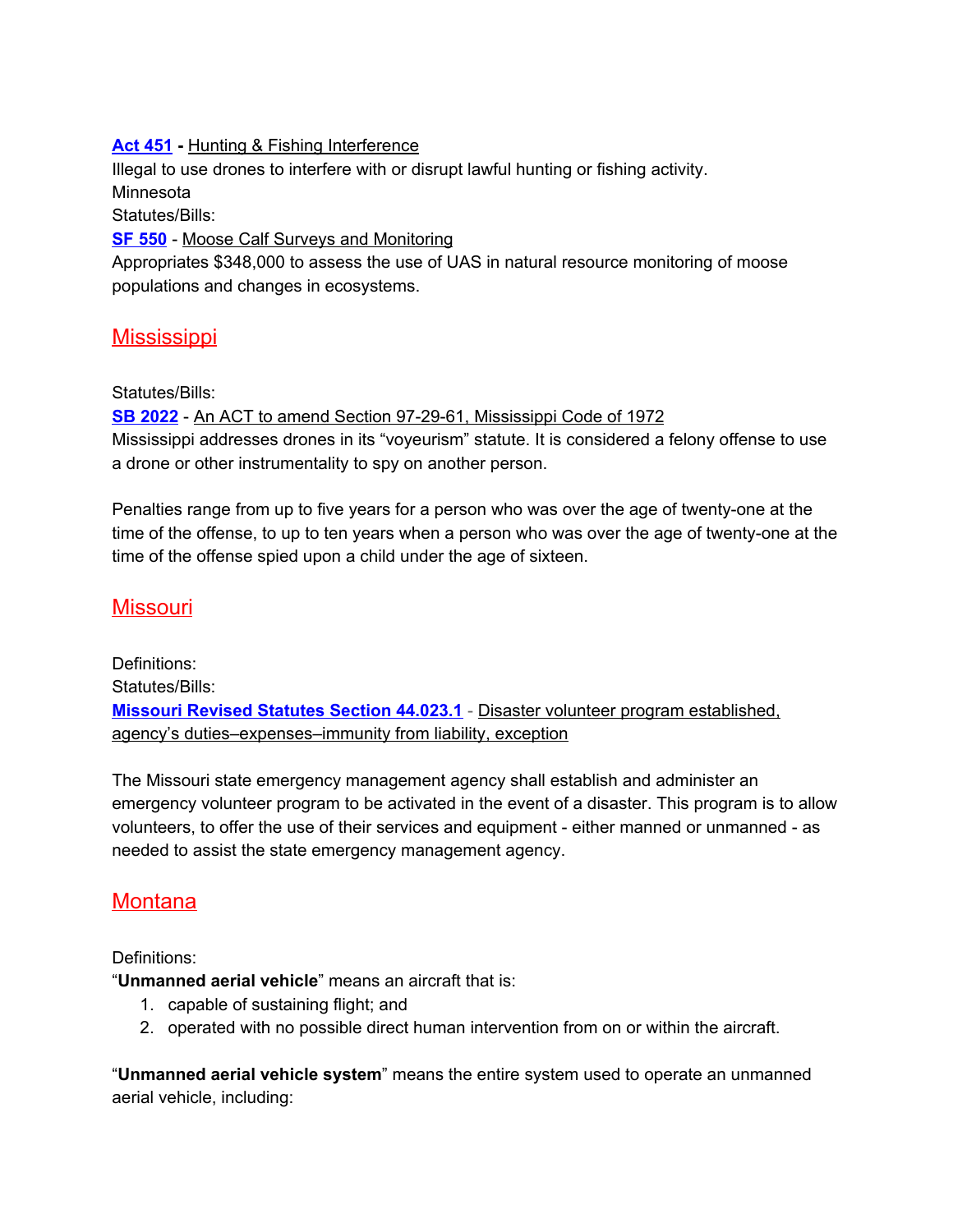- 1. the unmanned aerial vehicle;
- 2. communications equipment;
- 3. navigation equipment;
- 4. controllers;
- 5. support equipment; and
- 6. autopilot functionality.

#### Statutes/Bills:

#### **[46-5-109.](http://leg.mt.gov/bills/mca/title_0460/chapter_0050/part_0010/section_0090/0460-0050-0010-0090.html)** [-](http://leg.mt.gov/bills/mca/title_0460/chapter_0050/part_0010/section_0090/0460-0050-0010-0090.html) [Limitations](http://leg.mt.gov/bills/mca/title_0460/chapter_0050/part_0010/section_0090/0460-0050-0010-0090.html) on unmanned aerial vehicles.

In any prosecution or proceeding within the state of Montana, information from an unmanned aerial vehicle is not admissible as evidence unless the information was obtained:

- 1. pursuant to the authority of a search warrant; or
- 2. in accordance with judicially recognized exceptions to the warrant requirement.

**[7-32-401.](http://leg.mt.gov/bills/mca/title_0070/chapter_0320/part_0040/section_0010/0070-0320-0040-0010.html)** [-](http://leg.mt.gov/bills/mca/title_0070/chapter_0320/part_0040/section_0010/0070-0320-0040-0010.html) Limitations on excess property provided to local law [enforcement](http://leg.mt.gov/bills/mca/title_0070/chapter_0320/part_0040/section_0010/0070-0320-0040-0010.html) — definitions. Law enforcement may not acquire armored or weaponized drones from military surplus.

**[76-13-214](http://leg.mt.gov/bills/mca/title_0760/chapter_0130/part_0020/section_0140/0760-0130-0020-0140.html)**[.-](http://leg.mt.gov/bills/mca/title_0760/chapter_0130/part_0020/section_0140/0760-0130-0020-0140.html) Obstruction of aerial wildfire [suppression](http://leg.mt.gov/bills/mca/title_0760/chapter_0130/part_0020/section_0140/0760-0130-0020-0140.html) effort — penalty — exceptions. Establishes legal penalties for drone flights that interfere with wildfire response efforts. Nebraska No state drone laws

# <span id="page-26-0"></span>**Nevada**

#### Definitions:

"**Unmanned aerial vehicle**" means a powered aircraft of any size without a human operator aboard the vehicle and that is operated remotely or autonomously.

Nevada also includes the term "unmanned aerial vehicle" in its general definition of aircraft. "**Aircraft**" includes a balloon, airplane, hydroplane, **unmanned aerial vehicle** and any other vehicle used for navigation through the air.

"**Critical facility**" means a petroleum refinery, a petroleum or chemical production, transportation, storage or processing facility, a chemical manufacturing facility, a pipeline and any appurtenance thereto, a wastewater treatment facility, a water treatment facility, a mine as that term is defined in NRS [512.006](https://www.leg.state.nv.us/NRS/NRS-512.html#NRS512Sec006), a power generating station, plant or substation and any appurtenances thereto, any transmission line that is owned in whole or in part by an electric utility as that term is defined in subsection 5 of NRS [704.187,](https://www.leg.state.nv.us/NRS/NRS-704.html#NRS704Sec187) a county, city or town jail or detention facility and any prison, facility or institution under the control of the Department of Corrections. The term does not include any facility or infrastructure of a utility that is located underground.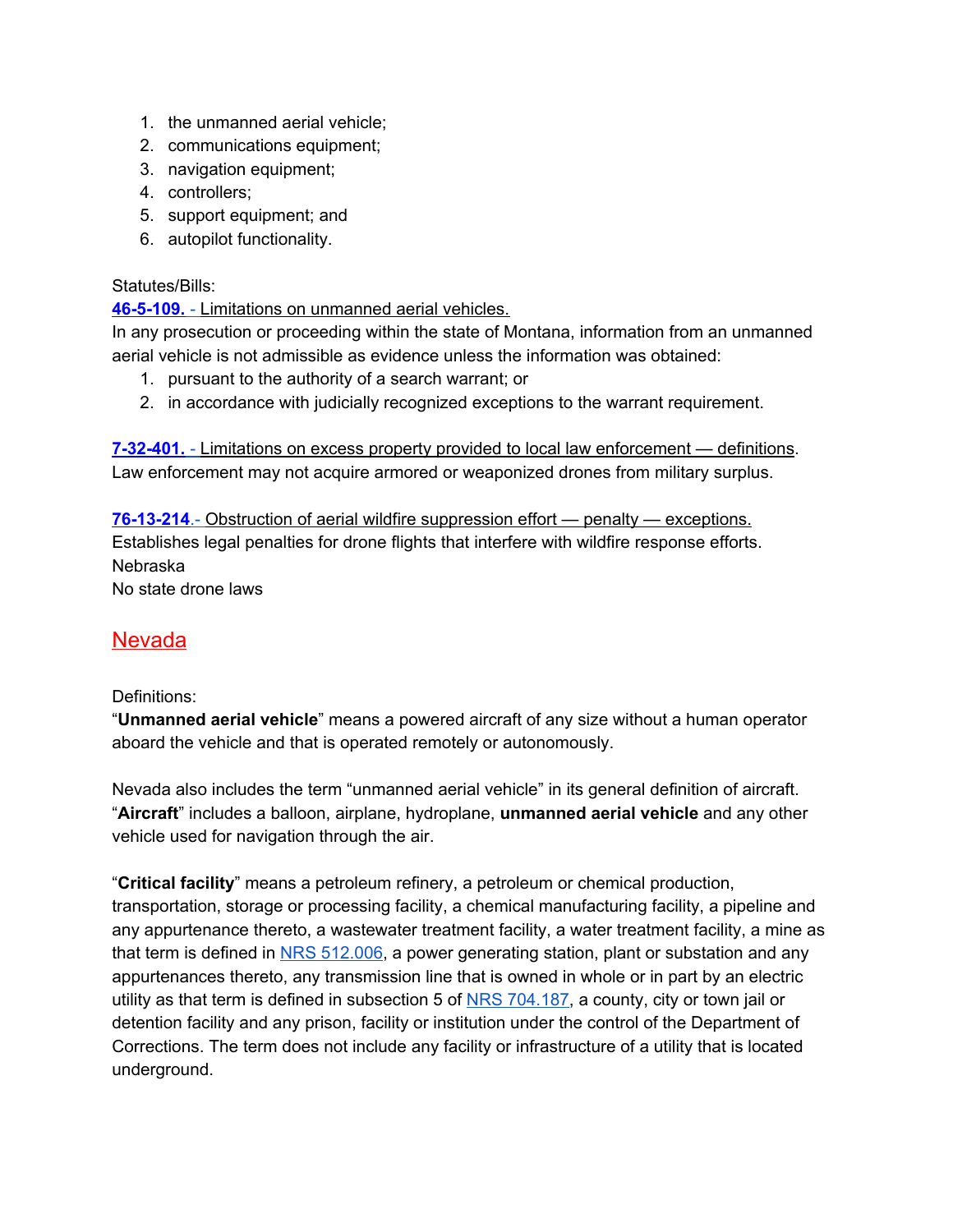Statutes/Bills:

**NRS [360.753](https://www.leg.state.nv.us/NRS/NRS-360.html#NRS360Sec753)** Partial abatement of certain taxes imposed on aircraft, [components](https://www.leg.state.nv.us/NRS/NRS-360.html#NRS360Sec753) of aircraft and other personal property used for certain [purposes](https://www.leg.state.nv.us/NRS/NRS-360.html#NRS360Sec753) related to aircraft: Powers and duties of Office of Economic [Development,](https://www.leg.state.nv.us/NRS/NRS-360.html#NRS360Sec753) Nevada Tax Commission, applicant for abatement, business approved for [abatement](https://www.leg.state.nv.us/NRS/NRS-360.html#NRS360Sec753) and county treasurer. [Effective through June 30, 2035.]

#### **Title 44 [Aeronautics,](https://www.leg.state.nv.us/NRS/NRS-493.html#NRS493Sec010) Chapter 493** - GENERAL PROVISIONS

#### UNIFORM LAW **NRS [493.010](https://www.leg.state.nv.us/NRS/NRS-493.html#NRS493Sec010)** Short title. NRS [493.010](https://www.leg.state.nv.us/NRS/NRS-493.html#NRS493Sec010) to [493.120](https://www.leg.state.nv.us/NRS/NRS-493.html#NRS493Sec120), inclusive, may be cited as the Uniform State Law for Aeronautics. [12:66:1923; NCL § 286] — (NRS A [2015,](https://www.leg.state.nv.us/Statutes/78th2015/Stats201517.html#Stats201517page1777) 1777)

**NRS [493.020](https://www.leg.state.nv.us/NRS/NRS-493.html#NRS493Sec020)** Definitions.

**NRS [493.030](https://www.leg.state.nv.us/NRS/NRS-493.html#NRS493Sec030)** Sovereignty in space.

**NRS [493.040](https://www.leg.state.nv.us/NRS/NRS-493.html#NRS493Sec040)** Ownership of space.

**NRS [493.050](https://www.leg.state.nv.us/NRS/NRS-493.html#NRS493Sec050)** Lawfulness of flight and landing; liability for forced landing.

- 1. Flight of an aircraft over the lands and waters of this state is lawful:
	- (a) Unless at such a low altitude as to interfere with the then existing use to which the land or water, or the space over the land or water, is put by the owner. (b) Unless so conducted as to be imminently dangerous to persons or property lawfully on the land or water beneath.

(c) Unless specifically prohibited by the provisions of NRS [493.010](https://www.leg.state.nv.us/NRS/NRS-493.html#NRS493Sec010) to [493.120,](https://www.leg.state.nv.us/NRS/NRS-493.html#NRS493Sec120) inclusive, or any regulations adopted pursuant thereto.

2. The landing of an aircraft on the lands or waters of another, without his or her consent, is unlawful, except in the case of a forced landing. For damages caused by a forced landing, the owner, lessee or operator of the aircraft is liable as provided in [NRS](https://www.leg.state.nv.us/NRS/NRS-493.html#NRS493Sec060) [493.060.](https://www.leg.state.nv.us/NRS/NRS-493.html#NRS493Sec060)

[4:66:1923; NCL § 278] — (NRS A [1991,](https://www.leg.state.nv.us/Statutes/66th/Stats199102.html#Stats199102page253) 253; [2015,](https://www.leg.state.nv.us/Statutes/78th2015/Stats201517.html#Stats201517page1777) 1777)

**NRS [493.060](https://www.leg.state.nv.us/NRS/NRS-493.html#NRS493Sec060)** Liability for damages on land or water; lien for damages.

1. The owner of every aircraft which is operated over the lands or waters of this state is presumed liable for injuries to persons or property on the land or water beneath, caused by the:

(a) Ascent, descent or flight of the aircraft; or

(b) Dropping or falling of any object therefrom, unless the injury is caused in whole or in part by the negligence of the person injured, or of the owner or bailee of the property injured.

**NRS [493.070](https://www.leg.state.nv.us/NRS/NRS-493.html#NRS493Sec070)** Liability for collision of aircraft.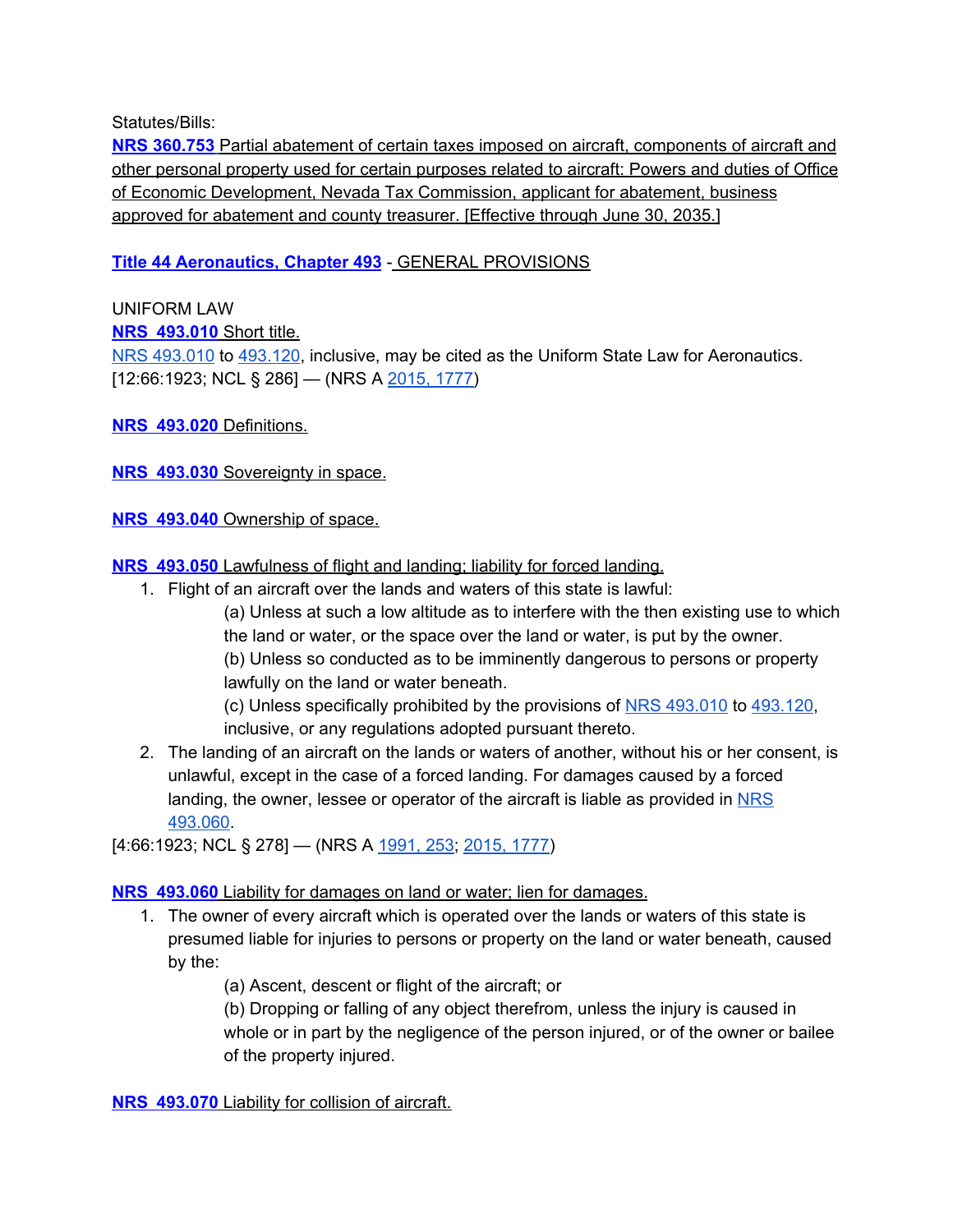The liability of the owner of one aircraft to the owner of another aircraft, or to operators or passengers in either aircraft, for damage caused by a collision on land or in the air, must be determined by the rules of law applicable to torts on land.

[6:66:1923; NCL § 280] — (NRS A [1991,](https://www.leg.state.nv.us/Statutes/66th/Stats199102.html#Stats199102page253) 253)

#### **NRS [493.080](https://www.leg.state.nv.us/NRS/NRS-493.html#NRS493Sec080)** Jurisdiction over crimes and torts.

All crimes, torts and other wrongs committed by or against an operator or passenger while in flight over this state are governed by the laws of this state.

#### **NRS [493.090](https://www.leg.state.nv.us/NRS/NRS-493.html#NRS493Sec090)** Jurisdiction over contracts.

#### **NRS [493.100](https://www.leg.state.nv.us/NRS/NRS-493.html#NRS493Sec100)** Dangerous flying: Penalty.

1. Any operator or passenger, while an aircraft is in flight over a heavily populated area or over a public gathering within this state, who:

(a) Except as otherwise provided in subsection 2, engages in trick or acrobatic flying, or in any acrobatic feat;

(b) Except while in landing or taking off, flies at such a low level as to endanger the persons on the surface beneath; or

(c) Drops any object with reckless disregard for the safety of other persons and willful indifference to injuries that could reasonably result from dropping the object, is guilty of a misdemeanor.

2. The provisions of paragraph (a) of subsection 1 do not apply to the operator of an unmanned aerial vehicle in a park unless the operator is operating the unmanned aerial vehicle with reckless disregard for the safety of other persons and with willful indifference to injuries that could reasonably result from such operation.

[9:66:1923; NCL § 283] — (NRS A [1967,](https://www.leg.state.nv.us/Statutes/54th/Stats196703.html#Stats196703page596) 596; [1991,](https://www.leg.state.nv.us/Statutes/66th/Stats199102.html#Stats199102page254) 254; [2015,](https://www.leg.state.nv.us/Statutes/78th2015/Stats201517.html#Stats201517page1778) 1778)

**NRS [493.103](https://www.leg.state.nv.us/NRS/NRS-493.html#NRS493Sec103)** Unmanned aerial vehicles: Action for trespass against owner or operator; exceptions; award of treble damages for injury to person or property; award of attorney's fees and costs and injunctive relief.

1. Except as otherwise provided in subsection 2, a person who owns or lawfully occupies real property in this State may bring an action for trespass against the owner or operator of an unmanned aerial vehicle that is flown at a height of less than 250 feet over the property if:

> (a) The owner or operator of the unmanned aerial vehicle has flown the unmanned aerial vehicle over the property at a height of less than 250 feet on at least one previous occasion; and

> (b) The person who owns or occupies the real property notified the owner or operator of the unmanned aerial vehicle that the person did not authorize the flight of the unmanned aerial vehicle over the property at a height of less than 250 feet. For the purposes of this paragraph, a person may place the owner or operator of an unmanned aerial vehicle on notice in the manner prescribed in subsection 2 of NRS [207.200.](https://www.leg.state.nv.us/NRS/NRS-207.html#NRS207Sec200)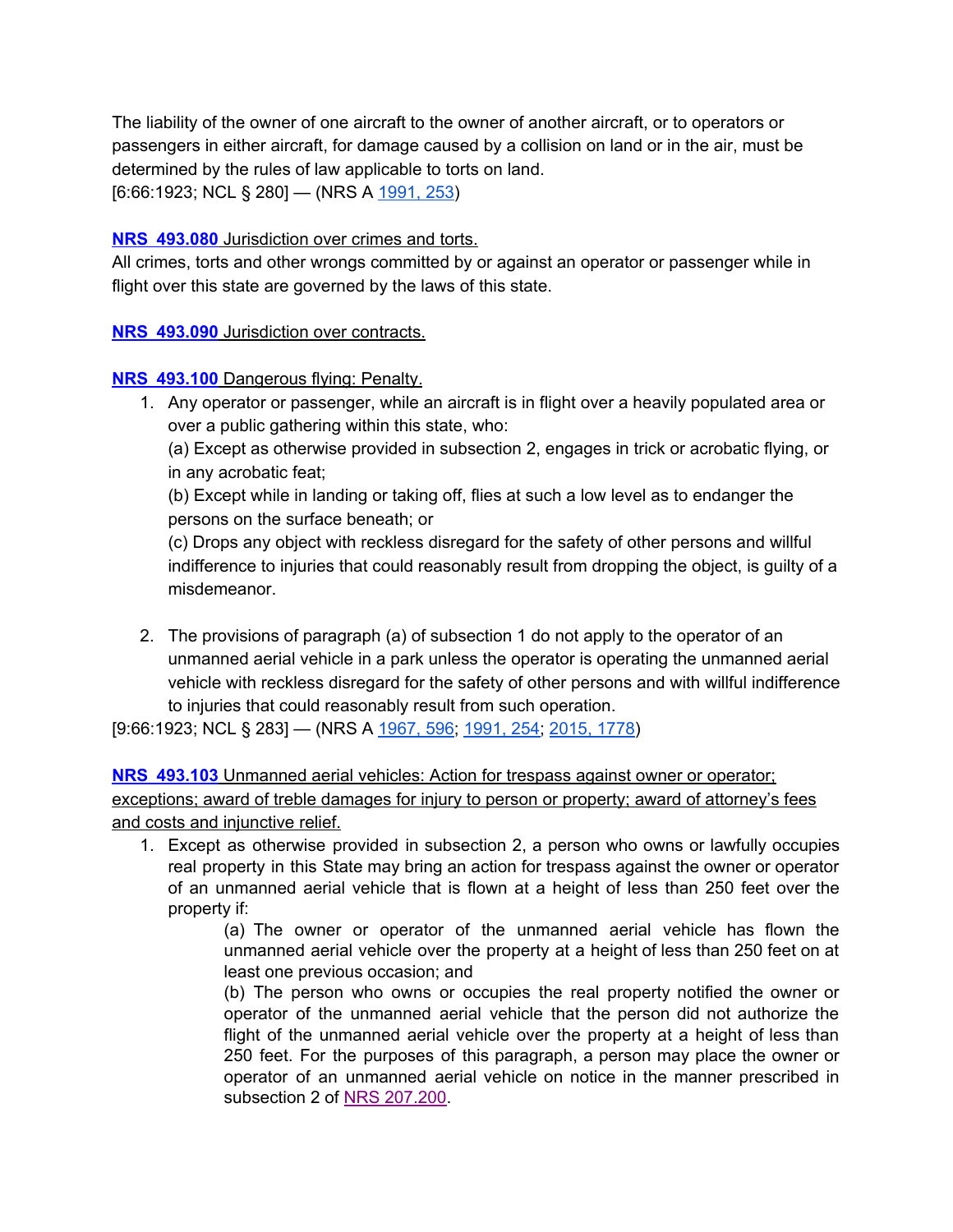2. A person may not bring an action pursuant to subsection 1 if:

(a) The unmanned aerial vehicle is lawfully in the flight path for landing at an airport, airfield or runway.

- (b) The unmanned aerial vehicle is in the process of taking off or landing.
- (c) The unmanned aerial vehicle was under the lawful operation of:
	- (1) A law enforcement agency in accordance with NRS [493.112](https://www.leg.state.nv.us/NRS/NRS-493.html#NRS493Sec112).
	- (2) A public agency in accordance with NRS [493.115.](https://www.leg.state.nv.us/NRS/NRS-493.html#NRS493Sec115)

(d) The unmanned aerial vehicle was under the lawful operation of a business registered in this State or a land surveyor if:

(1) The operator is licensed or otherwise approved to operate the unmanned aerial vehicle by the Federal Aviation Administration;

(2) The unmanned aerial vehicle is being operated within the scope of the lawful activities of the business or surveyor; and

(3) The operation of the unmanned aerial vehicle does not unreasonably interfere with the existing use of the real property.

3. A plaintiff who prevails in an action for trespass brought pursuant to subsection 1 is entitled to recover treble damages for any injury to the person or the real property as the result of the trespass. In addition to the recovery of damages pursuant to this subsection, a plaintiff may be awarded reasonable attorney's fees and costs and injunctive relief.

(Added to NRS by [2015,](https://www.leg.state.nv.us/Statutes/78th2015/Stats201517.html#Stats201517page1774) 1774)

**NRS [493.106](https://www.leg.state.nv.us/NRS/NRS-493.html#NRS493Sec106)** Unmanned aerial vehicles: Weaponization prohibited; penalties.

- 1. A person shall not weaponize an unmanned aerial vehicle or operate a weaponized unmanned aerial vehicle. A person who violates this section is guilty of a category D felony and shall be punished as provided in NRS [193.130.](https://www.leg.state.nv.us/NRS/NRS-193.html#NRS193Sec130)
- 2. A person who weaponizes an unmanned aerial vehicle in violation of subsection 1 and who discharges the weapon is guilty of a category C felony and shall be punished as provided in NRS [193.130.](https://www.leg.state.nv.us/NRS/NRS-193.html#NRS193Sec130)

(Added to NRS by [2015,](https://www.leg.state.nv.us/Statutes/78th2015/Stats201517.html#Stats201517page1773) 1773)

**NRS [493.109](https://www.leg.state.nv.us/NRS/NRS-493.html#NRS493Sec109)** Unmanned aerial vehicles: Operation near critical facility or within 5 miles of airport prohibited; exceptions; penalty.

1. A person shall not operate an unmanned aerial vehicle within:

(a) A horizontal distance of 500 feet or a vertical distance of 250 feet from a critical facility without the written consent of the owner of the critical facility. (b) Except as otherwise provided in subsection 2, 5 miles of an airport.

- 2. A person may operate an unmanned aerial vehicle within 5 miles of an airport only if the person obtains the consent of the airport authority or the operator of the airport, or if the person has otherwise obtained a waiver, exemption or other authorization for such operation pursuant to any rule or regulation of the Federal Aviation Administration. A person who is authorized to operate an unmanned aerial vehicle within 5 miles of an airport pursuant to this subsection shall, at all times during such operation, maintain on his or her person documentation of any waiver, exemption, authorization or consent permitting such operation.
- 3. A person who violates this section is guilty of a misdemeanor.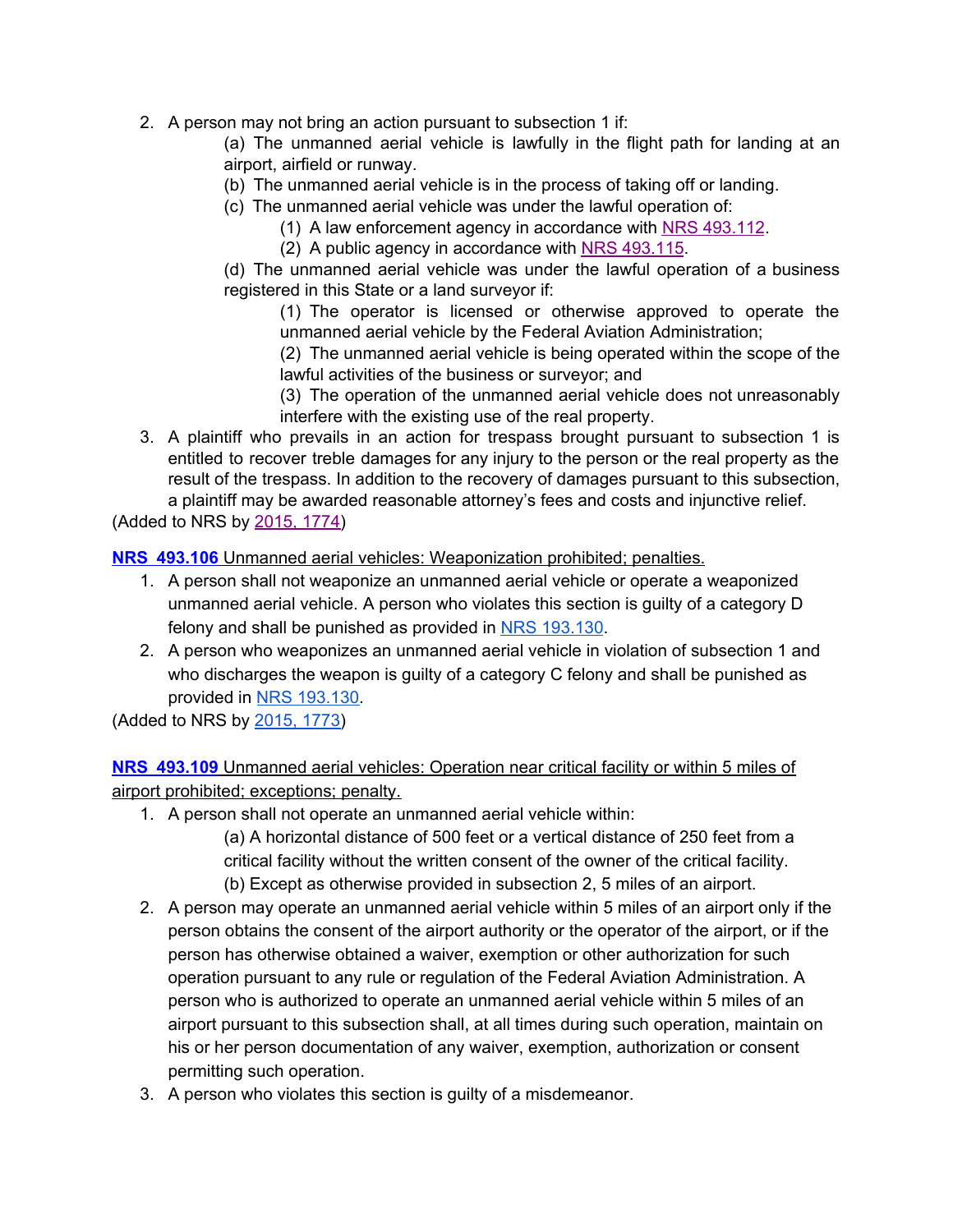4. As used in this section, "airport" means any area of land or water owned, operated or maintained by or on behalf of a city, county, town, municipal corporation or airport authority that is designed and set aside for the landing and taking off of aircraft and that is utilized in the interest of the public for such purposes.

(Added to NRS by [2015,](https://www.leg.state.nv.us/Statutes/78th2015/Stats201517.html#Stats201517page1773) 1773)

**NRS [493.112](https://www.leg.state.nv.us/NRS/NRS-493.html#NRS493Sec112)** Unmanned aerial vehicles: Operation by law enforcement agency; warrant required under certain circumstances; information acquired in violation of section inadmissible and may not be used to establish reasonable suspicion or probable cause.

- 1. Except as otherwise provided in this section, nothing in this section shall be deemed to otherwise prohibit the operation of an unmanned aerial vehicle by a law enforcement agency for any lawful purpose in this State.
- 2. Except as otherwise provided in subsection 3, a law enforcement agency shall not operate an unmanned aerial vehicle for the purpose of gathering evidence or other information within the curtilage of a residence or at any other location or upon any property in this State at which a person has a reasonable expectation of privacy, unless the law enforcement agency first obtains a warrant from a court of competent jurisdiction authorizing the use of the unmanned aerial vehicle for that purpose. A warrant authorizing the use of an unmanned aerial vehicle must specify the period for which operation of the unmanned aerial vehicle is authorized. A warrant must not authorize the use of an unmanned aerial vehicle for a period of more than 10 days. Upon motion and a showing of probable cause, a court may renew a warrant after the expiration of the period for which the warrant was initially issued.
- 3. A law enforcement agency may operate an unmanned aerial vehicle without obtaining a warrant issued pursuant to subsection 2:

(a) If the law enforcement agency has probable cause to believe that a person has committed a crime, is committing a crime or is about to commit a crime, and exigent circumstances exist that make it unreasonable for the law enforcement agency to obtain a warrant authorizing the use of the unmanned aerial vehicle. (b) If a person provides written consent to the law enforcement agency authorizing the law enforcement agency to acquire information about the person or the real or personal property of the person. The written consent must specify the information to be gathered and the time, place and manner in which the information is to be gathered by the law enforcement agency.

(c) For the purpose of conducting search and rescue operations for persons and property in distress.

(d) Under circumstances in which the law enforcement agency believes that an imminent threat exists to the life and safety of an individual person or to the public at large, including, without limitation, the threat of an act of terrorism. A law enforcement agency that operates an unmanned aerial vehicle pursuant to this paragraph shall document the factual basis for its belief that such an imminent threat exists and shall, not later than 2 business days after initiating operation, file a sworn statement with a court of competent jurisdiction describing the nature of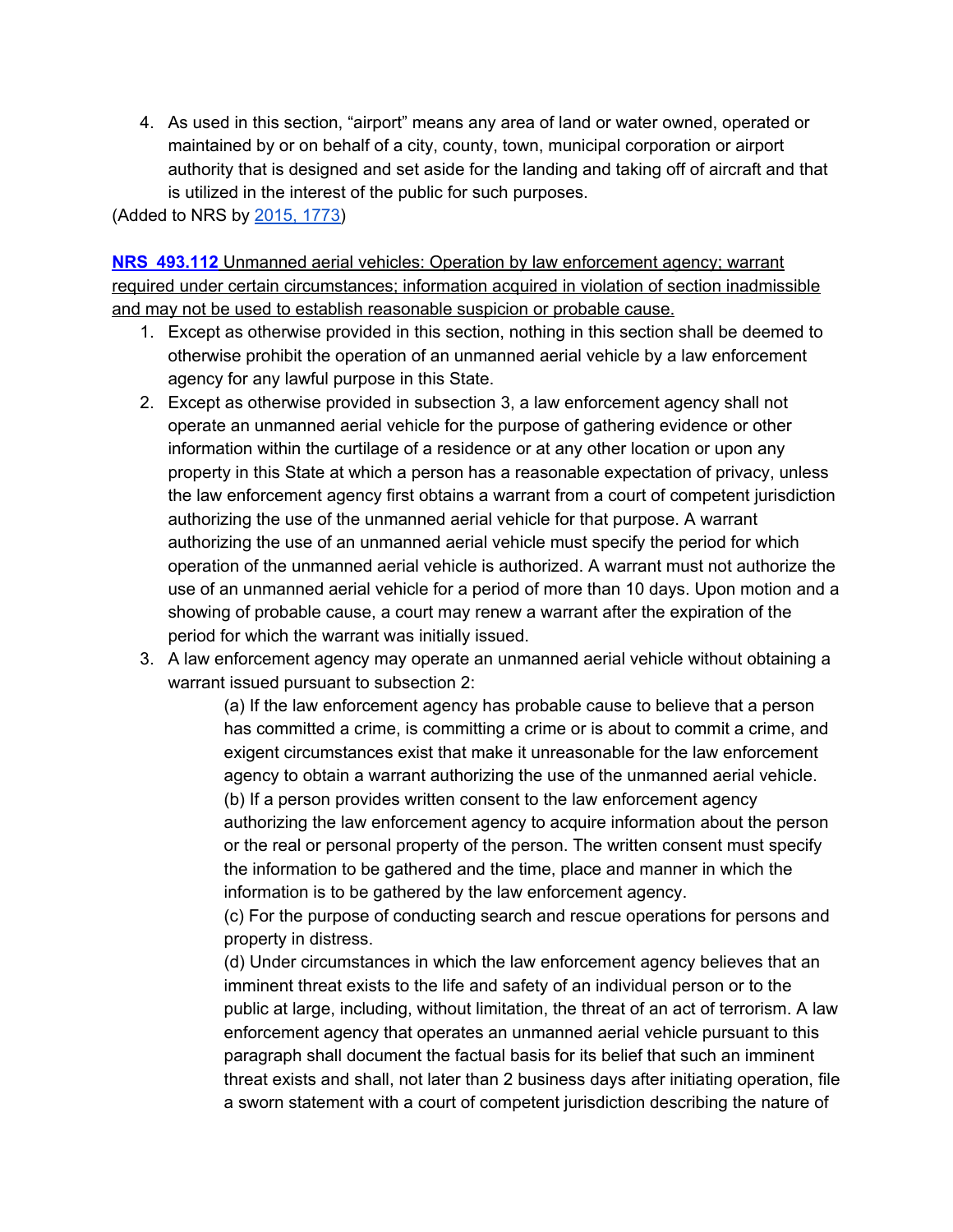the imminent threat and the need for the operation of the unmanned aerial vehicle.

(e) Upon the declaration of a state of emergency or disaster by the Governor. A law enforcement agency that operates an unmanned aerial vehicle pursuant to this paragraph shall not use the unmanned aerial vehicle outside of the geographic area specified in the declaration or for any purpose other than the preservation of public safety, the protection of property, or the assessment and evaluation of environmental or weather-related damage, erosion or contamination.

4. Any photograph, image, recording or other information that is acquired by a law enforcement agency through the operation of an unmanned aerial vehicle in violation of this section, or that is acquired from any other person or governmental entity, including, without limitation, a public agency and any department or agency of the Federal Government, that obtained the photograph, image, recording or other information in a manner inconsistent with the requirements of this section, and any evidence that is derived therefrom:

> (a) Is not admissible in and must not be disclosed in a judicial, administrative or other adjudicatory proceeding; and

> (b) May not be used to establish reasonable suspicion or probable cause as the basis for investigating or prosecuting a crime or offense.

(Added to NRS by [2015,](https://www.leg.state.nv.us/Statutes/78th2015/Stats201517.html#Stats201517page1775) 1775)

**NRS [493.115](https://www.leg.state.nv.us/NRS/NRS-493.html#NRS493Sec115)** Unmanned aerial vehicles: Operation by public agency; requirements; prohibited uses; information acquired in violation of section inadmissible and may not be used to establish reasonable suspicion or probable cause.

1. A public agency:

(a) May operate an unmanned aerial vehicle only if:

(1) Before the operation of the unmanned aerial vehicle, the public agency registers the unmanned aerial vehicle with the Department pursuant to subsection 2 of NRS [493.118](https://www.leg.state.nv.us/NRS/NRS-493.html#NRS493Sec118).

(2) The public agency operates the unmanned aerial vehicle in accordance with the regulations adopted by the Department pursuant to subsection 4 of NRS [493.118.](https://www.leg.state.nv.us/NRS/NRS-493.html#NRS493Sec118)

(b) Must not operate an unmanned aerial vehicle for the purposes of assisting a law enforcement agency with law enforcement or conducting a criminal prosecution.

2. Any photograph, image, recording or other information that is acquired by a public agency through the operation of an unmanned aerial vehicle in violation of this section, and any evidence that is derived therefrom:

> (a) Is not admissible in, and must not be disclosed in, a judicial, administrative or other adjudicatory proceeding; and

> (b) May not be used to establish reasonable suspicion or probable cause as the basis for investigating or prosecuting a crime or offense.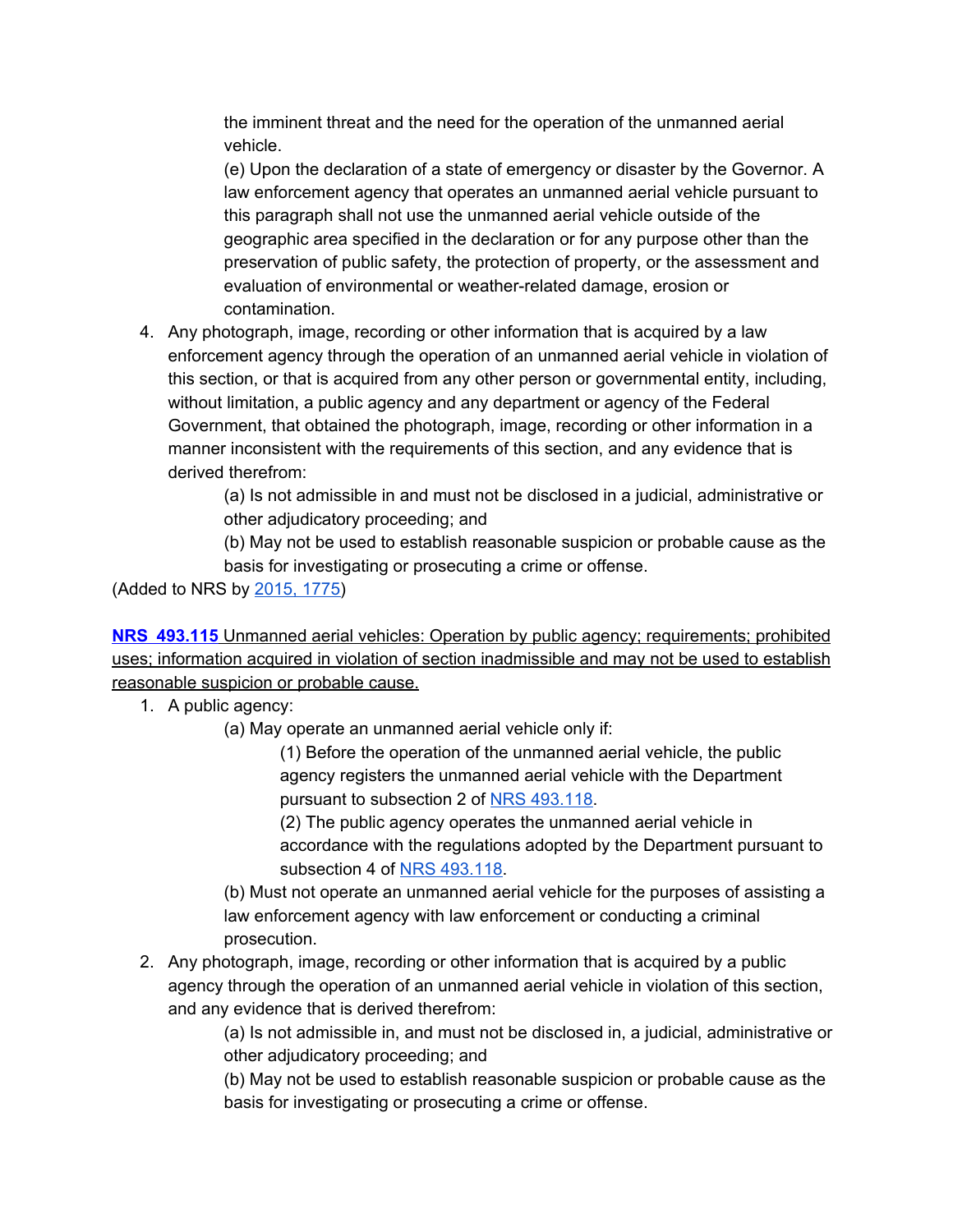(Added to NRS by [2015,](https://www.leg.state.nv.us/Statutes/78th2015/Stats201517.html#Stats201517page1776) 1776)

**NRS [493.118](https://www.leg.state.nv.us/NRS/NRS-493.html#NRS493Sec118)** Unmanned aerial vehicles: Department of Public Safety required to establish and maintain registry of such vehicles operated by public agencies; public agencies required to submit certain information for inclusion in registry; annual reports to Legislature; regulations.

- 1. The Department shall, to the extent that money is available for this purpose, establish and maintain a registry of unmanned aerial vehicles that are operated by public agencies in this State. The Department shall include on its Internet website the information that is maintained in the registry.
- 2. A public agency shall, for each unmanned aerial vehicle the public agency intends to operate, submit to the Department, on a form provided by the Department, for inclusion in the registry:

(a) The name of the public agency;

(b) The name and contact information of each operator of the unmanned aerial vehicle;

(c) Sufficient information to identify the unmanned aerial vehicle; and

(d) A statement describing the use of the unmanned aerial vehicle by the public agency.

#### **NRS [493.120](https://www.leg.state.nv.us/NRS/NRS-493.html#NRS493Sec120)** Uniformity of interpretation.

NRS [493.010](https://www.leg.state.nv.us/NRS/NRS-493.html#NRS493Sec010) to [493.120](https://www.leg.state.nv.us/NRS/NRS-493.html#NRS493Sec120), inclusive, shall be so interpreted and construed as to effectuate their general purpose to make uniform the law of those states which enact them, and to harmonize, as far as possible, with federal laws and regulations on the subject of aeronautics. They shall not be interpreted or construed to apply in any manner to aircraft owned and operated by the Federal Government.

[11:66:1923; NCL § 285] — (NRS A [2015,](https://www.leg.state.nv.us/Statutes/78th2015/Stats201517.html#Stats201517page1778) 1778)

**REGULATION** 

**NRS [493.130](https://www.leg.state.nv.us/NRS/NRS-493.html#NRS493Sec130)** Operation of aircraft while under influence of intoxicating liquor or controlled substance or in reckless manner: Penalty; exception.

1. Any person operating an aircraft in the air, or on the ground or water:

(a) While under the influence of intoxicating liquor or a controlled substance, unless in accordance with a lawfully issued prescription; or

(b) In a careless or reckless manner so as to endanger the life or property of another, is guilty of a gross misdemeanor.

2. As used in this section:

(a) "Aircraft" includes an unmanned aerial vehicle as that term is defined in subsection 8 of NRS [493.020.](https://www.leg.state.nv.us/NRS/NRS-493.html#NRS493Sec020)

[1:114:1947; 1943 NCL § 288.1] — (NRS A [1967,](https://www.leg.state.nv.us/Statutes/54th/Stats196703.html#Stats196703page597) 597; [1971,](https://www.leg.state.nv.us/Statutes/56th/Stats197109.html#Stats197109page2031) 2031; [1973,](https://www.leg.state.nv.us/Statutes/57th/Stats197301.html#Stats197301page8) 8; [1987,](https://www.leg.state.nv.us/Statutes/64th/Stats198707.html#Stats198707page1554) 1554; [1993,](https://www.leg.state.nv.us/Statutes/67th/Stats199311.html#Stats199311page2237) [2237;](https://www.leg.state.nv.us/Statutes/67th/Stats199311.html#Stats199311page2237) [1995,](https://www.leg.state.nv.us/Statutes/68th/Stats199509.html#Stats199509page1723) 1723; [2015,](https://www.leg.state.nv.us/Statutes/78th2015/Stats201517.html#Stats201517page1778) 1778)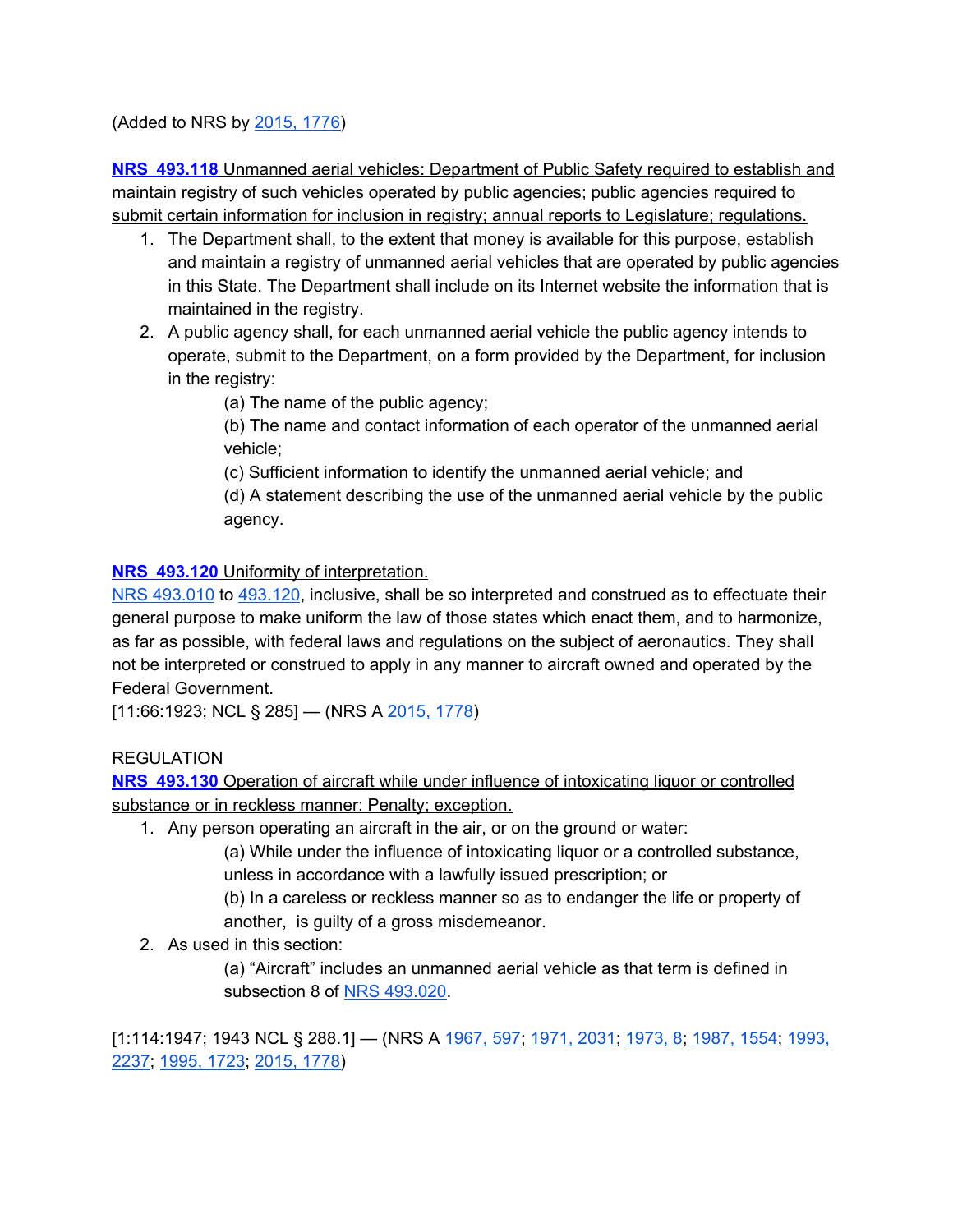**NRS [493.140](https://www.leg.state.nv.us/NRS/NRS-493.html#NRS493Sec140)** Standards for determining whether operation is careless or reckless.

In any proceeding charging careless or reckless operation of aircraft in violation of NRS [493.130](https://www.leg.state.nv.us/NRS/NRS-493.html#NRS493Sec130) to [493.200,](https://www.leg.state.nv.us/NRS/NRS-493.html#NRS493Sec200) inclusive, the court in determining whether the operation was careless or reckless shall consider the standards for safe operation of aircraft prescribed by federal statutes or regulations governing aeronautics.

**NRS [493.150](https://www.leg.state.nv.us/NRS/NRS-493.html#NRS493Sec150)** United States certificate, permit or license required for operation of civil aircraft within State.

It shall be unlawful for any person to operate or cause or authorize to be operated any civil aircraft within this State unless such aircraft has an appropriate effective certificate, permit or license issued by the United States, if such certificate, permit or license is required by the United States.

**NRS [493.160](https://www.leg.state.nv.us/NRS/NRS-493.html#NRS493Sec160)** Licensing of airmen and operators.

It shall be unlawful for any person to engage in aeronautics as an airman or operator in this state unless the person has an appropriate effective airman certificate, permit, rating or license issued by the United States authorizing him or her to engage in the particular class of aeronautics in which he or she is engaged, if such certificate, permit, rating or license is required by the United States.

[4:114:1947; 1943 NCL § 288.4] — (NRS A [1991,](https://www.leg.state.nv.us/Statutes/66th/Stats199102.html#Stats199102page254) 254)

#### **NRS [493.170](https://www.leg.state.nv.us/NRS/NRS-493.html#NRS493Sec170)** Licensing of aeronautics instructors.

It shall be unlawful for any aeronautics instructor to give instruction in flying unless such instructor has an appropriate effective instructor's rating, certificate, permit or license as a flight instructor issued by the United States.

[5:114:1947; 1943 NCL § 288.5]

**NRS [493.180](https://www.leg.state.nv.us/NRS/NRS-493.html#NRS493Sec180)** Posting and inspection of license of airman and aircraft.

1. Where a certificate, permit, rating or license is required for an airman by the United States, it shall:

(a) Be kept in the airman's personal possession when he or she is operating within the State.

(b) Be presented for inspection upon the demand of any peace officer, or any other officer of this state or of a municipality, or any official, manager or person in charge of any airport upon which the airman shall land, or upon the reasonable request of any other person.

2. Where a certificate, permit or license is required by the United States for an aircraft, it shall:

(a) Be carried in the aircraft at all times while the aircraft is operating in the State.

(b) Be conspicuously posted in the aircraft where it may be readily seen by passengers or inspectors.

(c) Be presented for inspection upon the demand of any peace officer, or any other officer of the State or of a municipality, or any official, manager or person in charge of any airport upon which the aircraft shall land, or upon the reasonable request of any person.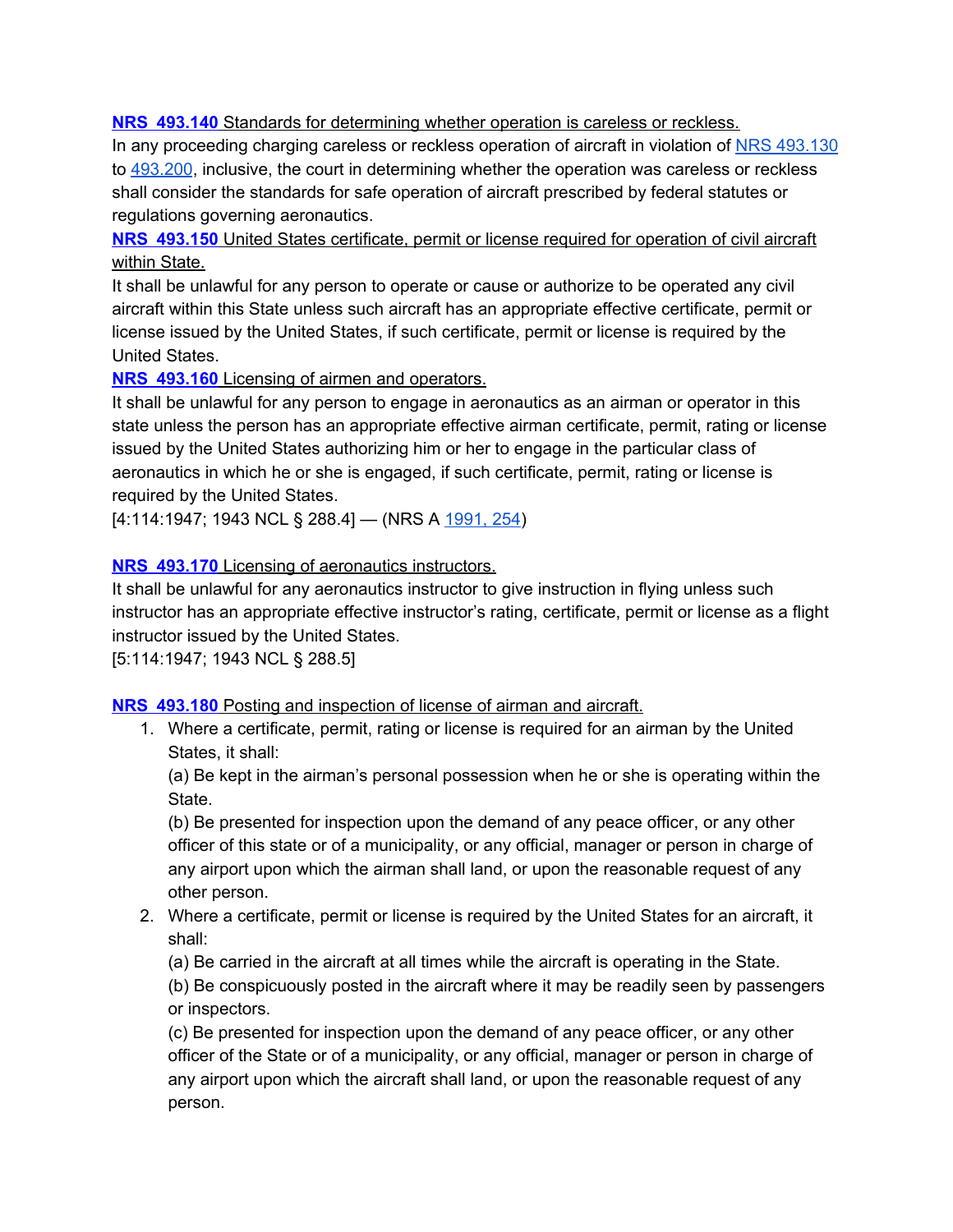#### [6:114:1947; 1943 NCL § 288.6] — (NRS A 1959, 64)

#### **NRS [493.190](https://www.leg.state.nv.us/NRS/NRS-493.html#NRS493Sec190)** Powers and duties of state and municipal officers.

Every state and municipal officer charged with the enforcement of state and municipal laws, shall enforce and assist in the enforcement of NRS [493.130](https://www.leg.state.nv.us/NRS/NRS-493.html#NRS493Sec130) to [493.200](https://www.leg.state.nv.us/NRS/NRS-493.html#NRS493Sec200), inclusive, and of all rules, regulations and orders issued pursuant thereto, and of all other laws of this state relating to aeronautics. In that connection, each of the aforesaid persons is authorized to inspect and examine at reasonable hours any premises, and the buildings and other structures thereon, where airports, air navigation facilities, air schools, or other aeronautical activities are operated or conducted.

#### **NRS [493.200](https://www.leg.state.nv.us/NRS/NRS-493.html#NRS493Sec200)** Penalty.

Unless a specific penalty is otherwise provided, any person violating any of the provisions of NRS [493.130](https://www.leg.state.nv.us/NRS/NRS-493.html#NRS493Sec130) to [493.200](https://www.leg.state.nv.us/NRS/NRS-493.html#NRS493Sec200), inclusive, is guilty of a misdemeanor.

#### MISCELLANEOUS PROVISIONS

**NRS [493.210](https://www.leg.state.nv.us/NRS/NRS-493.html#NRS493Sec210)** Aerial navigational chart: Contents; fee; use of receipts.

- 1. The Commission on Tourism shall prepare and publish an aerial navigational chart of the State for the use of pilots of private aircraft. The chart must contain such navigational and other information as the Commission determines to be desirable. The Commission shall charge a fee for each chart which is sufficient to pay for the cost of printing the chart.
- 2. The Aerial Navigational Chart Account is hereby created in the State General Fund. All money received by the Commission pursuant to subsection 1 must be deposited in the Account. Money in the Account may only be used by the Commission for printing aerial navigational charts of the State for the use of pilots of private aircraft. (Added to NRS by [1979,](https://www.leg.state.nv.us/Statutes/60th/Stats197906.html#Stats197906page1091) 1091; A [1983,](https://www.leg.state.nv.us/Statutes/62nd/Stats198305.html#Stats198305page1171) 1171)

#### <span id="page-34-0"></span>**New Hampshire**

Definitions: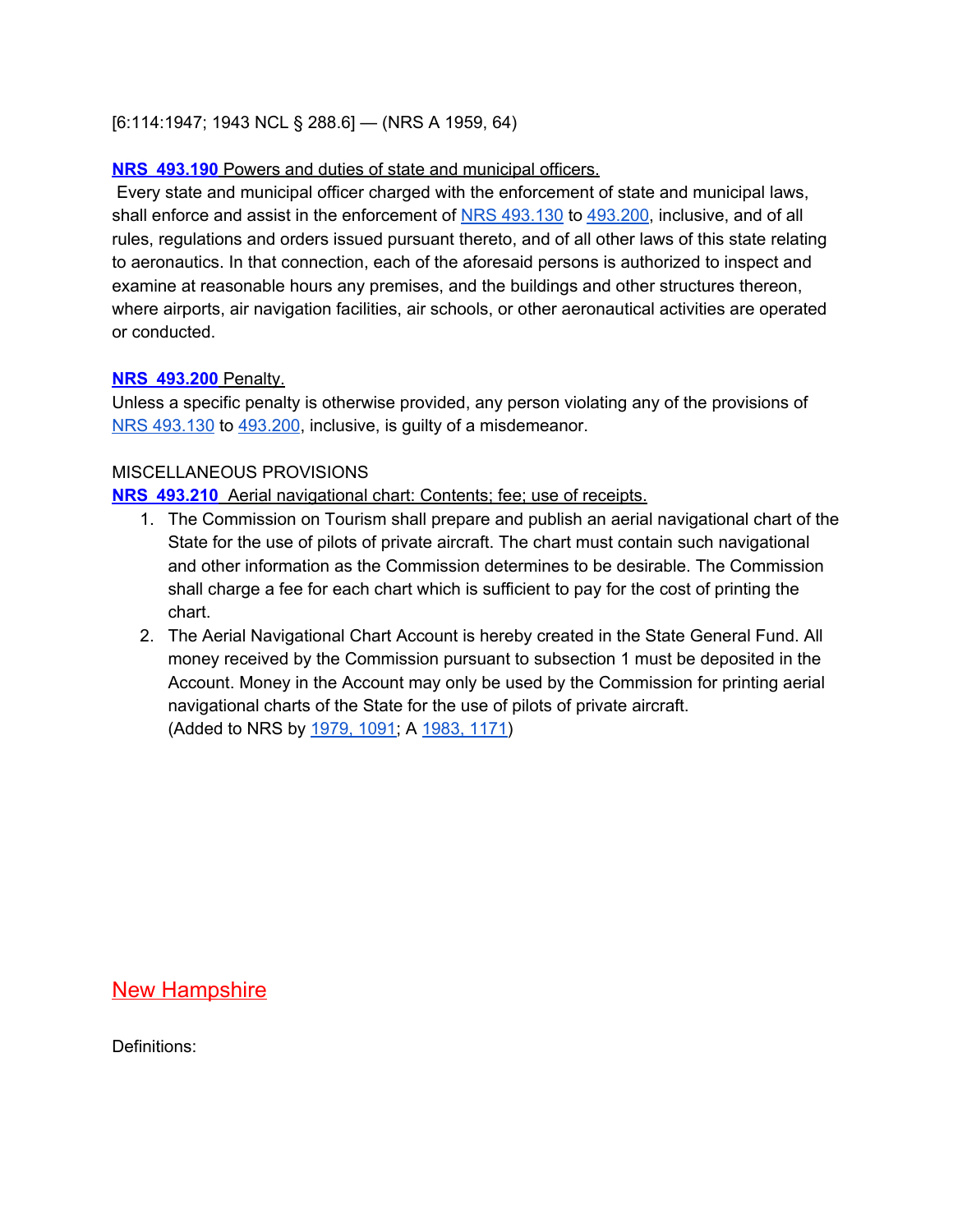"**Unmanned aerial vehicle**" or "**UAV**" means any device capable of flying in the air which is remotely, automatically, or otherwise piloted without an occupant, including but not limited to, drones.

Statutes/Bills:

**SB [222](http://www.gencourt.state.nh.us/legislation/2015/SB0222.pdf)** - Hunting & Fishing Interference

This bill extends the prohibition on harassment of persons hunting, fishing, or trapping and adds the use of unmanned aerial vehicles to the activities prohibited.

New Jersey

Definitions:

"**Operate**" means to fly, control, direct, or program the flight of an unmanned aircraft system.

"**Unmanned aircraft**" means an aircraft that is operated without the possibility of direct human intervention from within or on the aircraft.

"**Unmanned aircraft system**" means an unmanned aircraft and associated elements, including communication links and the components that control the unmanned aircraft, that are required for the pilot in command to operate safely and efficiently.

"**Correctional facility**" means a jail, prison, lockup, penitentiary, reformatory, training school, or other similar facility within the State of New Jersey Statutes/Bills:

**[SB 3370](http://www.njleg.state.nj.us/2016/Bills/S3500/3370_R1.PDF)** - AN ACT concerning the operation of unmanned aircraft systems and amending and supplementing various parts of the statutory law.

This act allows UAS operation that is consistent with federal law. The law specifies that owners or operators of critical infrastructure may apply to the FAA to prohibit or restrict operation of UAS near the critical infrastructure. Operating a UAS in a manner that endangers the life or property of another is a disorderly persons offense.

It is a fourth degree crime if a person "knowingly or intentionally creates or maintains a condition which endangers the safety or security of a correctional facility by operating an unmanned aircraft system on the premises of or in close proximity to that facility."

Using a UAS to conduct surveillance of a correctional facility is a third degree crime. It also makes it a criminal offense to operate a UAS in a way that interferes with a first responder actively engaged in response and to use a UAS to take wildlife.

Operating a UAS under the influence of drugs or with a BAC of .08 percent is a disorderly persons offense.

The law also applies the operation of UAS to limitations within restraining orders and specifies that convictions under the law are separate from other convictions such as harassment, stalking, and invasion of privacy.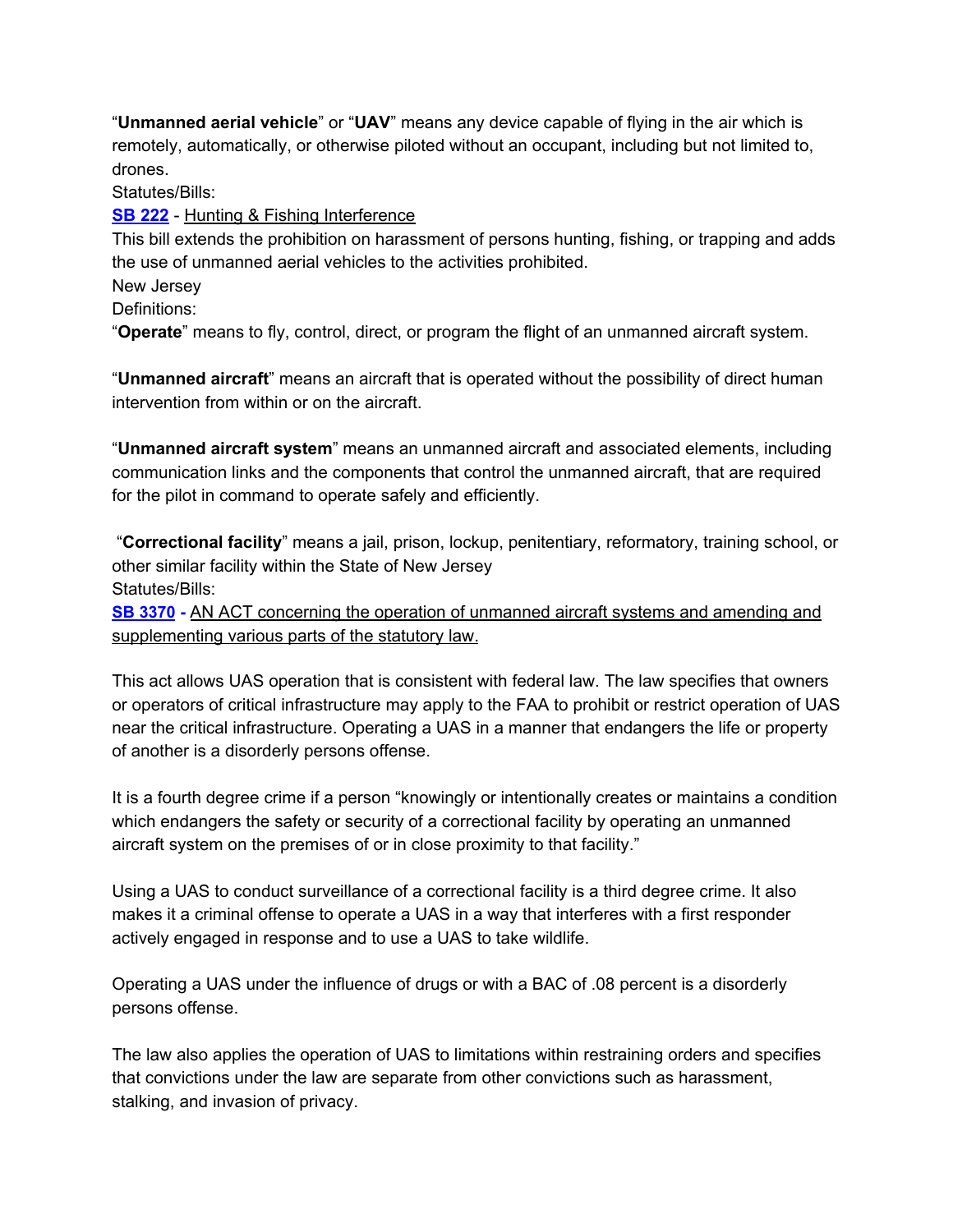The bill preempts localities from regulating UAS in any way that is inconsistent with this legislation.

### <span id="page-36-0"></span>New Mexico

#### Definitions:

"**Drone**" is defined as any device used or designed for navigation or flight in the air that is unmanned and guided remotely or by an onboard computer or onboard control system. Drones may also be referred to as "unmanned aerial vehicle (UAV)" or "unmanned aerial vehicle systems (UAVS)."

Statutes/Bills:

**Title 19, Chapter 31, Part 10, [19.31.10.13](http://164.64.110.239/nmac/parts/title19/19.031.0010.htm) -** USE OF [VEHICLES](http://164.64.110.239/nmac/parts/title19/19.031.0010.htm) AND ROADS IN HUNTING: It shall be unlawful, at any time, to pursue, harass, harry, drive, or rally any protected species by use of a drone. It is also unlawful to use a drone to assist in the locating or taking of any protected species.

Exceptions: Aircraft, drone and vehicle exemptions to this rule: The Director may exempt a person from the prohibition of utilizing an aircraft, drone or vehicle for management purposes.

#### <span id="page-36-1"></span>New York

Statutes/Bills:

**N.Y. Tax Law Article 28, Part 3, § 1115.** New York's current statutory law only addresses drones in the context of its tax code. The statutes provide for drones in its list of sales tax and compensating use tax exemptions.

New York City Parks has a [website](https://www.nycgovparks.org/facilities/modelaircraftfields) listing where you can fly your model aircraft.

# <span id="page-36-2"></span>North Carolina

Definitions:

"**Unmanned aircraft**" – An aircraft, as defined in G.S. 63-1, that is operated without the possibility of human intervention from within or on the aircraft and that does not meet the definition of model aircraft.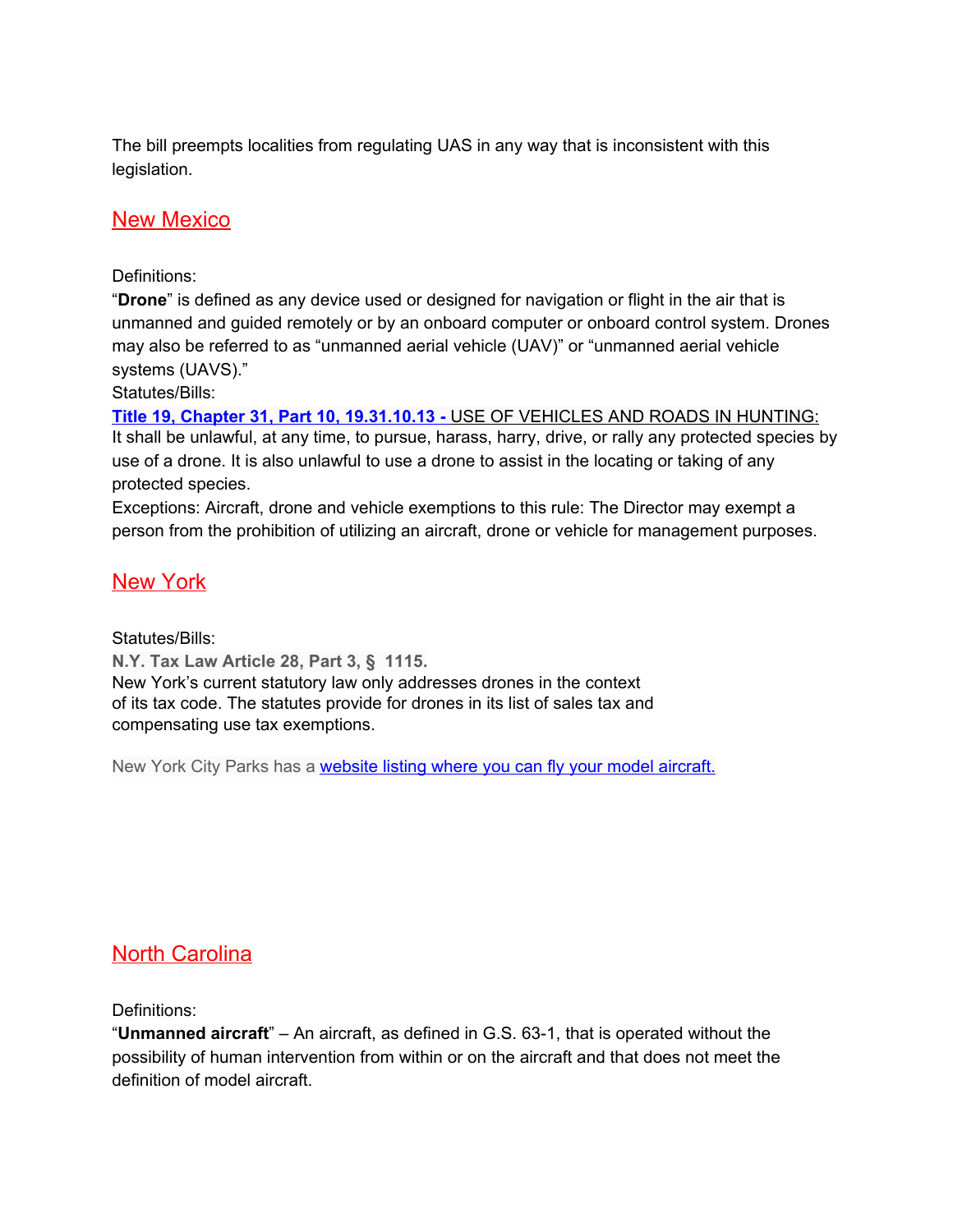"**Unmanned aircraft system**" – An unmanned aircraft and associated elements, including communication links and components that control the unmanned aircraft that are required for the pilot in command to operate safely and efficiently in the national airspace system.

"**Model aircraft**" – An aircraft, as defined in G.S. 63-1, that is mechanically driven or launched into flight and that meets all of the following requirements:

- 1. Is flown solely for hobby or recreational purposes.
- 2. Is not used for payment, consideration, gratuity, or benefit, directly or indirectly charged, demanded, received, or collected, by any person for the use of the aircraft or any photographic or video image produced by the aircraft.

#### Statutes/Bills:

Chapter 15A – Criminal Procedure

**[§15A-300.1](https://www.ncga.state.nc.us/EnactedLegislation/Statutes/PDF/BySection/Chapter_15A/GS_15A-300.1.pdf)** Restrictions on use of UAS

**General Prohibitions**. – No person, entity, or State agency shall use an unmanned aircraft system to do any of the following:

Conduct surveillance of:

- 1. A person or a dwelling occupied by a person and that dwelling's curtilage without the person's consent.
- 2. Private real property without the consent of the owner, easement holder, or lessee of the property.

Photograph an individual, without the individual's consent, for the purpose of publishing or otherwise publicly disseminating the photograph. This subdivision shall not apply to newsgathering, newsworthy events, or events or places to which the general public is invited.

**Law Enforcement Exceptions**. – The use of unmanned aircraft systems by law enforcement agencies of the State or a political subdivision of the State is not prohibited in the following instances:

- 1. To counter a high risk of a terrorist attack by a specific individual or organization if the United States Secretary of Homeland Security or the Secretary of the North Carolina Department of Public Safety determines that credible intelligence indicates that such a risk exists.
- 2. To conduct surveillance in an area that is within a law enforcement officer's plain view when the officer is in a location the officer has a legal right to be.
- 3. If the law enforcement agency first obtains a search warrant authorizing the use of an unmanned aircraft system.
- 4. If the law enforcement agency possesses reasonable suspicion that, under particular circumstances, swift action is needed to prevent imminent danger to life or serious damage to property, to forestall the imminent escape of a suspect or the destruction of evidence, to conduct pursuit of an escapee or suspect, or to facilitate the search for a missing person.
- 5. To photograph gatherings to which the general public is invited on public or private land.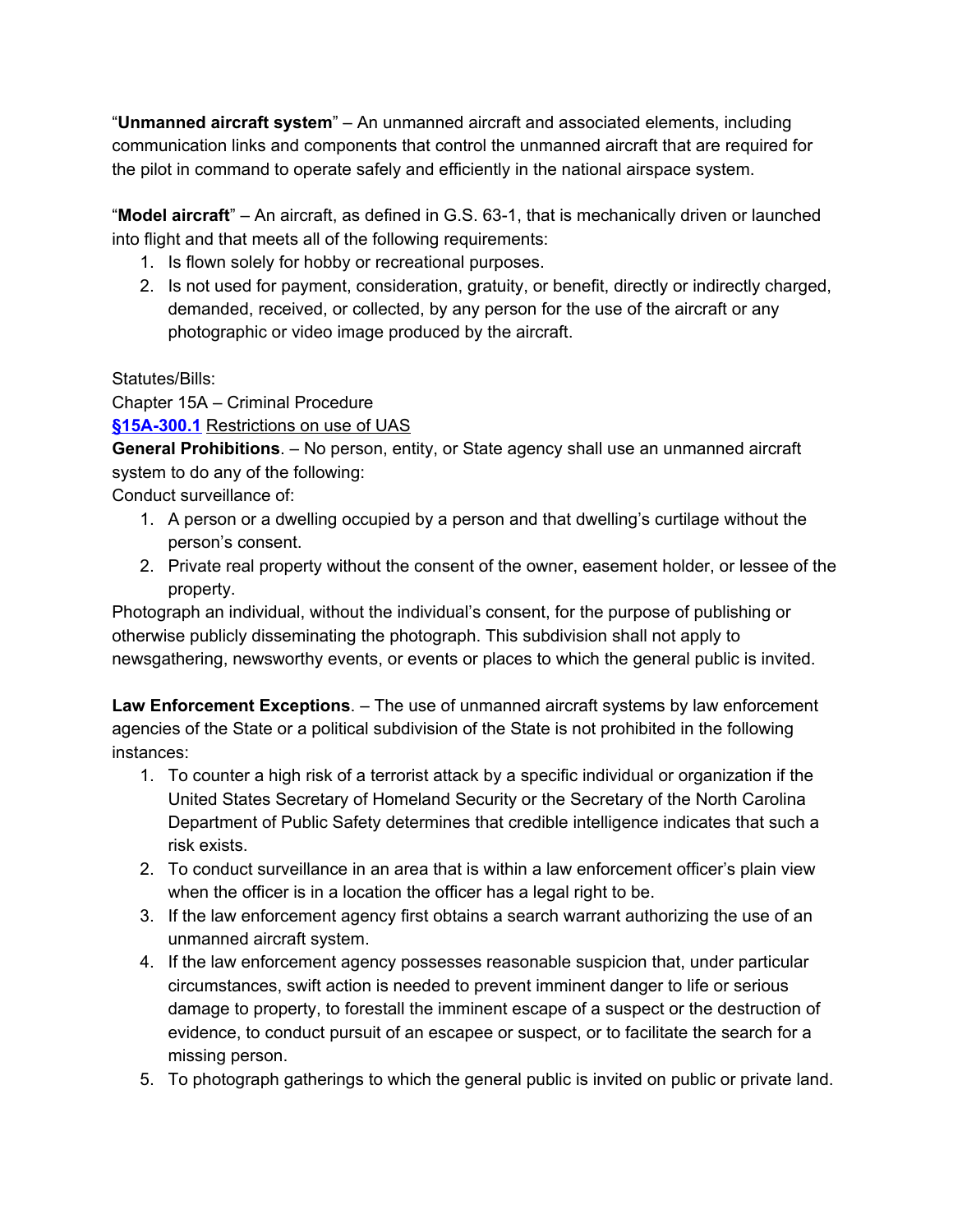#### **[§15A-300.2](https://www.ncga.state.nc.us/EnactedLegislation/Statutes/PDF/BySection/Chapter_15A/GS_15A-300.2.pdf)** Regulation of launch and recovery sites

**[§15A-300.3](https://www.ncleg.net/Sessions/2017/Bills/House/PDF/H128v8.pdf)** Use of an unmanned aircraft system near a confinement or correctional facility prohibited

**Prohibition**. – No person, entity, or State agency shall use an unmanned aircraft system within either a horizontal distance of 500 feet, or a vertical distance of 250 feet from any local confinement facility, as defined in G.S. 153A-217, or State or federal correctional facility. **Penalty**. – The following penalties apply for violations of this section:

- 1. A person who uses an unmanned aircraft system (i) in violation of subsection (a) of this section or (ii) pursuant to an exception in subsection (b) of this section and who delivers, or attempts to deliver, a weapon to a local confinement facility or State or federal correctional facility is guilty of a Class H felony, which shall include a fine of one thousand five hundred dollars (\$1,500). For purposes of this subdivision, the term "weapon" is as defined in G.S. 14-401.24(c).
- 2. A person who uses an unmanned aircraft system (i) in violation of subsection (a) of this section or (ii) pursuant to an exception in subsection (b) of this section and who delivers, or attempts to deliver, contraband to a local confinement facility or State or federal correctional facility is guilty of a Class I felony, which shall include a fine of one thousand dollars (\$1,000). For purposes of this subdivision, the term "contraband" includes controlled substances, as defined in G.S. 90-87, cigarettes, alcohol, and communication devices, but does not include weapons.
- 3. A person who uses an unmanned aircraft system in violation of subsection (a) of this section for any other purpose is quilty of a Class 1 misdemeanor, which shall include a fine of five hundred dollars (\$500.00).

#### Chapter 14 – Criminal Law

#### **[§14-7.45](https://law.justia.com/codes/north-carolina/2014/chapter-14/article-2f/section-14-7.45/)** Crimes committed by use of UAS

All crimes committed by use of an unmanned aircraft system, as defined in [G.S.15A-](https://www.ncga.state.nc.us/EnactedLegislation/Statutes/PDF/BySection/Chapter_15A/GS_15A-300.1.pdf) 300.1, while in flight over this State shall be governed by the laws of this State, and the question of whether the conduct by an unmanned aircraft system while in flight over this State constitutes a crime by the owner of the unmanned aircraft system shall be determined by the laws of this State.

#### **[§14.280.3](https://law.justia.com/codes/north-carolina/2014/chapter-14/article-36/section-14-280.3)** Interference with manned aircraft by UAS

Class H felony to any person who willfully damages, disrupts the operation of, or otherwise interferes with a manned aircraft through use of an unmanned aircraft system, while the manned aircraft is taking off, landing, in flight, or otherwise in motion.

#### **[§14.401.24](https://law.justia.com/codes/north-carolina/2014/chapter-14/article-52/section-14-401.24)** Unlawful possession and use of UAS (Weapon attached)

It shall be a Class E felony for any person to possess or use an unmanned aircraft or unmanned aircraft system that has a weapon attached.

It is a Class 1 misdemeanor to fish or to hunt using an unmanned aircraft system.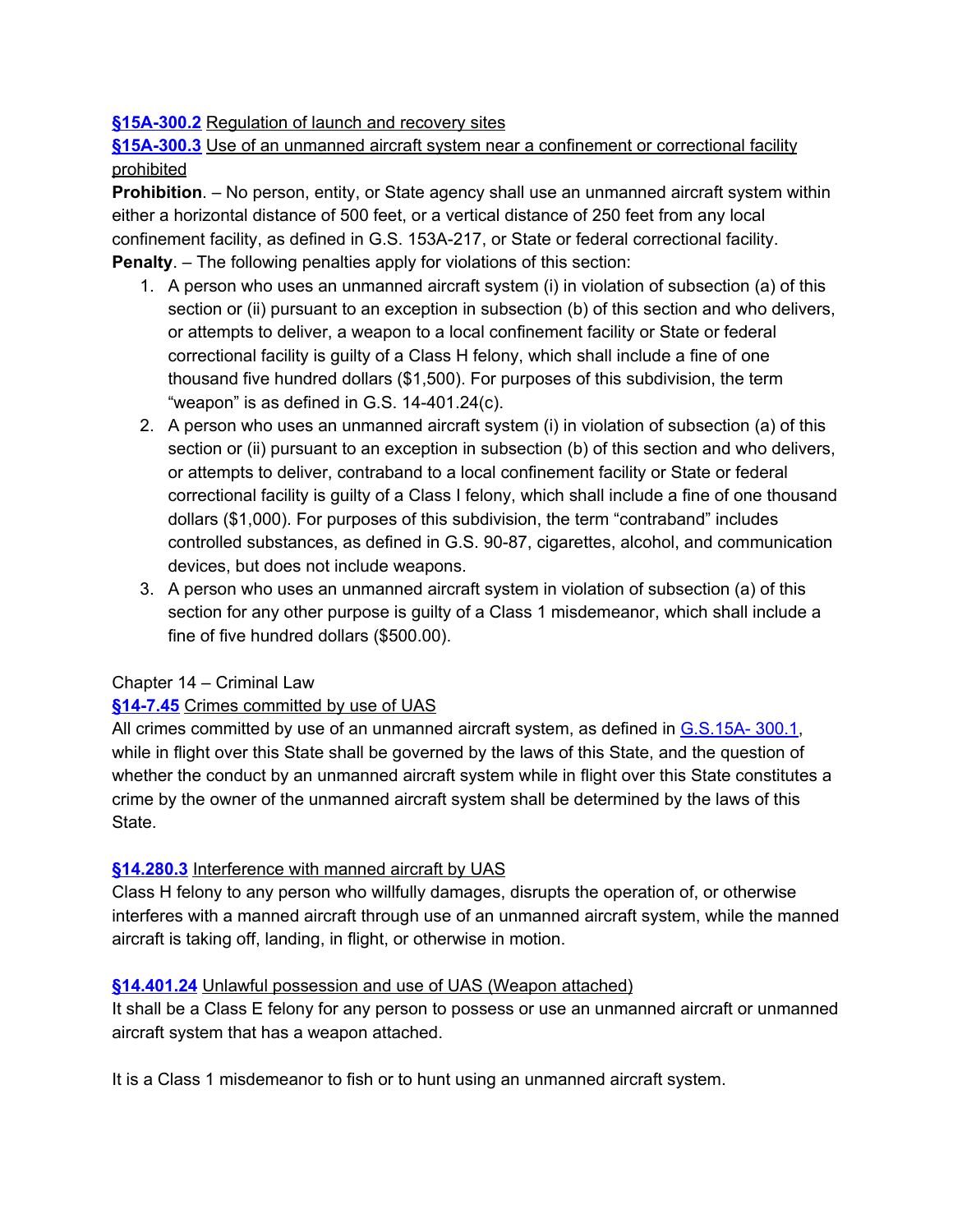It is a Class A1 misdemeanor to publish or disseminate images taken through the use of infrared or other thermal imaging technology attached to an unmanned aircraft system revealing individuals, materials, or activities inside of a structure without the consent of the property owner.

#### **[§14.401.25](https://law.justia.com/codes/north-carolina/2014/chapter-14/article-52/section-14-401.25/)** Unlawful distribution of images

Chapter 113 – Conservation and Development **[§113-295](https://law.justia.com/codes/north-carolina/2014/chapter-113/article-22/section-113-295/)** Unlawful harassment of persons taking wildlife resources

Chapter 63 – Aeronautics This chapter does not apply to "model aircrafts." **[§63-95](https://law.justia.com/codes/north-carolina/2014/chapter-63/article-10/section-63-95)** Training required for operations of UAS **[§63-96](https://law.justia.com/codes/north-carolina/2014/chapter-63/article-10/section-63-96/)** License required for commercial operation of UAS

# <span id="page-39-0"></span>North Dakota

#### Definitions:

"**Unmanned aerial vehicle**" means any aerial vehicle that is operated without the possibility of direct human intervention within or on the aerial vehicle. The term does not include satellites.

"**Unmanned aerial vehicle system**" means an unmanned aerial vehicle and associated elements, including communication links and the components that control the unmanned aerial vehicle, which are required for the pilot in command to operate safely and efficiently in state airspace.

"**Flight data**" means imaging or other observation recording.

"**Flight information**" means flight duration, flight path, and mission objective.

#### Statutes/Bills:

**[29-29.4-02.](http://www.legis.nd.gov/cencode/t29c29-4.pdf#nameddest=29-29p4-02)** [Limitations](http://www.legis.nd.gov/cencode/t29c29-4.pdf#nameddest=29-29p4-02) on use of unmanned aerial vehicle system. Information obtained from an unmanned aerial vehicle is not admissible in a prosecution or proceeding within the state unless the information was obtained:

- 1. Pursuant to the authority of a search warrant; or
- 2. In accordance with exceptions to the warrant requirement.

**[29-29.4-03](http://www.legis.nd.gov/cencode/t29c29-4.pdf#nameddest=29-29p4-03)**[.](http://www.legis.nd.gov/cencode/t29c29-4.pdf#nameddest=29-29p4-03) Warrant [requirements.](http://www.legis.nd.gov/cencode/t29c29-4.pdf#nameddest=29-29p4-03)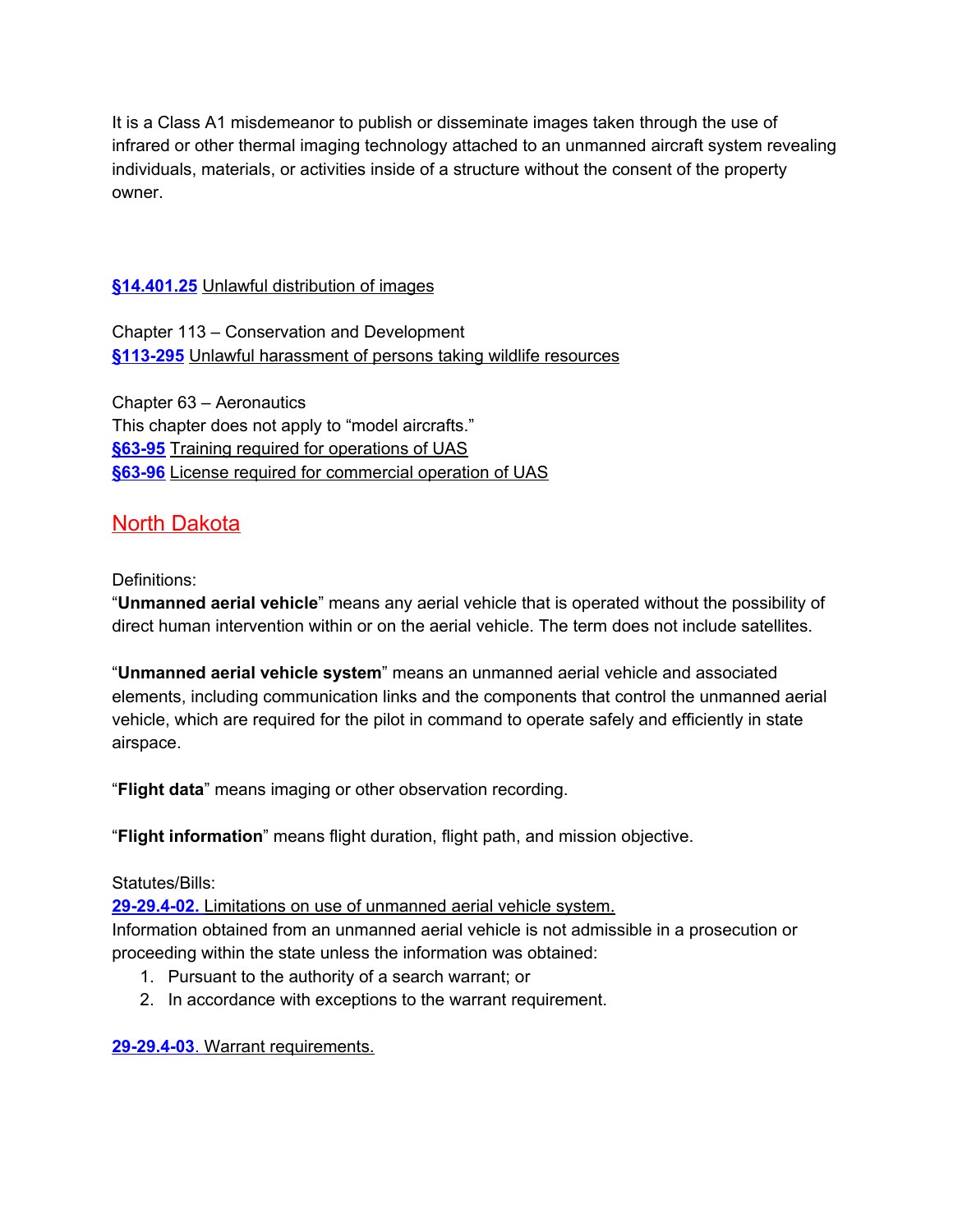A warrant for the use of an unmanned aerial vehicle must satisfy the requirements of the Constitution of North Dakota. In addition, the warrant must contain a data collection statement that includes:

- 1. The persons that will have the power to authorize the use of the unmanned aerial vehicle;
- 2. The locations in which the unmanned aerial vehicle system will operate;
- 3. The maximum period for which the unmanned aerial vehicle system will operate in each flight; and
- 4. Whether the unmanned aerial vehicle system will collect information or data about individuals or groups of individuals

#### **[29-29.4-04.](http://www.legis.nd.gov/cencode/t29c29-4.pdf#nameddest=29-29p4-04)** [Exceptions.](http://www.legis.nd.gov/cencode/t29c29-4.pdf#nameddest=29-29p4-04)

Does not prohibit any use of an unmanned aerial vehicle for surveillance during the course of:

- 1. Patrol of national borders.
- 2. Exigent circumstances. Exigent circumstances exist when a law enforcement agency possesses reasonable suspicion that absent swift preventative action, there is an imminent danger to life or bodily harm.
- 3. An environmental or weather-related catastrophe.
- 4. Research, education, training, testing, or development efforts undertaken by or in conjunction with a school or institution of higher education within the state and its political subdivisions, nor to public and private collaborators engaged in mutually supported efforts involving research, education, training, testing, or development related to unmanned aerial vehicle systems or unmanned aerial vehicle system technologies and potential applications.

#### **[29-29.4-05.](http://www.legis.nd.gov/cencode/t29c29-4.pdf#nameddest=29-29p4-05)** [Prohibited](http://www.legis.nd.gov/cencode/t29c29-4.pdf#nameddest=29-29p4-05) use.

- 1. A law enforcement agency may not authorize the use of, including granting a permit to use, an unmanned aerial vehicle armed with any lethal weapons.
- 2. This chapter prohibits any use of an unmanned aerial vehicle for:
- a. Domestic use in private surveillance. A law enforcement agency may not authorize the use of, including granting a permit to use, an unmanned aerial vehicle to permit any private person to conduct surveillance on any other private person without the express, informed consent of that other person or the owner of any real property on which that other private person is present.
- b. Surveillance of the lawful exercise of constitutional rights, unless the surveillance is otherwise allowed under this chapter.

#### **[29-29.4-06.](http://www.legis.nd.gov/cencode/t29c29-4.pdf#nameddest=29-29p4-06)** [Documentation](http://www.legis.nd.gov/cencode/t29c29-4.pdf#nameddest=29-29p4-06) of unmanned aerial vehicle use.

The person authorized to conduct the surveillance must document all use of an unmanned aerial vehicle for surveillance. The person shall document all surveillance flights as to duration, flight path, and mission objectives.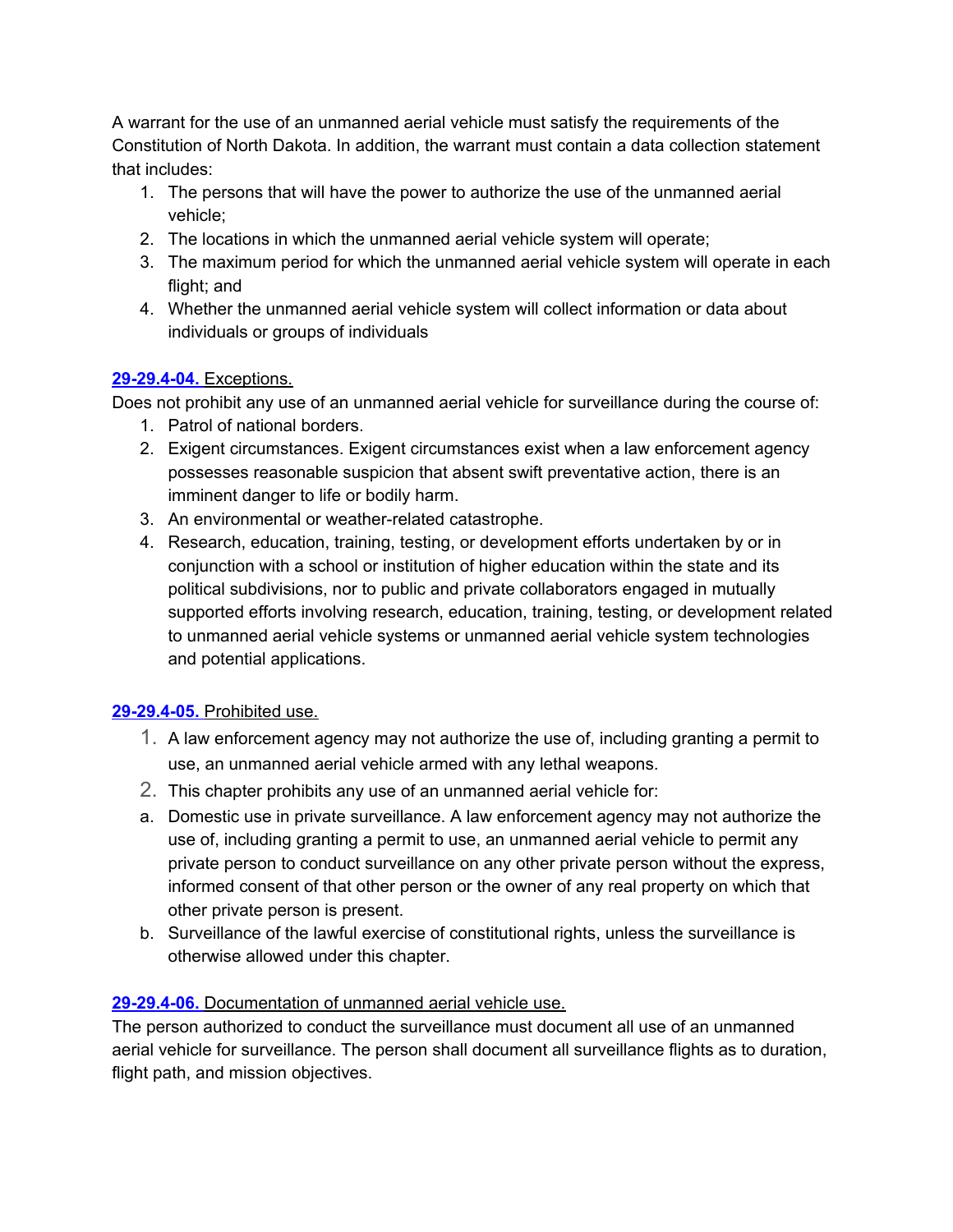# <span id="page-41-0"></span>Ohio

Statutes/Bills:

**HB [292](http://archives.legislature.state.oh.us/bills.cfm?ID=130_HB_292)** - Ohio aerospace and aviation technology committee.

Ohio created an aerospace and aviation technology committee. The legislation that established this committee is the only Ohio law that addresses the use of drones. The committee's duties include the promotion of research and development in the aviation, aerospace, and technology industry, "including research and development of unmanned aerial vehicles."

There is hereby created the Ohio aerospace and aviation technology committee, consisting of the following members:

- 1. Three members of the senate, appointed by the president of the senate, not more than two of whom may be members of the same political party;
- 2. Three members of the house of representatives, appointed by the speaker of the house of representatives, not more than two of whom may be members of the same political party;
- 3. Fifteen members representing the aviation, aerospace, or technology industry, the military, or academia. One such member shall be appointed by the governor, and fourteen such members shall be appointed by majority vote of the six members representing the senate and house of representatives.

The duties of the committee shall include, but are not limited to, all of the following:

- 1. Studying and developing comprehensive strategies to promote the aviation, aerospace, and technology industry throughout the state, including through the commercialization of aviation, aerospace, and technology products and ideas;
- 2. Encouraging communication and resource-sharing among individuals and organizations involved in the aviation, aerospace, and technology industry, including business, the military, and academia;
- 3. Promoting research and development in the aviation, aerospace, and technology industry, including research and development of unmanned aerial vehicles;
- 4. Providing assistance related to military base realignment and closure.

# <span id="page-41-1"></span>Oklahoma

Definitions:

"**Unmanned aircraft**" means an aircraft without occupants that is flown by a pilot via a ground control system or autonomously through use of an onboard computer and other additional equipment necessary to operate the aircraft and includes unmanned aircraft commonly called drones.

"**Critical infrastructure facility**" means: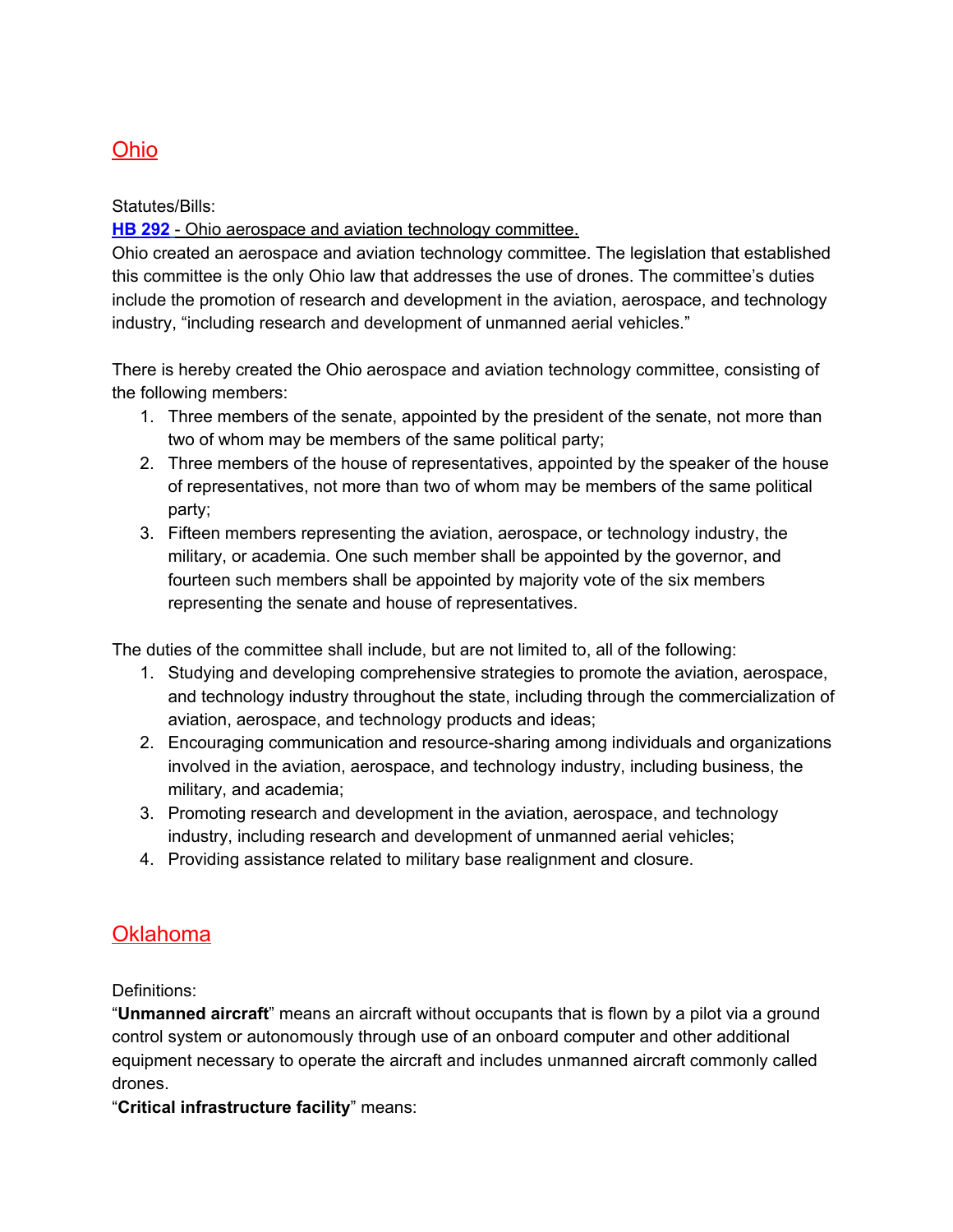a. one of the following, if completely enclosed by a fence or other physical barrier that is obviously designed to exclude intruders, or if clearly marked with a sign or signs that are posted on the property, are reasonably likely to come to the attention of intruders, and indicate that entry is forbidden or flight of unmanned aircraft without site authorization is forbidden:

- 1. a petroleum or alumina refinery,
- 2. an electrical power generating facility, substation, switching station or electrical control center,
- 3. a chemical, polymer or rubber manufacturing facility,
- 4. a water intake structure, water treatment facility, wastewater treatment plant or pump station,
- 5. a natural gas compressor station,
- 6. a liquid natural gas terminal or storage facility,
- 7. a telecommunications central switching office,
- 8. wireless telecommunications infrastructure, including cell towers,
- 9. a port, railroad switching yard, trucking terminal or other freight transportation facility,
- 10. a gas processing plant, including a plant used in the processing, treatment or fractionation of natural gas or natural gas liquids,
- 11. a transmission facility used by a federally licensed radio or television station,
- 12. a steelmaking facility that uses an electric arc furnace to make steel,
- 13. a facility identified and regulated by the United States Department of Homeland Security Chemical Facility Anti-Terrorism Standards (CFATS) program,
- 14. a dam that is regulated by the state or federal government, or
- 15. a natural gas distribution utility facility, including, but not limited to, pipeline interconnections, a city gate or town border station, metering station, aboveground piping, a regulator station and a natural gas storage facility, or

b. any aboveground portion of an oil, gas, hazardous liquid or chemical pipeline that is enclosed by a fence or other physical barrier that is obviously designed to exclude intruders; Statutes/Bills (passed):

#### **[HB2599](http://webserver1.lsb.state.ok.us/cf_pdf/2015-16%20ENR/hB/HB2599%20ENR.PDF)**

3-322. Critical infrastructure facility – Unmanned aircraft prohibited.

A person shall not intentionally or knowingly:

- 1. Operate an unmanned aircraft over a critical infrastructure facility if the unmanned aircraft is less than four hundred (400) feet above ground level;
- 2. Allow an unmanned aircraft to make contact with a critical infrastructure facility, including any person or object on the premises of or within the facility; or
- 3. Allow an unmanned aircraft to come within a distance of a critical infrastructure facility that is close enough to interfere with the operations of or cause a disturbance to the facility.

This law does not apply to conduct committed by:

1. The federal government, the state or a political subdivision of the state;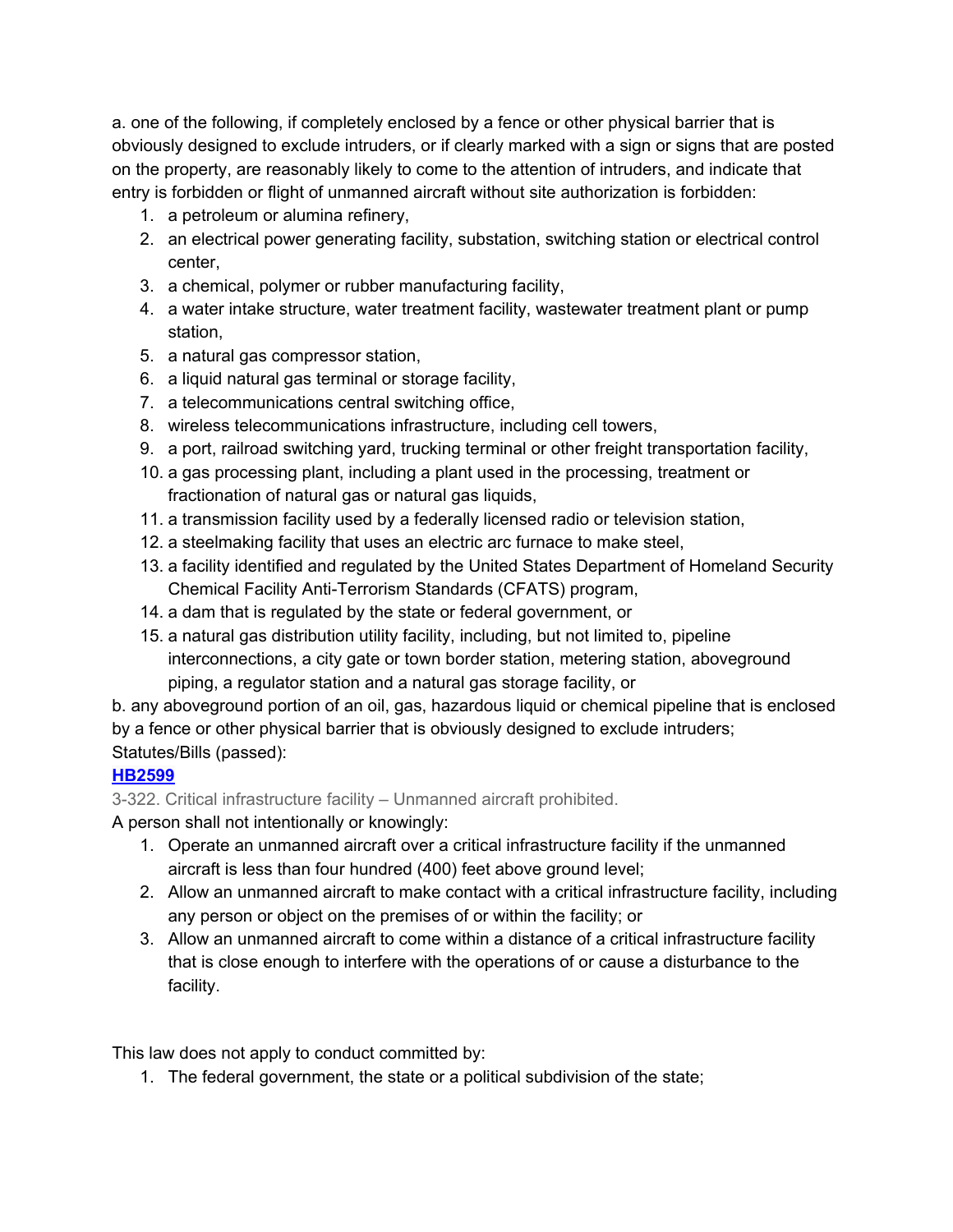- 2. A person under contract with or otherwise acting under the direction or on behalf of the federal government, the state or a political subdivision of the state;
- 3. A law enforcement agency;
- 4. A person under contract with or otherwise acting under the direction or on behalf of a law enforcement agency;
- 5. An owner or operator of the critical infrastructure facility;
- 6. A person under contract with or otherwise acting under the direction or on behalf of an owner or operator of the critical infrastructure facility;
- 7. A person who has the prior written consent of the owner or operator of the critical infrastructure facility;
- 8. The owner or occupant of the property on which the critical infrastructure facility is located or a person who has the prior written consent of the owner or occupant of that property; or
- 9. An operator of an unmanned aircraft that is being used for a commercial purpose, if the operator is authorized by the Federal Aviation Administration to conduct operations over that airspace.

# <span id="page-43-0"></span>**Oregon**

Definitions:

"**Unmanned aircraft system**" means an unmanned flying machine, commonly known as a drone, and its associated elements, including communication links and the components that control the machine.

Statutes/Bills:

**[837.310](https://www.oregonlaws.org/ors/837.310)** Restrictions; exceptions.

Except as otherwise provided in ORS 837.310 to 837.345, a law enforcement agency may not operate an unmanned aircraft system, acquire information through the operation of an unmanned aircraft system or disclose information acquired through the operation of an unmanned aircraft system.

Oregon law enforcement may only use a drone under one or more of the following circumstances: they obtain a written warrant that specifies the period of use of the drone which cannot exceed 30 days, they reasonably believe that exigent circumstances exist in the commitment of a crime making it unreasonable to wait for a warrant, they have written consent from the individual whose property is being searched, they are using the drone solely for training purposes, or if they intend to use the drone to conduct search and rescue operations during a time of emergency.

#### **[837.320](https://www.oregonlaws.org/ors/837.320)** Authorized use upon issuance of warrant; exigent circumstances.

1. A law enforcement agency may operate an unmanned aircraft system, acquire information through the operation of an unmanned aircraft system, or disclose information acquired through the operation of an unmanned aircraft system, if: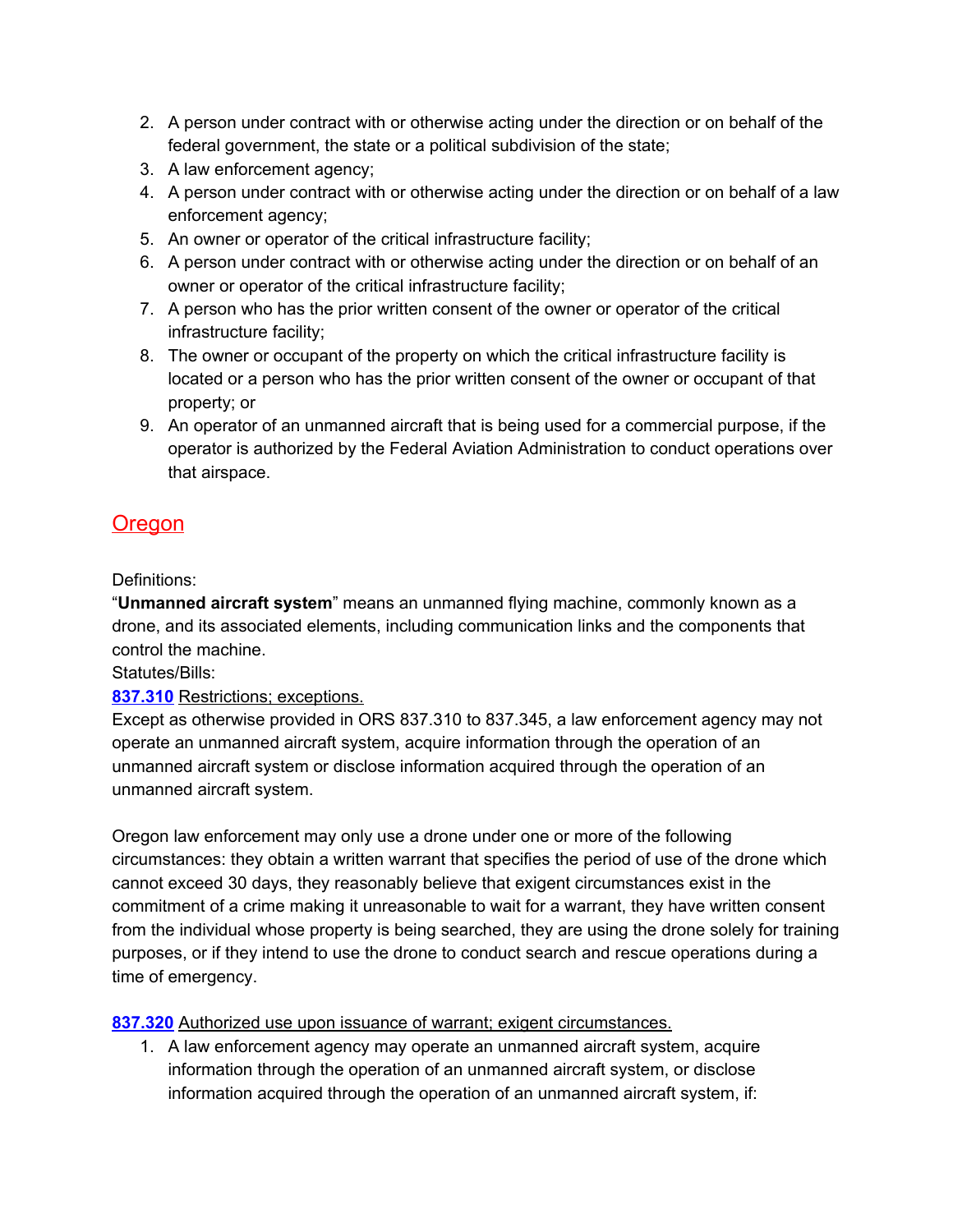(a) A warrant is issued authorizing use of an unmanned aircraft system; or (b) The law enforcement agency has probable cause to believe that a person has committed a crime, is committing a crime or is about to commit a crime, and exigent circumstances exist that make it unreasonable for the law enforcement agency to obtain a warrant authorizing use of an unmanned aircraft system.

2. A warrant authorizing the use of an unmanned aircraft system must specify the period for which operation of the unmanned aircraft system is authorized. In no event may a warrant provide for the operation of an unmanned aircraft system for a period of more than 30 days. Upon motion and good cause shown, a court may renew a warrant after the expiration of the 30-day period. [2013 c.686 §3; 2015 c.315 §3]

#### **[837.330](https://www.oregonlaws.org/ors/837.330)** Written consent.

A law enforcement agency may operate an unmanned aircraft system for the purpose of acquiring information about an individual, or about the individual's property, if the individual has given written consent to the use of an unmanned aircraft system for those purposes. [2013 c.686 §4; 2015 c.315 §4]

#### **[837.335](https://www.oregonlaws.org/ors/837.335)** Search and rescue; use in emergencies.

A law enforcement agency may operate an unmanned aircraft system for the purpose of search and rescue activities, assisting an individual in an emergency, and during a state of emergency that is declared by the Governor.

#### **[837.340](https://www.oregonlaws.org/ors/837.340)** Criminal investigations.

A law enforcement agency may operate an unmanned aircraft system, acquire information through the operation of an unmanned aircraft system, or disclose information acquired through the operation of an unmanned aircraft system, for the purpose of reconstruction of a specific crime scene or accident scene, or similar physical assessment, related to a specific criminal investigation.

#### **[837.345](https://www.oregonlaws.org/ors/837.345)** Training.

A law enforcement agency may operate an unmanned aircraft system for training purposes.

#### **[837.360](https://www.oregonlaws.org/ors/837.360)** Restrictions; civil penalties; registration; fees; rules.

- 1. A public body may not operate an unmanned aircraft system in the airspace over this state without registering the unmanned aircraft system with the Oregon Department of Aviation.
- 2. The Oregon Department of Aviation may impose a civil penalty of up to \$10,000 against a public body that violates subsection (1) of this section.
- 3. Evidence obtained by a public body through the use of an unmanned aircraft system in violation of subsection (1) of this section is not admissible in any judicial or administrative proceeding and may not be used to establish reasonable suspicion or probable cause to believe that an offense has been committed.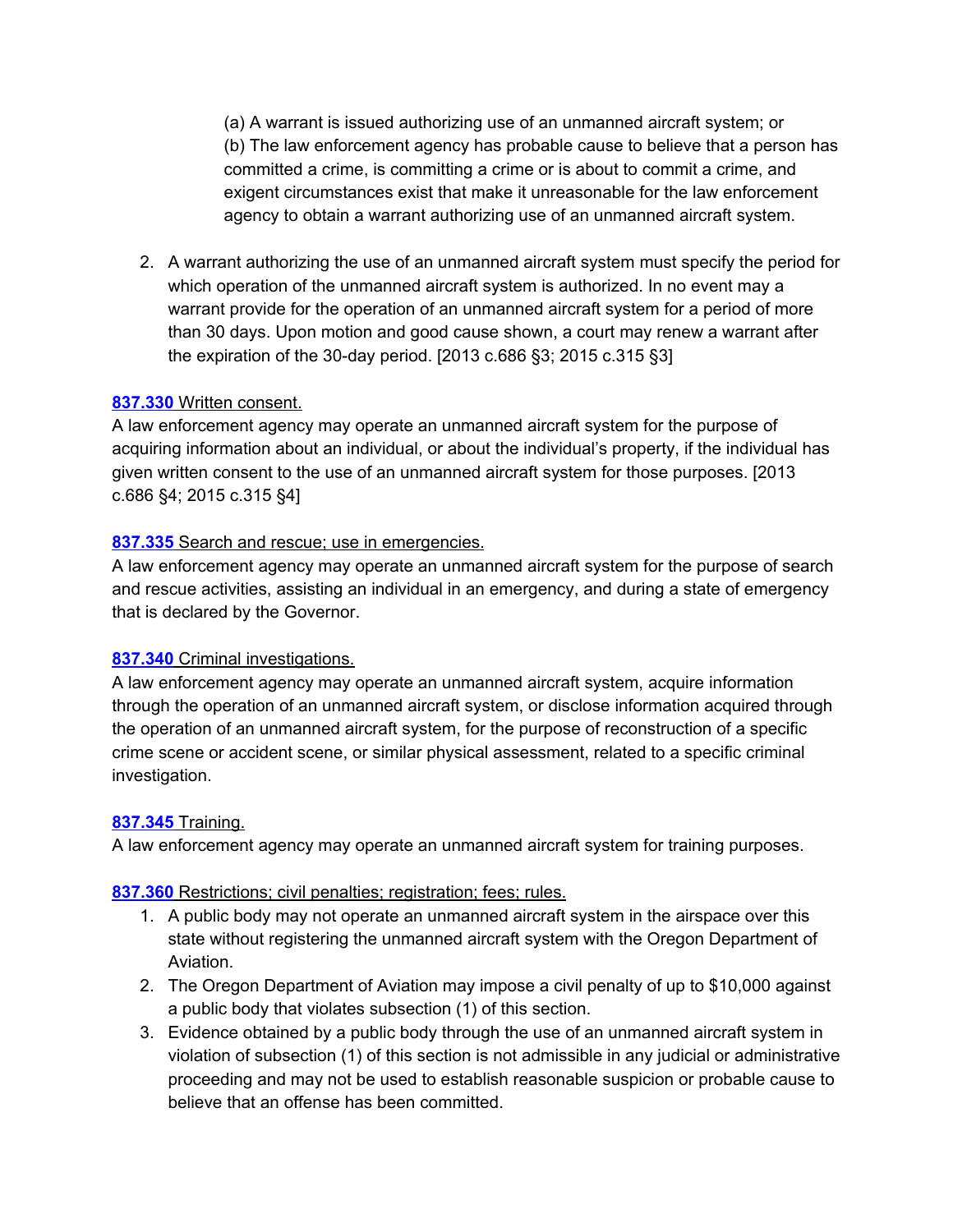- 4. The Oregon Department of Aviation shall establish a registry of unmanned aircraft systems operated by public bodies and may charge a fee sufficient to reimburse the department for the maintenance of the registry.
- 5. The Oregon Department of Aviation shall require the following information for registration of an unmanned aircraft system:

(a) The name of the public body that owns or operates the unmanned aircraft system.

(b) The name and contact information of the individuals who operate the unmanned aircraft system.

(c) Identifying information for the unmanned aircraft system as required by the department by rule.

6. A public body that registers one or more unmanned aircraft systems under this section shall provide an annual report to the Oregon Department of Aviation that:

(a) Summarizes the frequency of use of the unmanned aircraft systems by the public body during the preceding calendar year;

(b) Summarizes the purposes for which the unmanned aircraft systems have been used by the public body during the preceding calendar year; and (c) Indicates how the public can access the policies and procedures established under section 7 of this 2016 Act.

- 7. The State Aviation Board may adopt all rules necessary for the registration of unmanned aircraft systems in Oregon that are consistent with federal laws and regulations. Section 9 of HB4066 said:
	- 1. Section 7 of this 2016 Act and the amendments to ORS 837.360 by section 8 of this 2016 Act become operative on January 1, 2017.
	- 2. A public body may take any action before the operative date specified in subsection (1) of this section that is necessary to enable the public body to exercise, on and after the operative date specified in subsection (1) of this section, all the duties, functions and powers conferred on the public body by section 7 of this 2016 Act and the amendments to ORS 837.360 by section 8 of this 2016 Act.

#### **[837.365](https://www.oregonlaws.org/ors/837.365)** Weaponized unmanned aircraft systems.

A person may not intentionally, knowingly or recklessly operate or cause to be operated an unmanned aircraft system that is capable of firing a bullet or projectile or otherwise operate or cause to be operated an unmanned aircraft system in a manner that causes the system to function as a dangerous weapon as defined in ORS 161.015

Violations are either a class B or C felony depending on whether the action resulted in the drone causing physical injury to another person.

Rule does not apply if:

1. The person uses the unmanned aircraft system to release, discharge, propel or eject a nonlethal projectile for purposes other than to injure or kill persons or animals;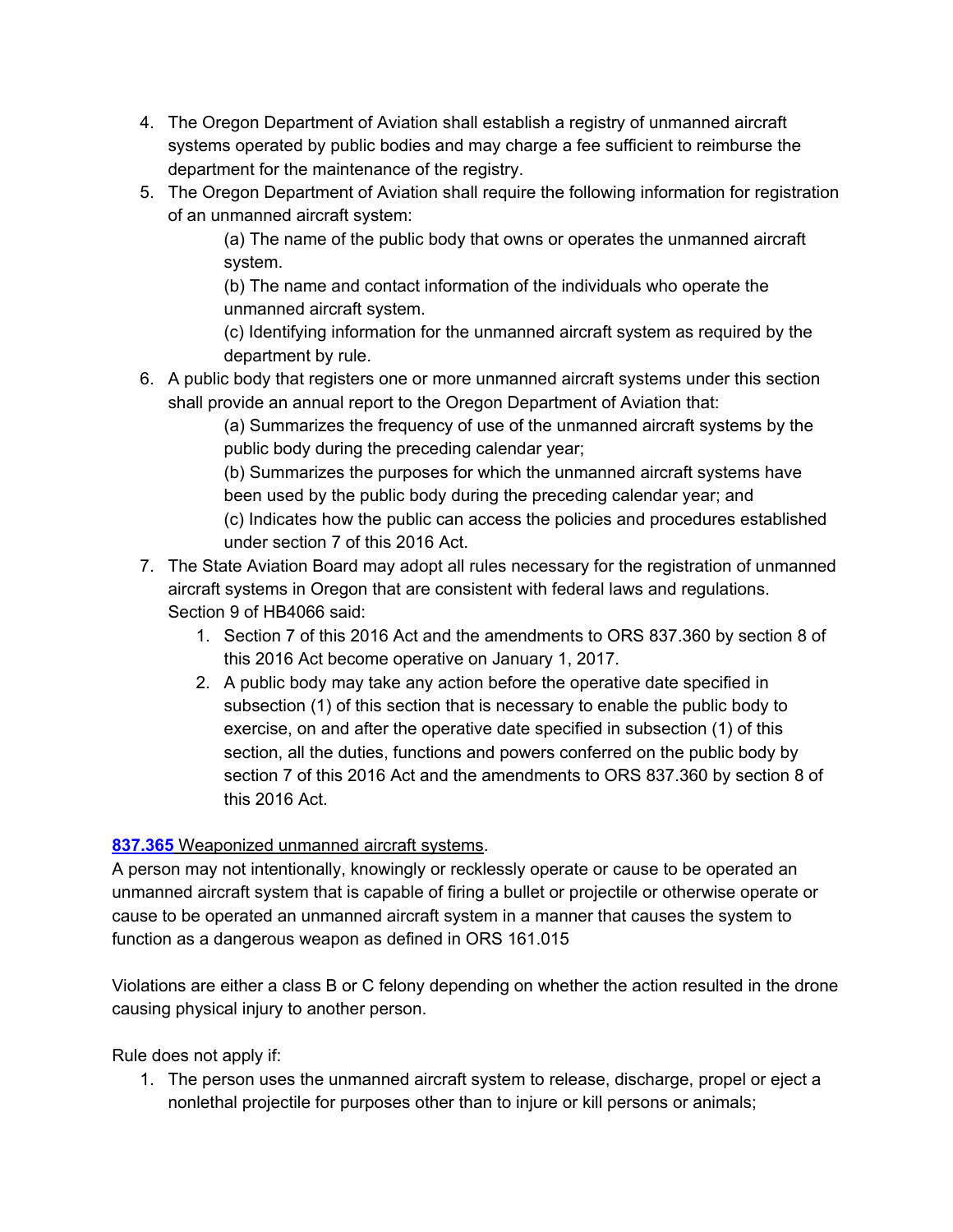- 2. The person uses the unmanned aircraft system for nonrecreational purposes in compliance with specific authorization from the Federal Aviation Administration;
- 3. The person notifies the Oregon Department of Aviation, the Oregon State Police and any other agency that issues a permit or license for the activity requiring the use of the unmanned aircraft system of the time and location at which the person intends to use an unmanned aircraft system that is capable of releasing, discharging, propelling or ejecting a projectile at least five days before the person uses the system;
- 4. If the person intends to use an unmanned aircraft system that is capable of releasing, discharging, propelling or ejecting a projectile in an area open to the public, the person provides reasonable notice to the public of the time and location at which the person intends to use the unmanned aircraft system; and
- 5. The person maintains a liability insurance policy in an amount not less than \$1 million that covers injury resulting from use of the unmanned aircraft system.

#### **[837.375](https://www.oregonlaws.org/ors/837.375)** Interference with an unmanned aircraft system; unauthorized control.

In addition to any other remedies allowed by law, a person who intentionally interferes with, or gains unauthorized control over, an unmanned aircraft system licensed by the Federal Aviation Administration, or operated by the Armed Forces of the United States as defined in ORS 352.313, an agency of the United States or a federal, state or local law enforcement agency, is liable to the owner of the unmanned aircraft system in an amount of not less than \$5,000. The court shall award reasonable attorney fees to a prevailing plaintiff in an action under this section.

#### [837.380](https://www.oregonlaws.org/ors/837.380) Owners of real property; Attorney General.

Oregon statutes forbid any person from flying a drone over another's property multiple times, as long as the drone has been flown over the property at least once and the property owner notified the drone operator or owner that they did not want the drone flown over property. However,

the property owner has no cause of action if the drone is taking off or landing, or is lawfully in the flight path of an airport or runway. If the property owner brings a cause of action and prevails, they may recover treble damages and attorneys' fees.

#### **[837.385](https://www.oregonlaws.org/ors/837.385)** Preemption of local laws regulating unmanned aircraft systems.

Except as expressly authorized by state statute, the authority to regulate the ownership or operation of unmanned aircraft systems is vested solely in the Legislative Assembly. Except as expressly authorized by state statute, a local government, as defined ORS 174.116, may not enact an ordinance or resolution that regulates the ownership or operation of unmanned aircraft systems or otherwise engage in the regulation of the ownership or operation of unmanned aircraft systems.

**[837.995](https://www.oregonlaws.org/ors/837.995)** Crimes involving unmanned aircraft systems; penalties.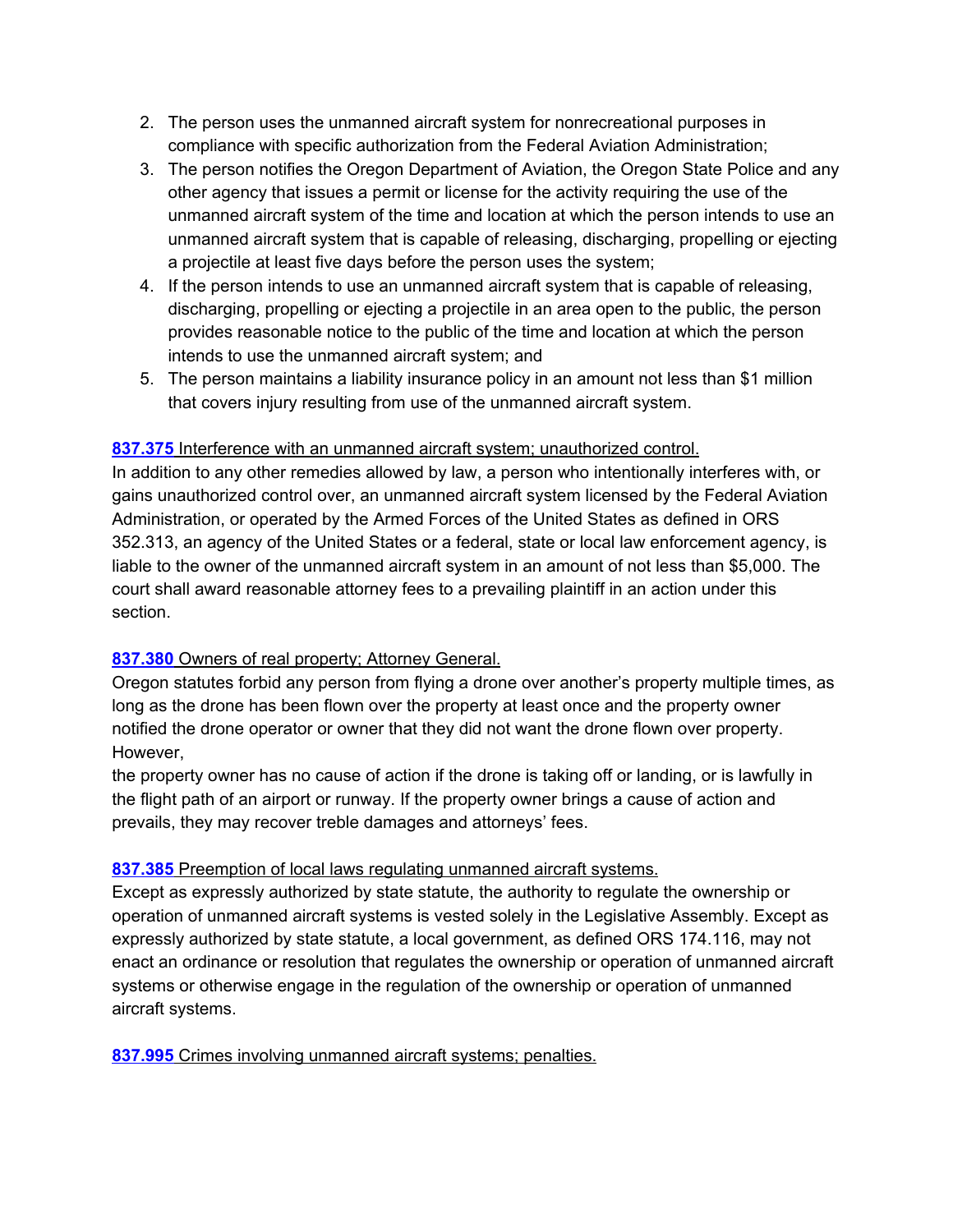- 1. A person commits a Class A felony if the person possesses or controls an unmanned aircraft system and intentionally causes, or attempts to cause, the unmanned aircraft system to:
	- (a) Fire a bullet or other projectile at an aircraft while the aircraft is in the air;
	- (b) Direct a laser at an aircraft while the aircraft is in the air; or
	- (c) Crash into an aircraft while the aircraft is in the air.
- 2. A person who intentionally interferes with, or gains unauthorized control over, an unmanned aircraft system licensed by the Federal Aviation Administration, or operated by the Armed Forces of the United States as defined in ORS 352.313, an agency of the United States or a federal, state or local law enforcement agency, commits a Class C felony.

**HB [4066](https://www.oregonlegislature.gov/bills_laws/lawsstatutes/2016orLaw0072.pdf)** Critical Infrastructure Facility (Passed as law but waiting on location to where it is to be added between 837.300-390)

"**Critical infrastructure facility**" means any of the following facilities, if completely enclosed by a fence or other physical barrier that is obviously designed to exclude intruders, or if marked with a sign conspicuously posted on the property that indicates that entry is forbidden:

- 1. A petroleum or alumina refinery;
- 2. An electrical power generating facility, substation, switching station or electrical control center;
- 3. A chemical, polymer or rubber manufacturing facility;
- 4. A water intake structure, water treatment facility, wastewater treatment plant or pump station;
- 5. A natural gas compressor station;
- 6. A liquid natural gas terminal or storage facility;
- 7. A telecommunications central switching office;
- 8. A port, railroad switching yard, trucking terminal or other freight transportation facility;
- 9. A gas processing plant, including a plant used in the processing, treatment or fractionation of natural gas;
- 10. A transmission facility used by a federally licensed radio or television station;
- 11. A steelmaking facility that uses an electric arc furnace to make steel;
- 12. A dam that is classified as a high hazard by the Water Resources Department;
- 13. Any portion of an aboveground oil, gas or chemical pipeline that is enclosed by a fence or other physical barrier that is obviously designed to exclude intruders; or
- 14. A correctional facility or law enforcement facility.

A person commits a Class A violation if the person intentionally or knowingly:

- 1. Operates an unmanned aircraft system over a critical infrastructure facility at an altitude not higher than 400 feet above ground level; or
- 2. Allows an unmanned aircraft system to make contact with a critical infrastructure facility, including any person or object on the premises of or within the facility.

Violations do not apply to: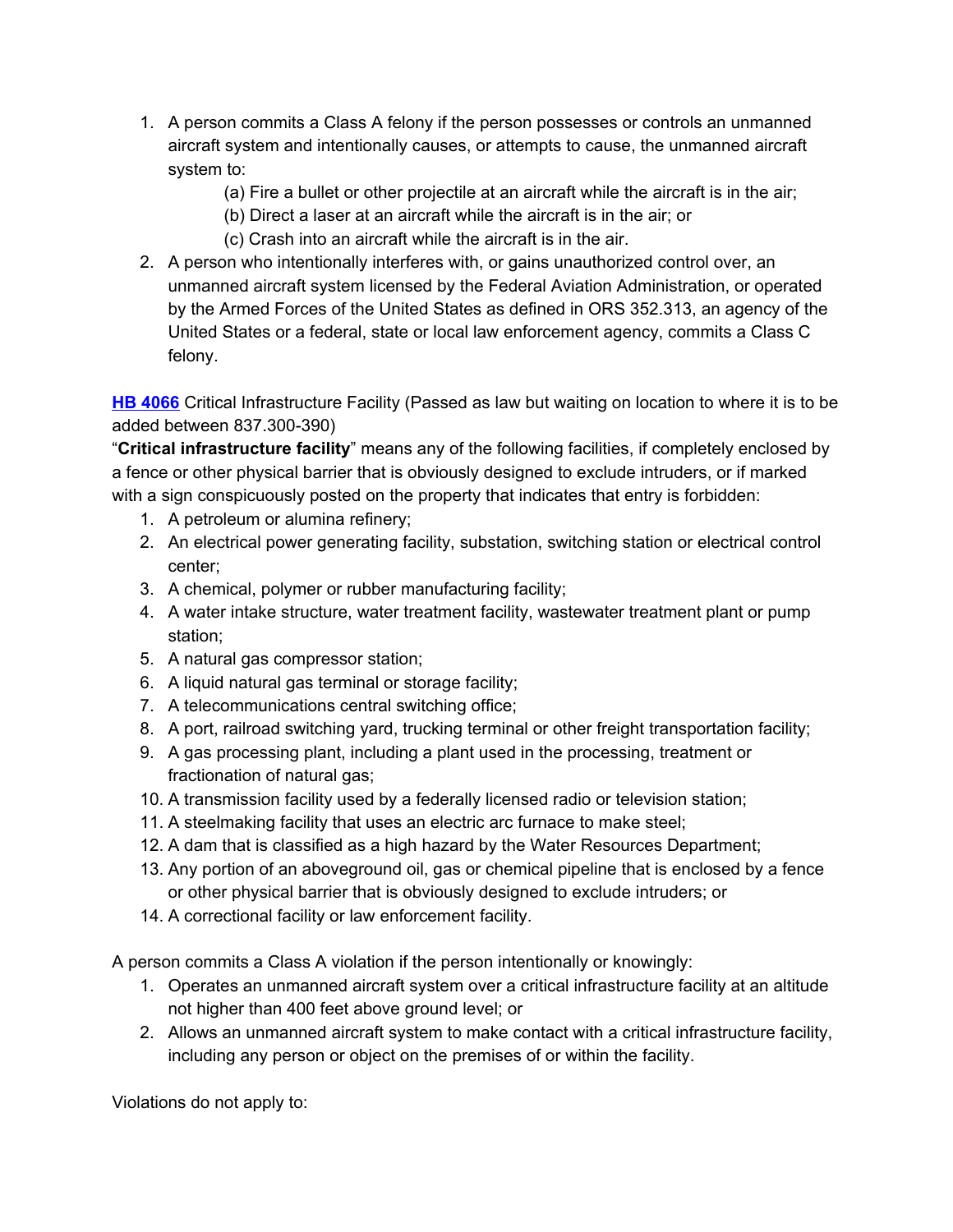- 1. The federal government.
- 2. A public body.
- 3. A law enforcement agency.
- 4. A person under contract with or otherwise acting under the direction or on behalf of the federal government, a public body or a law enforcement agency.
- 5. An owner or operator of the critical infrastructure facility.
- 6. A person who has the prior written consent of the owner or operator of the critical infrastructure facility.
- 7. The owner or occupant of the property on which the critical infrastructure facility is located.
- 8. A person who has the prior written consent of the owner or occupant of the property on which the critical infrastructure facility is located.
- 9. A person operating an unmanned aircraft system for commercial purposes in compliance with authorization granted by the Federal Aviation Administration.

#### **[498.128](https://www.oregonlaws.org/ors/498.128)** Use of drones for pursuit of wildlife prohibited

The State Fish and Wildlife Commission shall adopt rules prohibiting the use of drones for the following purposes related to the pursuit of wildlife:

- 1. Angling;
- 2. Hunting;
- 3. Trapping;
- 4. Aiding angling, hunting or trapping through the use of drones to harass, track, locate or scout wildlife; and
- 5. Interfering in the acts of a person who is lawfully angling, hunting or trapping.

#### **Oregon Aviation [Regulations](https://secure.sos.state.or.us/oard/displayDivisionRules.action;JSESSIONID_OARD=mCkaYZZKgO9LXVwggI3nJ7U01lJHCMuWfsRLY00nE0OBdfbS8pBt!79857996?selectedDivision=3467) Chapter 738**

Purpose and Statutory Authority:

To regulate the registration of aircraft and UAS in Oregon

[738-080-0015](https://secure.sos.state.or.us/oard/viewSingleRule.action;JSESSIONID_OARD=Yzgpx5GyKPUZI4znl5DbsHcGBZka-0JZBGwXBOx_OI9hnrEwCCqd!479495115?ruleVrsnRsn=189359) Definitions

[738-080-0020](https://secure.sos.state.or.us/oard/viewSingleRule.action;JSESSIONID_OARD=Yzgpx5GyKPUZI4znl5DbsHcGBZka-0JZBGwXBOx_OI9hnrEwCCqd!479495115?ruleVrsnRsn=189360) Exemption from Aircraft and UAS Registration Fee

[738-080-0030](https://secure.sos.state.or.us/oard/viewSingleRule.action;JSESSIONID_OARD=Yzgpx5GyKPUZI4znl5DbsHcGBZka-0JZBGwXBOx_OI9hnrEwCCqd!479495115?ruleVrsnRsn=189362) Temporary Exemption from Registration of Manned Aircraft

[738-080-0045](https://secure.sos.state.or.us/oard/viewSingleRule.action;JSESSIONID_OARD=Yzgpx5GyKPUZI4znl5DbsHcGBZka-0JZBGwXBOx_OI9hnrEwCCqd!479495115?ruleVrsnRsn=189369) Public Agency Registration of Unmanned Aircraft System (UAS)

**Pennsylvania** 

No state drone laws

Pennsylvania Department of Conservation and Natural Resources create[d](http://www.dcnr.state.pa.us/stateparks/rulesandregulations/dronesanduas/index.htm) a [management](http://www.dcnr.state.pa.us/stateparks/rulesandregulations/dronesanduas/index.htm) policy for [drones](http://www.dcnr.state.pa.us/stateparks/rulesandregulations/dronesanduas/index.htm) in the state parks.

Pennsylvania's Department of Transportation created a UAS [page.](http://www.penndot.gov/Doing-Business/Aviation/Licensing%20and%20Safety/Pages/Unmanned-Aircraft-Systems-(Drone)-Information.aspx)

Rhode Island

Statutes/Bills:

**§ [1-8-1](http://webserver.rilin.state.ri.us/Statutes/TITLE1/1-8/1-8-1.HTM)** Exclusive aerial [regulations.](http://webserver.rilin.state.ri.us/Statutes/TITLE1/1-8/1-8-1.HTM)

Subject to federal law, the state of Rhode Island and the Rhode Island airport corporation shall have exclusive legal authority to regulate any object capable of flying that is remotely controlled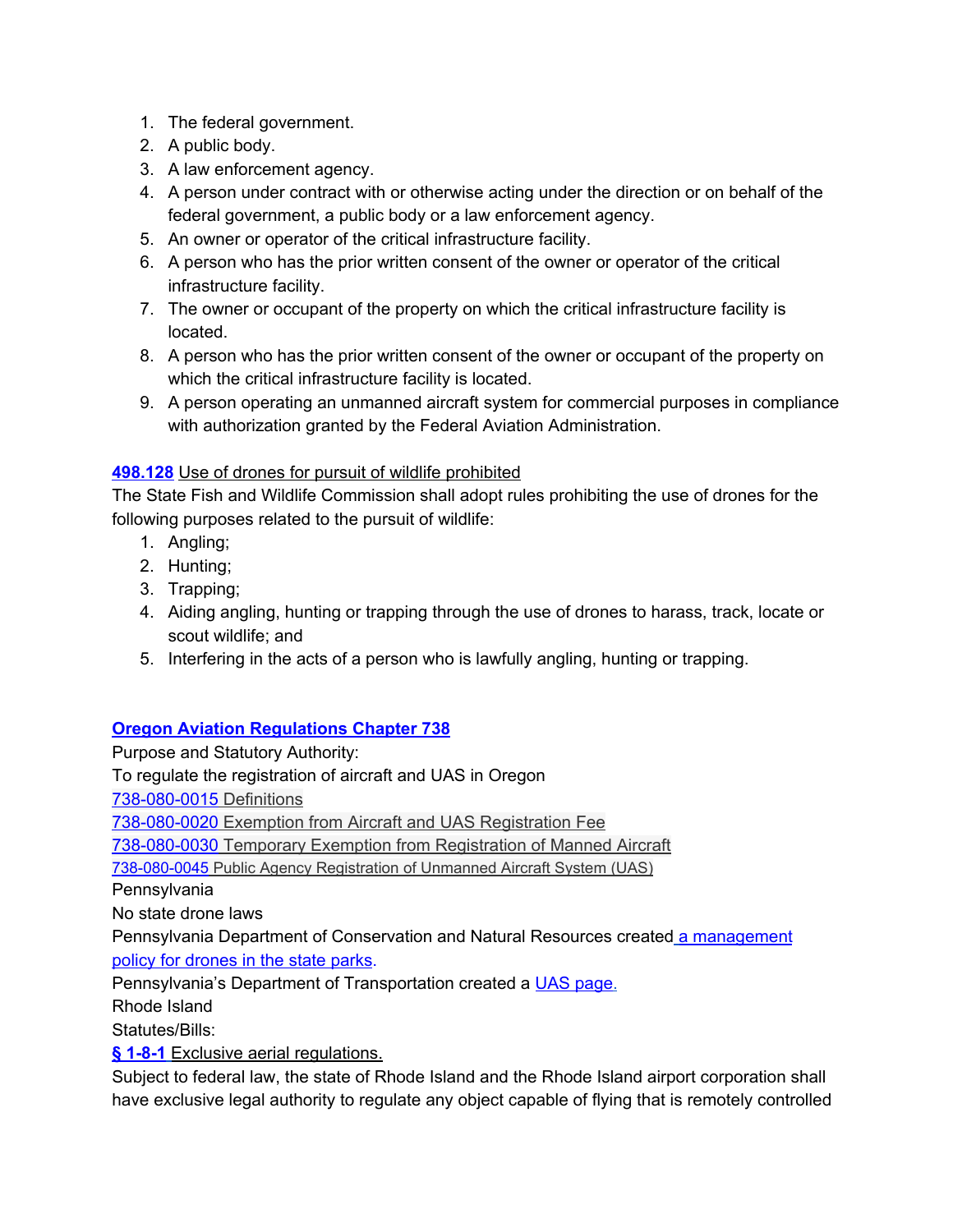and flies autonomously through software-controlled flight plans embedded in the object's system by a global-position system, commonly known as unpiloted aerial vehicles, remotely piloted aircraft, drones, or unmanned aircraft systems.

South Carolina

No state drone laws

South Dakota

Definitions:

"**Drone**" means a powered, aerial vehicle that does not carry a human operator, uses aerodynamic forces to provide vehicle lift, and can fly autonomously or be piloted remotely. The vehicle may be expendable or recoverable.

#### Statutes/Bills:

**[22-21-1.](http://www.sdlegislature.gov/Statutes/Codified_Laws/DisplayStatute.aspx?Type=Statute&Statute=22-21-1)** - Trespassing to eavesdrop–Installation or use of unauthorized eavesdropping device–Drones.

Any person who, except as authorized by law:

- 1. Trespasses on property with intent to subject anyone to eavesdropping or other surveillance in a private place;
- 2. Installs in any private place, without the consent of the person or persons entitled to privacy there, any device for observing, photographing, recording, amplifying, or broadcasting sounds or events in such place, or uses any such unauthorized installation;
- 3. Intentionally uses a drone to photograph, record, or otherwise observe another person in a private place where the person has a reasonable expectation of privacy; or
- 4. Lands a drone on the lands or waters of another resident provided the resident owns the land beneath the water body in its entirety without the owner's consent, except in the case of forced landing and the owner or lessee of the drone will be liable for any damage resulting from a forced landing;

is guilty of a Class 1 misdemeanor. Subdivisions (2) and (3) do not apply to law enforcement officers, or to those acting under the direction of a law enforcement officer, while engaged in the performance of the officer's lawful duties. These restrictions do not apply to a drone operator operating a drone for commercial or agricultural purposes pursuant to or in compliance with federal aviation administration regulations, authorizations, and exemptions nor do they apply to an emergency management worker operating a drone within the scope of the worker's duties.

#### **[50-11-9.1.](http://www.sdlegislature.gov/Statutes/Codified_Laws/DisplayStatute.aspx?Type=Statute&Statute=50-11-9.1)** - Certain unmanned aircraft exempt from registration.

Exempts UAS that weigh less than 55 pounds from aircraft registration requirements.

#### **[50-15-1.](http://sdlegislature.gov/Statutes/Codified_Laws/DisplayStatute.aspx?Type=Statute&Statute=50-15-1)** - Drone defined.

#### **[50-15-2.](http://sdlegislature.gov/Statutes/Codified_Laws/DisplayStatute.aspx?Type=Statute&Statute=50-15-2)** Compliance with federal requirements–Exemption from chapter.

Any operation of a drone in the state shall comply with all applicable federal aviation administration requirements. Any drone operating under the authority of the Armed Forces of the United States, including the National Guard, is exempt from this chapter.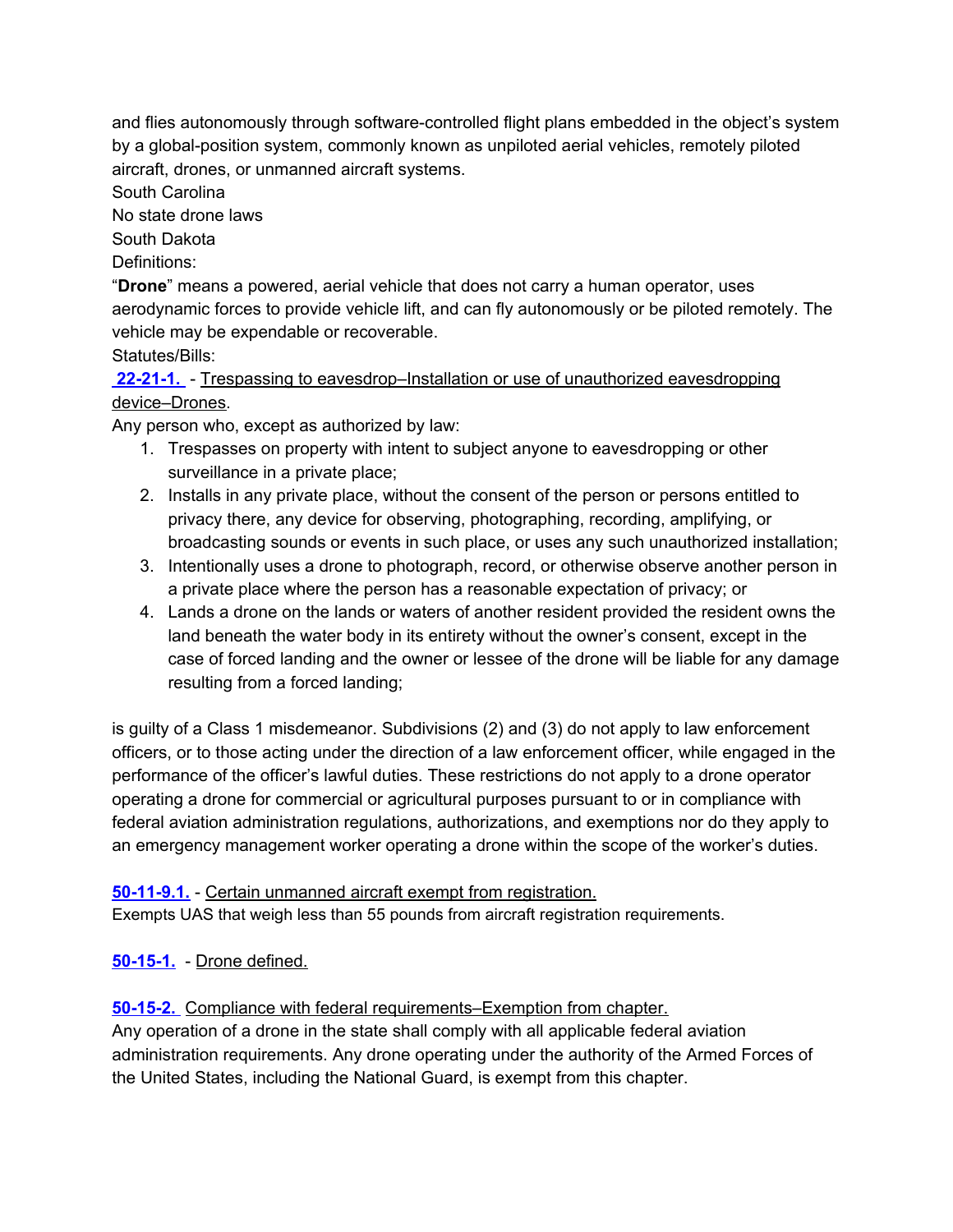#### **[50-15-3.](http://sdlegislature.gov/Statutes/Codified_Laws/DisplayStatute.aspx?Type=Statute&Statute=50-15-3)** - Authorization required to operate drone over certain facilities–Violation as misdemeanor.

No person may operate a drone over the grounds of a prison, correctional facility, jail, juvenile detention facility, or any military facility unless expressly authorized by the administrator thereof. A violation of this section is a Class 1 misdemeanor.

#### **[50-15-4.](http://sdlegislature.gov/Statutes/Codified_Laws/DisplayStatute.aspx?Type=Statute&Statute=50-15-4)**- Prohibited delivery of contraband or controlled substance–Felony.

Any person who uses a drone to deliver contraband or controlled substances to a state prison or other correctional facility is guilty of a Class 6 felony in addition to the penalty for the principal offense.

# <span id="page-50-0"></span>**Tennessee**

#### Definitions:

The Tennessee Freedom from Unwanted Surveillance Act defines a "**drone**" as "a powered, aerial vehicle" that:

- 1. does not carry a human operator and cannot be operated by a human from within or on the aircraft;
- 2. uses aerodynamic forces for lift;
- 3. can be piloted remotely or fly autonomously;
- 4. can be recoverable or expendable.

"**Law enforcement agency**" refers to an agency that is responsible for preventing and detecting crime, for enforcing local government code, and for enforcing "penal, traffic, regulatory, game, or controlled substance laws."

#### "**Critical infrastructure facility**" means:

- 1. An electrical power generation system; electrical transmission system, either as a whole system or any individual component of the transmission system; or electrical distribution substation;
- 2. A petroleum refinery;
- 3. A manufacturing facility that utilizes any hazardous substance, as defined in § 68-131-102, either in storage or in the process of manufacturing;
- 4. A chemical or rubber manufacturing facility;
- 5. A petroleum or chemical storage facility;
- 6. A water or wastewater treatment facility;
- 7. Any facility, equipment, or pipeline infrastructure utilized in the storage, transmission, or distribution of natural gas or propane; and
- 8. Railroad yards and facilities not open to the general public;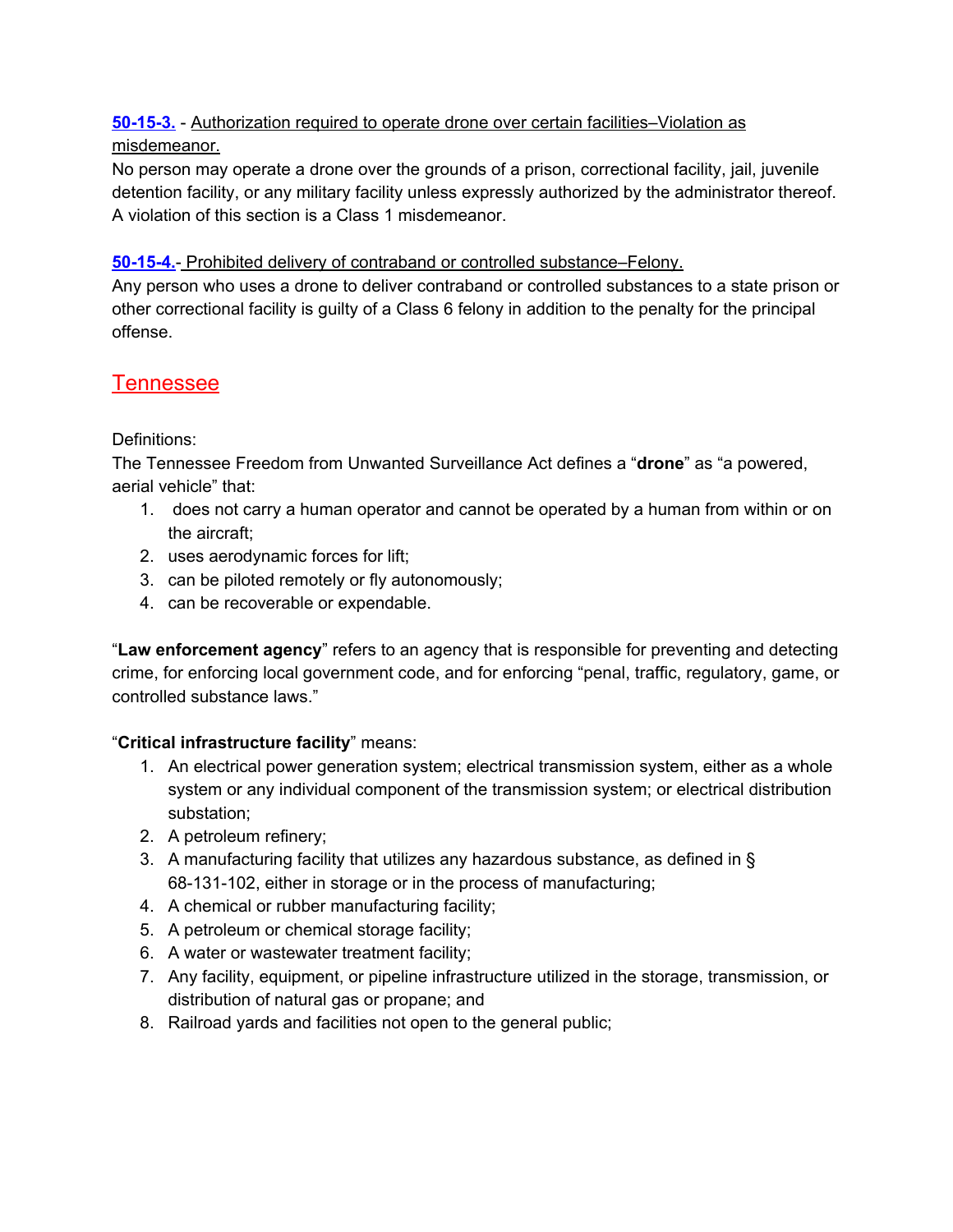The statute generally prohibits drone use by a law enforcement agency to gather evidence or other information. Following the general prohibition, the statute prescribes exceptions by which drone use is permissible.

The statute allows use of a drone in these circumstances:

- 1. to counter a high risk of a terrorist attack by a specific individual or organization if the United States secretary of homeland security determines that credible intelligence indicates that there is such a risk;
- 2. if the law enforcement agency first obtains a search warrant signed by a judge authorizing its use;
- 3. if the law enforcement agency possesses reasonable suspicion that, under particular circumstances, swift action is needed to prevent imminent danger to life;
- 4. to provide continuous aerial coverage when law enforcement is searching for a fugitive or escapee or is monitoring a hostage situation; or
- 5. to provide more expansive aerial coverage when deployed for the purpose of searching for a missing person.

In 2014, the Tennessee General Assembly enacted a chapter concerning "Surveillance by Unmanned Aircraft" as part of the Tennessee Code's Criminal Offenses Title. It first defines "images" broadly, including "any capturing of sound waves, thermal, infrared, ultraviolet, visible light, or other electromagnetic waves, odor, or other conditions existing on or about real property in this state or an individual located on that property." The definition of "unmanned aircraft" is broad, including any "airborne device that is operated without an individual in or on the device."

#### **[39-13-902.](https://law.justia.com/codes/tennessee/2014/title-39/chapter-13/part-9/section-39-13-902/)** - Lawful capture of images – Use for lawful purposes.

it is legal to capture an image using a drone in any of the following circumstances:

- 1. for purposes of professional or scholarly research and development by a person acting on behalf of an institution of higher education;
- 2. in airspace designated as a test site or range authorized by the Federal Aviation Administration for the purpose of integrating unmanned aircraft systems into the national airspace;
- 3. as part of an operation, exercise, or mission of any branch of the United States military, as long as it complies with the United States Constitution;
- 4. if the image is captured by a satellite for the purposes of mapping;
- 5. if the image is captured by or for an electric or natural gas utility for one of several listed purposes;
- 6. with the consent of the individual who owns or lawfully occupies the real property captured in the image;
- 7. (7) "for law enforcement purposes," as defined by another statute, (see Tenn. Code 39-13-609);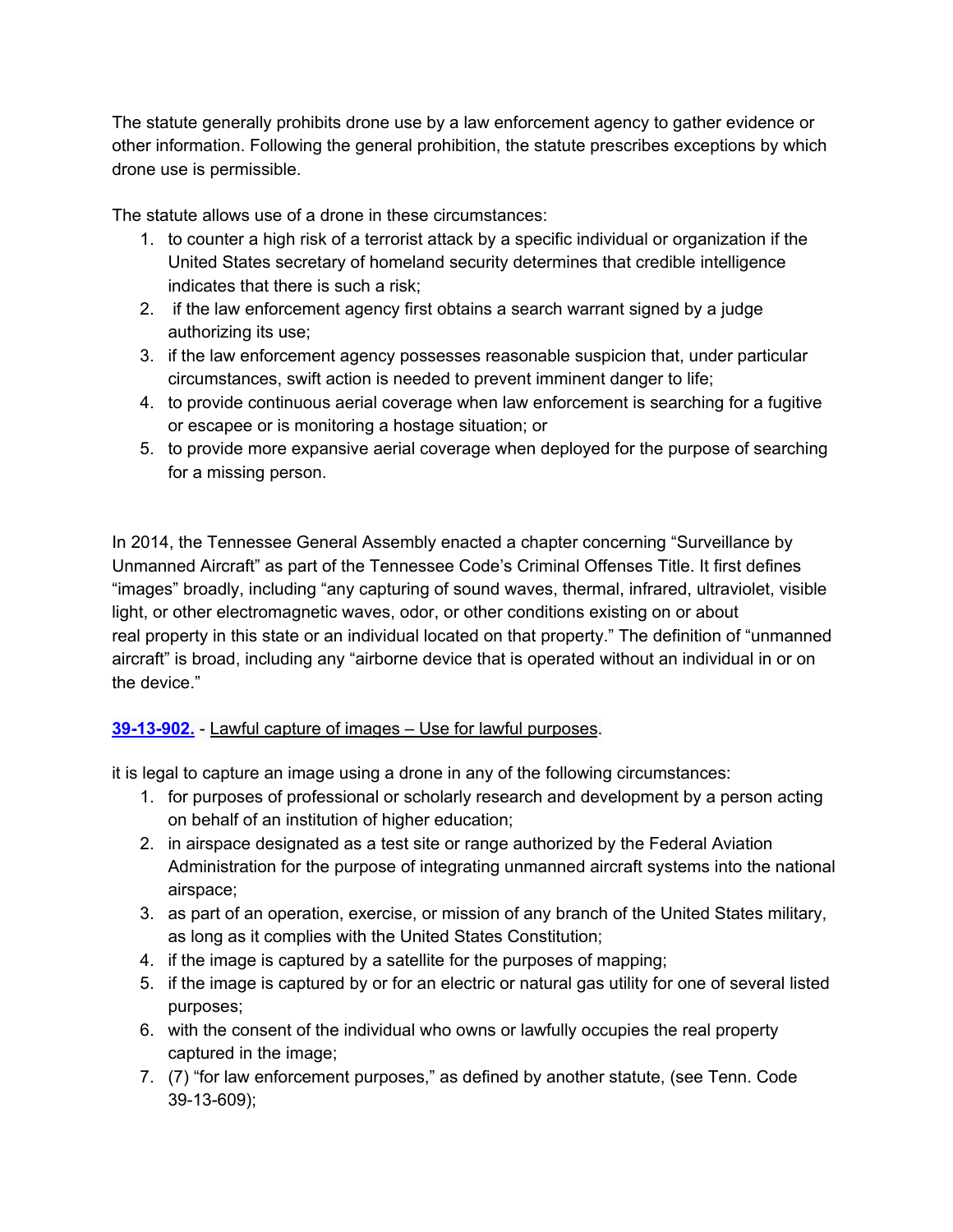- 8. (8) if the image is captured by state law enforcement authorities, or a person who is under contract with or otherwise acting under the direction or on behalf of state authorities to survey a catastrophe or determine whether a state of emergency should be declared, to preserve public safety or protect property or survey damage or contamination during a lawfully declared state of emergency, or to conduct routine air quality sampling and monitoring;
- 9. at the scene of a spill, or a suspected spill, of hazardous materials;
- 10. for the purpose of fire suppression;
- 11. for the purpose of rescuing a person whose life or well-being is in imminent danger;
- 12. if the image is captured by a Tennessee licensed real estate broker in connection with the marketing, sale, or financing of real property, provided no individual can be identified in the image;
- 13. if the image is of real property or a person on that property;
- 14. if the image is captured by the owner or operator of an oil, gas, water, or other pipeline for the purpose of inspecting, maintaining, or repairing pipelines or other related facilities, and is captured without the intent to conduct surveillance on an individual or real property located in Tennessee;
- 15. in connection with oil and gas pipeline and well safety and protection;
- 16. in connection with port authority surveillance and security;
- 17. as authorized or permitted by the Federal Aviation Administration for use in a motion picture, television or similar production where the filming is authorized by the property owner and a state or local film permit agency, if necessary;
- 18. as a part of a commercial service that has received authorization from the federal aviation administration to use unmanned aircraft or an unmanned aircraft operating under regulations promulgated by the federal aviation administration for commercial use of unmanned aircraft; (19) when an image is "captured by a state or local government agency, or by a person who is under contract with or otherwise acting under the direction or on behalf of such agency, [it] shall be handled in accordance with § 39-13-609 and shall not be used for any purpose other than the lawful purpose for which the image was captured as permitted by this section." A recent amendment to the statute provides that it is legal to use drones to capture images in land surveying; by the department of transportation; or photogrammetric mapping.

**[39-13-903.](https://law.justia.com/codes/tennessee/2014/title-39/chapter-13/part-9/section-39-13-903)** Unlawful capture of image with intent to conduct surveillance a misdemeanor offense -Defense.

If drones are used to capture images in any of the following ways, actions result in a Class C misdemeanor:

1. uses an unmanned aircraft to capture an image of an individual or privately owned real property in Tennessee with the intent to conduct surveillance on the individual or property captured in the image;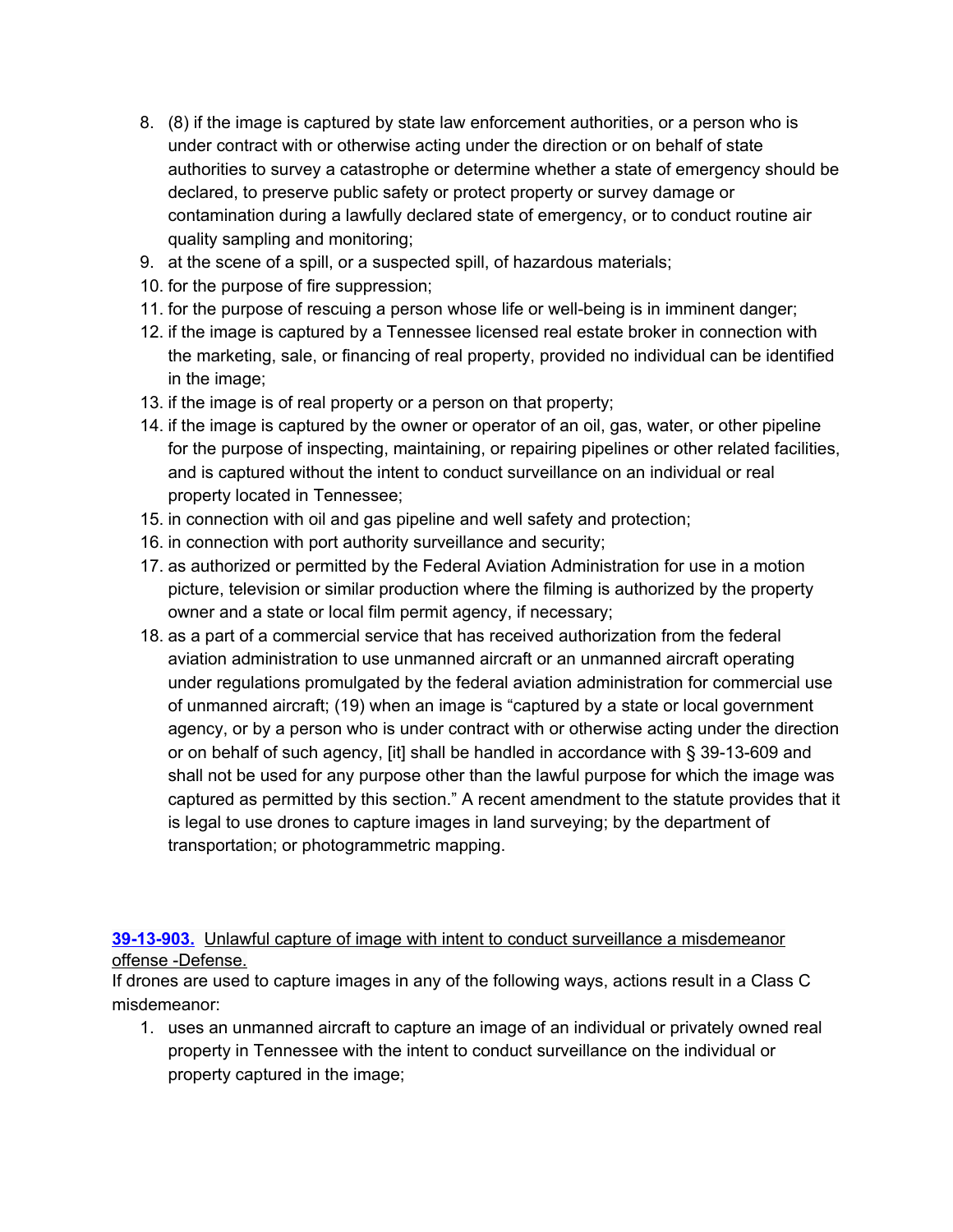- 2. knowingly uses an image captured for law enforcement purposes by a state or local law enforcement agency, or by a person who is under contract with or otherwise acting under the direction of or on behalf of such agency;
- 3. uses an unmanned aircraft to intentionally capture an image of an individual or event at an open-air event venue wherein more than one hundred individuals are gathered for a ticketed event, provided there is no consent from the venue owner or operator;
- 4. knowingly uses an unmanned aircraft within or over a designated fireworks discharge site, fireworks display site, or fireworks fallout area during an event, subject to provided definitions of "discharge site," "display site," and "fallout area"; or
- 5. knowingly uses an unmanned aircraft over the grounds of a correctional facility;
- 6. knowingly uses an unmanned aircraft within two hundred fifty feet of the perimeter of any critical infrastructure facility without the business operator's written consent for the purpose of conducting surveillance of, gathering evidence or collecting information about, or photographically or electronically recording, critical infrastructure data.

**[39-13-904.](https://law.justia.com/codes/tennessee/2014/title-39/chapter-13/part-9/section-39-13-904/) -** Possession or distribution and use of unlawfully captured images – Misdemeanor offenses – Separate images constitute separate offenses – Defenses.

The statutes create a Class C misdemeanor offense when a person possesses an image in violation of the law, and, a Class B misdemeanor when one "discloses, displays, distributes, or otherwise uses that image." Each image creates a separate offense.

The section concludes by listing two separate defenses to these charges:

- 1. that one destroyed the image as soon as he or she had knowledge it was captured illegally, or
- 2. that one "stopped disclosing, displaying, distributing, or otherwise using the image" as soon as he or she had knowledge it was captured illegally.

**[39-13-905.](https://law.justia.com/codes/tennessee/2014/title-39/chapter-13/part-9/section-39-13-905/)** Use of unlawfully captured images as evidence -Disclosure of images limited.

**[39-13-906.](https://law.justia.com/codes/tennessee/2016/title-39/chapter-13/part-9/section-39-13-906/)** Applicability of part.

**[39-13-907.](https://law.justia.com/codes/tennessee/2016/title-39/chapter-13/part-9/section-39-13-907/)** Construction of part.

#### **The [Tennessee](https://law.justia.com/codes/tennessee/2016/title-70/chapter-4/part-3/) Hunter Protection Act**

**[70-4-301.](https://law.justia.com/codes/tennessee/2016/title-70/chapter-4/part-3/section-70-4-301/) Part definitions.**

#### **[70-4-302.](https://law.justia.com/codes/tennessee/2016/title-70/chapter-4/part-3/section-70-4-302/) Violations -Penalty.**

#### **[70-4-303.](https://law.justia.com/codes/tennessee/2016/title-70/chapter-4/part-3/section-70-4-303/) Injunctions – Damages – Construction.**

The Tennessee Hunter Protection Act concerns the use of drones to interfere with a lawful exercise of taking wildlife. The statute creates a Class C misdemeanor for using a drone with the intent to conduct video surveillance of private citizens who are lawfully hunting or fishing without obtaining the written consent of the persons being surveilled prior to conducting the surveillance.

# <span id="page-53-0"></span>Texas

Definitions: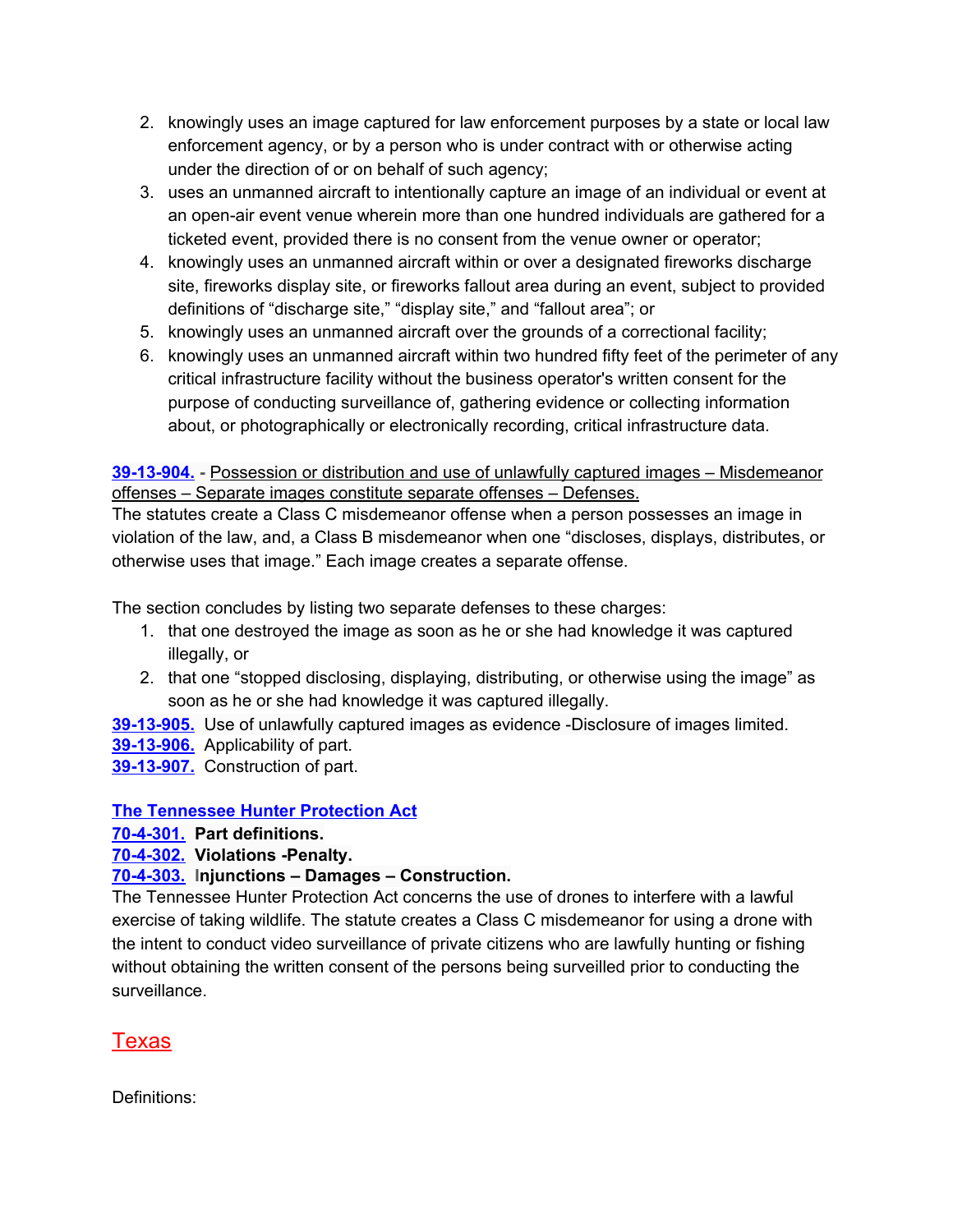"**Image**" means: any capturing of sound waves, thermal, infrared, ultraviolet, visible light, or other electromagnetic waves, odor, or other conditions existing on or about real property in this state or an individual located on that property.

#### "**Critical infrastructure facility**" means:

(A) one of the following, if completely enclosed by a fence or other physical barrier that is obviously designed to exclude intruders, or if clearly marked with a sign or signs that are posted on the property, are reasonably likely to come to the attention of intruders, and indicate that entry is forbidden:

- 1. a petroleum or alumina refinery;
- 2. an electrical power generating facility, substation, switching station, or electrical control center;
- 3. a chemical, polymer, or rubber manufacturing facility;
- 4. a water intake structure, water treatment facility, wastewater treatment plant, or pump station;
- 5. a natural gas compressor station;
- 6. a liquid natural gas terminal or storage facility;
- 7. a telecommunications central switching office or any structure used as part of a system to provide wired or wireless telecommunications services;
- 8. a port, railroad switching yard, trucking terminal, or other freight transportation facility;
- 9. a gas processing plant, including a plant used in the processing, treatment, or fractionation of natural gas;
- 10. a transmission facility used by a federally licensed radio or television station;
- 11. a steelmaking facility that uses an electric arc furnace to make steel;
- 12. a dam that is classified as a high hazard by the Texas Commission on Environmental Quality; or
- 13. a concentrated animal feeding operation, as defined by Section [26.048](http://www.statutes.legis.state.tx.us/GetStatute.aspx?Code=WA&Value=26.048), Water Code; or
- (B) if enclosed by a fence or other physical barrier obviously designed to exclude intruders:
	- 1. any portion of an aboveground oil, gas, or chemical pipeline;
	- 2. an oil or gas drilling site;
	- 3. a group of tanks used to store crude oil, such as a tank battery;
	- 4. an oil, gas, or chemical production facility;
	- 5. an oil or gas wellhead; or
	- 6. any oil and gas facility that has an active flare.

#### "**Correctional facility**" means:

- 1. a confinement facility operated by or under contract with any division of the Texas Department of Criminal Justice;
- 2. a municipal or county jail;
- 3. a confinement facility operated by or under contract with the Federal Bureau of Prisons; or
- 4. a secure correctional facility or secure detention facility, as defined by Section [51.02](http://www.statutes.legis.state.tx.us/GetStatute.aspx?Code=FA&Value=51.02), Family Code.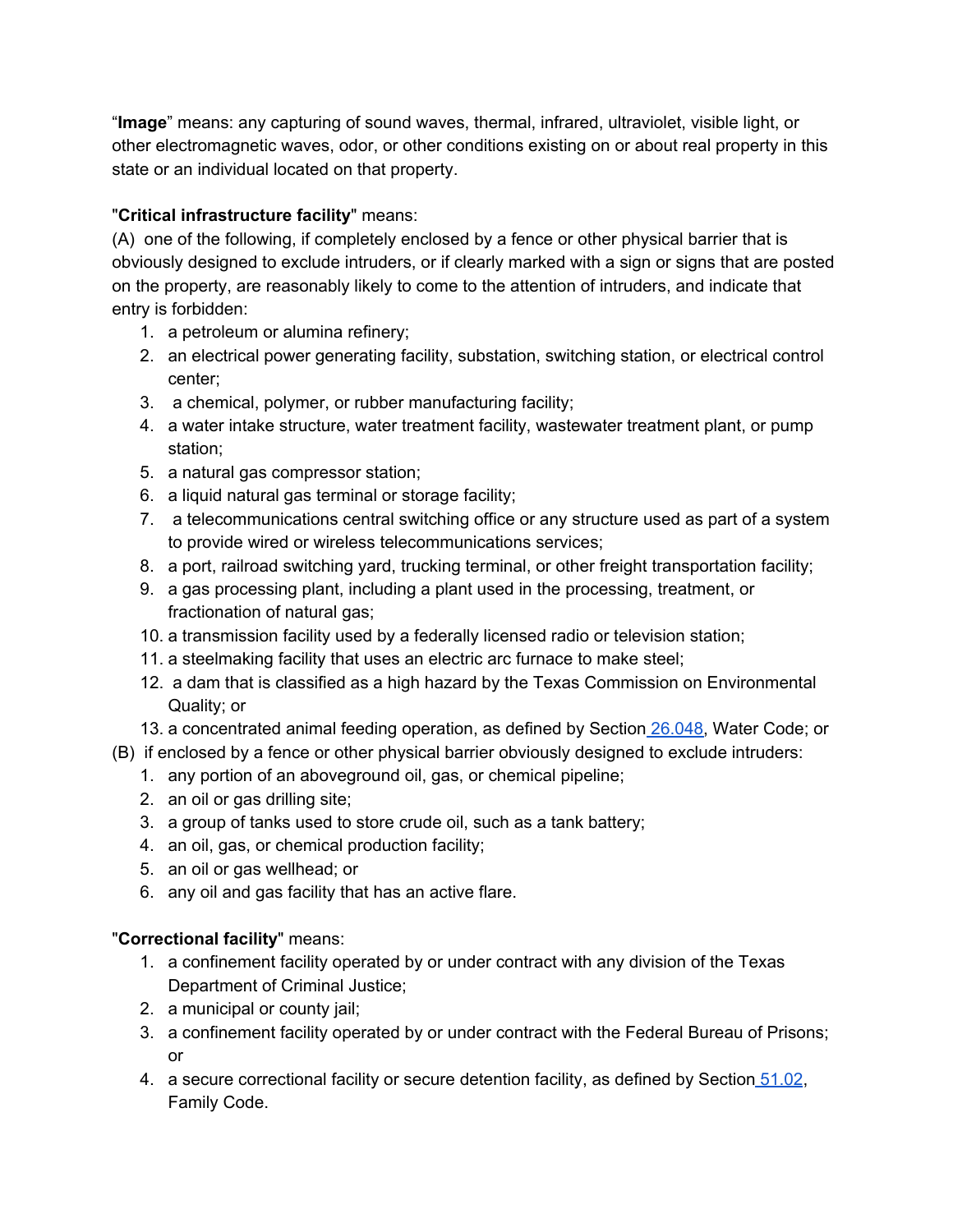"**Detention facility**" means a facility operated by or under contract with United States Immigration and Customs Enforcement for the purpose of detaining aliens and placing them in removal proceedings.

Statutes/Bills:

**Texas Government Code [Chapter](http://www.statutes.legis.state.tx.us/Docs/GV/htm/GV.423.htm) 423.-** USE OF UNMANNED AIRCRAFT

The State of Texas's Government Code regarding use of unmanned aircrafts details what is permissible use (423.002) and what is considered an offense (423.003, 423.004, 423.045, 423.046).

The statute provides that it is legal to capture an image using a drone in any of the following circumstances:

- 1. "for the purpose of professional or scholarly research and development or for another academic purpose by a person acting on behalf of an institution of higher education";
- 2. "in airspace designated as a test site or range authorized by the Federal Aviation Administration for the purpose of integrating unmanned aircraft systems into the national airspace";
- 3. "as part of an operation, exercise or mission of any branch of the United States military";
- 4. "if the image is captured by a satellite for the purposes of mapping";
- 5. "if the image is captured by or for an electric or natural gas utility or a telecommunications provider" for express purposes;
- 6. "with the consent of the individual who owns or lawfully occupies the real property captured in the image";
- 7. "pursuant to a valid search or arrest warrant";
- 8. "if the image is captured by a law enforcement authority or a person who is under contract with or otherwise acting under the direction or on behalf of a law enforcement authority" in "immediate pursuit" of a suspect upon probable cause, to document a crime scene, to investigate a scene of death or serious motor vehicle accident, to search for a missing person, to conduct a high-risk tactical operation; of private property that is generally open to the public where property owner provides consent to law enforcement public safety responsibilities; or of real property or a person on real property that is within 25 miles of the United States border for the sole purpose of ensuring border security;
- 9. for the same law enforcement authority designated above, except for the purposes of surveying a catastrophe, preserving public safety and protecting property, surveying during a declared state of emergency, or conducting routine air quality monitoring;
- 10. "at the scene of a spill, or a suspected spill, of hazardous materials";
- 11. "for the purpose of fire suppression";
- 12. "for the purpose of rescuing a person whose life or well-being is in imminent danger";
- 13. "if the image is captured by a Texas licensed real estate broker in connection with the marketing, sale, or financing of real property," provided no individual can be identified in the image;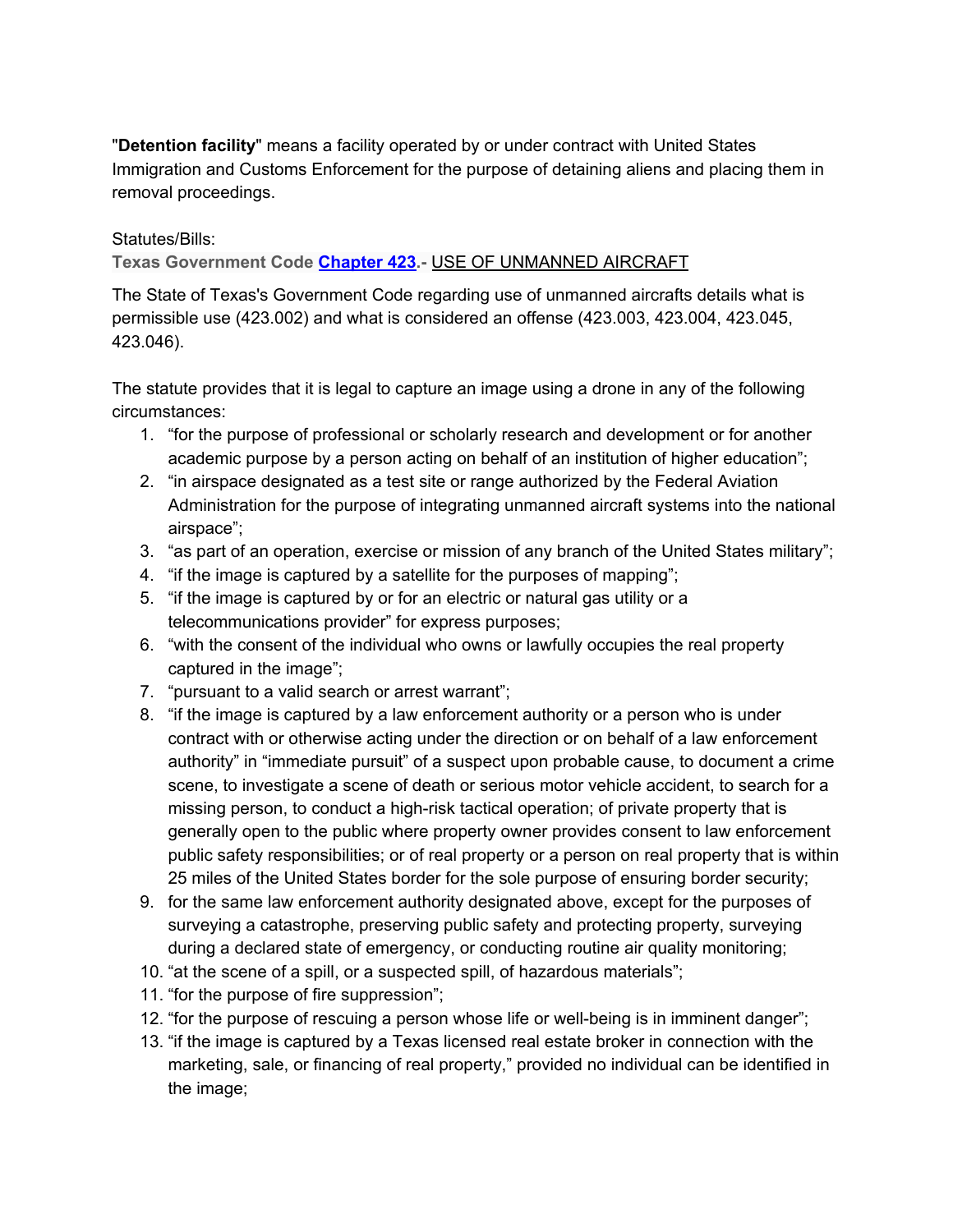- 14. "from a height no more than eight feet above ground level in a public place, if the image was captured without using any electronic, mechanical, or other means to amplify the image beyond normal human perception";
- 15. if the image is "of public real property or a person on that property";
- 16. "if the image is captured by the owner or operator of an oil, gas, water, or other pipeline for the purpose of inspecting, maintaining, or repairing pipelines or other related facilities, and is captured without the intent to conduct surveillance on an individual or real property" located in Texas;
- 17. "in connection with oil pipeline safety and rig protection";
- 18. "in connection with port authority surveillance and security";
- 19. "if the image is captured by a registered professional land surveyor in connection with the practice of professional surveying," and if no individual can be identified in the image;
- 20. "if the image is captured by a professional, licensed engineer," provided the image is captured in connection with the practice of engineering and no individual can be identified in the image;
- 21. "the image is captured by an employee of an insurance company or of an affiliate of the company in connection with the underwriting of an insurance policy, or the rating or adjusting of an insurance claim, regarding real property or a structure on real property; and the operator of the unmanned aircraft is authorized by the Federal Aviation Administration to conduct operations within the airspace from which the image is captured."

#### Sec. 423.003. OFFENSE: ILLEGAL USE OF UNMANNED AIRCRAFT TO CAPTURE IMAGE.

(a) A person commits an offense if the person uses an unmanned aircraft to capture an image of an individual or privately owned real property in this state with the intent to conduct surveillance on the individual or property captured in the image.

- (b) An offense under this section is a Class C misdemeanor.
- (c) It is a defense to prosecution under this section that the person destroyed the image:
	- (1) as soon as the person had knowledge that the image was captured in violation of this section; and
	- (2) without disclosing, displaying, or distributing the image to a third party.
- (d) In this section, "intent" has the meaning assigned by Section [6.03](http://www.statutes.legis.state.tx.us/GetStatute.aspx?Code=PE&Value=6.03), Penal Code.

The statutes prescribe a Class C misdemeanor when a "person uses an unmanned aircraft to capture an image of an individual or privately owned real property in this state with the intent to conduct surveillance on the individual or property captured in the image."

#### Sec. 423.004. OFFENSE: POSSESSION, DISCLOSURE, DISPLAY, DISTRIBUTION, OR USE OF IMAGE.

A person commits an offense if the person:

1. captures an image in violation of Section [423.003](http://www.statutes.legis.state.tx.us/GetStatute.aspx?Code=GV&Value=423.003); and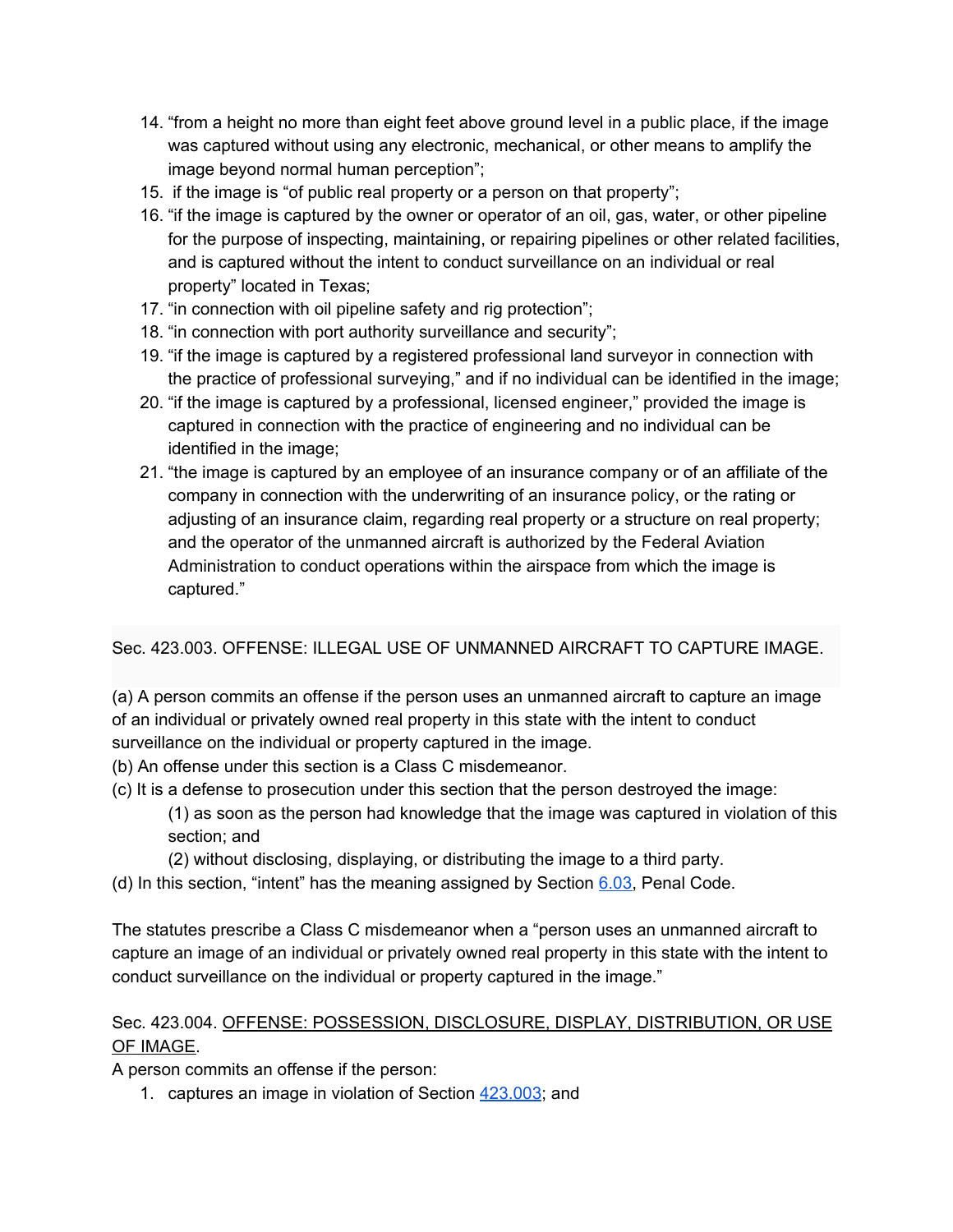2. possesses, discloses, displays, distributes, or otherwise uses that image.

An offense under this section for the possession of an image is a Class C misdemeanor. An offense under this section for the disclosure, display, distribution, or other use of an image is a Class B misdemeanor.

Each image a person possesses, discloses, displays, distributes, or otherwise uses in violation of this section is a separate offense.

#### Sec. 423.0045. OFFENSE: OPERATION OF UNMANNED AIRCRAFT OVER CORRECTIONAL FACILITY, DETENTION FACILITY, OR CRITICAL INFRASTRUCTURE FACILITY.

The statutes create a Class B misdemeanor, or a Class A misdemeanor in the case of a previous conviction, for "intentionally or knowingly" committing any of the following acts:

- 1. operates an unmanned aircraft over a correctional facility, detention facility, or critical infrastructure facility and the unmanned aircraft is not higher than 400 feet above ground level;
- 2. allows an unmanned aircraft to make contact with a correctional facility, detention facility, or critical infrastructure facility, including any person or object on the premises of or within the facility; or
- 3. allows an unmanned aircraft to come within a distance of a correctional facility, detention facility, or critical infrastructure facility that is close enough to interfere with the operations of or cause a disturbance to the facility.

#### Sec. 423.0046. OFFENSE: OPERATION OF UNMANNED AIRCRAFT OVER SPORTS VENUE.

In this section, "**sports venue**" means an arena, automobile racetrack, coliseum, stadium, or other type of area or facility that:

- 1. has a seating capacity of 30,000 or more people; and
- 2. is primarily used for one or more professional or amateur sports or athletics events.

A person commits an offense if the person intentionally or knowingly operates an unmanned aircraft over a sports venue and the unmanned aircraft is not higher than 400 feet above ground level. An offense under this section is a Class B misdemeanor, except that the offense is a Class A misdemeanor if the actor has previously been convicted under this section or Section [423.0045.](http://www.statutes.legis.state.tx.us/GetStatute.aspx?Code=GV&Value=423.0045)

#### Sec. 423.006. CIVIL ACTION.

An owner or tenant of privately owned real property located in this state may bring against a person who, in violation of Section [423.003](http://www.statutes.legis.state.tx.us/GetStatute.aspx?Code=GV&Value=423.003), captured an image of the property or the owner or tenant while on the property an action to:

1. enjoin a violation or imminent violation of Section [423.003](http://www.statutes.legis.state.tx.us/GetStatute.aspx?Code=GV&Value=423.003) or [423.004](http://www.statutes.legis.state.tx.us/GetStatute.aspx?Code=GV&Value=423.004);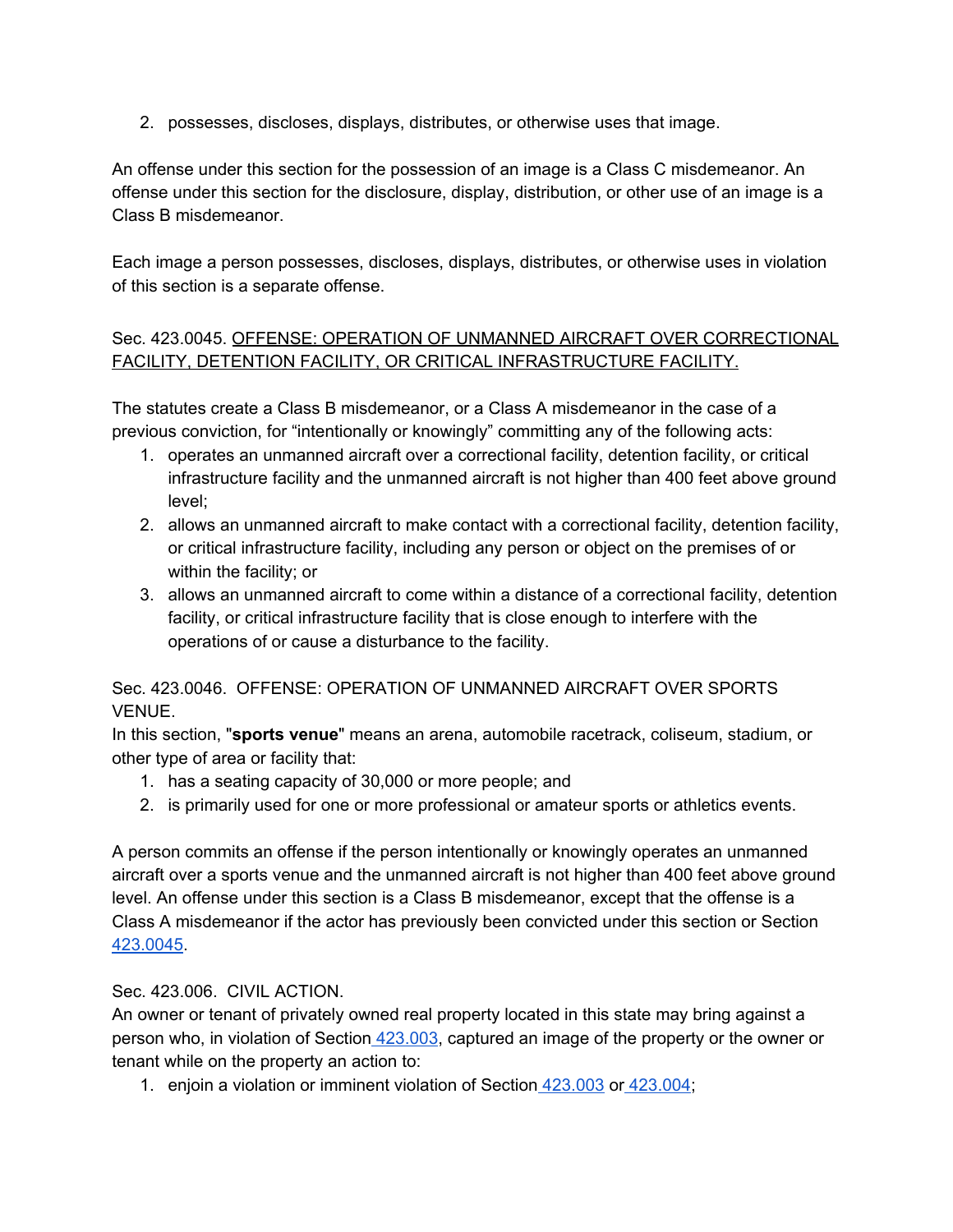- 2. recover a civil penalty of:
	- (A) \$5,000 for all images captured in a single episode in violation of Section [423.003](http://www.statutes.legis.state.tx.us/GetStatute.aspx?Code=GV&Value=423.003); or
	- (B) \$10,000 for disclosure, display, distribution, or other use of any images captured in a single episode in violation of Section [423.004;](http://www.statutes.legis.state.tx.us/GetStatute.aspx?Code=GV&Value=423.004) or

(3) recover actual damages if the person who captured the image in violation of Section [423.003](http://www.statutes.legis.state.tx.us/GetStatute.aspx?Code=GV&Value=423.003) discloses, displays, or distributes the image with malice.

An action brought under this section must be commenced within two years from the date the image was:

- 1. captured in violation of Section [423.003;](http://www.statutes.legis.state.tx.us/GetStatute.aspx?Code=GV&Value=423.003) or
- 2. initially disclosed, displayed, distributed, or otherwise used in violation of Sectio[n](http://www.statutes.legis.state.tx.us/GetStatute.aspx?Code=GV&Value=423.004) [423.004.](http://www.statutes.legis.state.tx.us/GetStatute.aspx?Code=GV&Value=423.004)

Sec. 423.005. ILLEGALLY OR INCIDENTALLY CAPTURED IMAGES NOT SUBJECT TO DISCLOSURE.

(a) Except as otherwise provided by Subsection (b), an image captured in violation of Section [423.003,](http://www.statutes.legis.state.tx.us/GetStatute.aspx?Code=GV&Value=423.003) or an image captured by an unmanned aircraft that was incidental to the lawful capturing of an image:

- 1. may not be used as evidence in any criminal or juvenile proceeding, civil action, or administrative proceeding;
- 2. is not subject to disclosure, inspection, or copying under Chapter [552](http://www.statutes.legis.state.tx.us/GetStatute.aspx?Code=GV&Value=552); and
- 3. is not subject to discovery, subpoena, or other means of legal compulsion for its release.

(b) An image described by Subsection (a) may be disclosed and used as evidence to prove a violation of this chapter and is subject to discovery, subpoena, or other means of legal compulsion for that purpose.

#### Sec. 423.007. RULES FOR USE BY LAW ENFORCEMENT.

The Department of Public Safety shall adopt rules and guidelines for use of an unmanned aircraft by a law enforcement authority in this state.

#### Sec. 423.008. REPORTING BY LAW ENFORCEMENT AGENCY.

(a) Not earlier than January 1 and not later than January 15 of each odd-numbered year, each state law enforcement agency and each county or municipal law enforcement agency located in a county or municipality, as applicable, with a population greater than 150,000, that used or operated an unmanned aircraft during the preceding 24 months shall issue a written report to the governor, the lieutenant governor, and each member of the legislature and shall:

- 1. retain the report for public viewing; and
- 2. post the report on the law enforcement agency's publicly accessible website, if one exists.
- (b) The report must include:
	- 1. the number of times an unmanned aircraft was used, organized by date, time, location, and the types of incidents and types of justification for the use;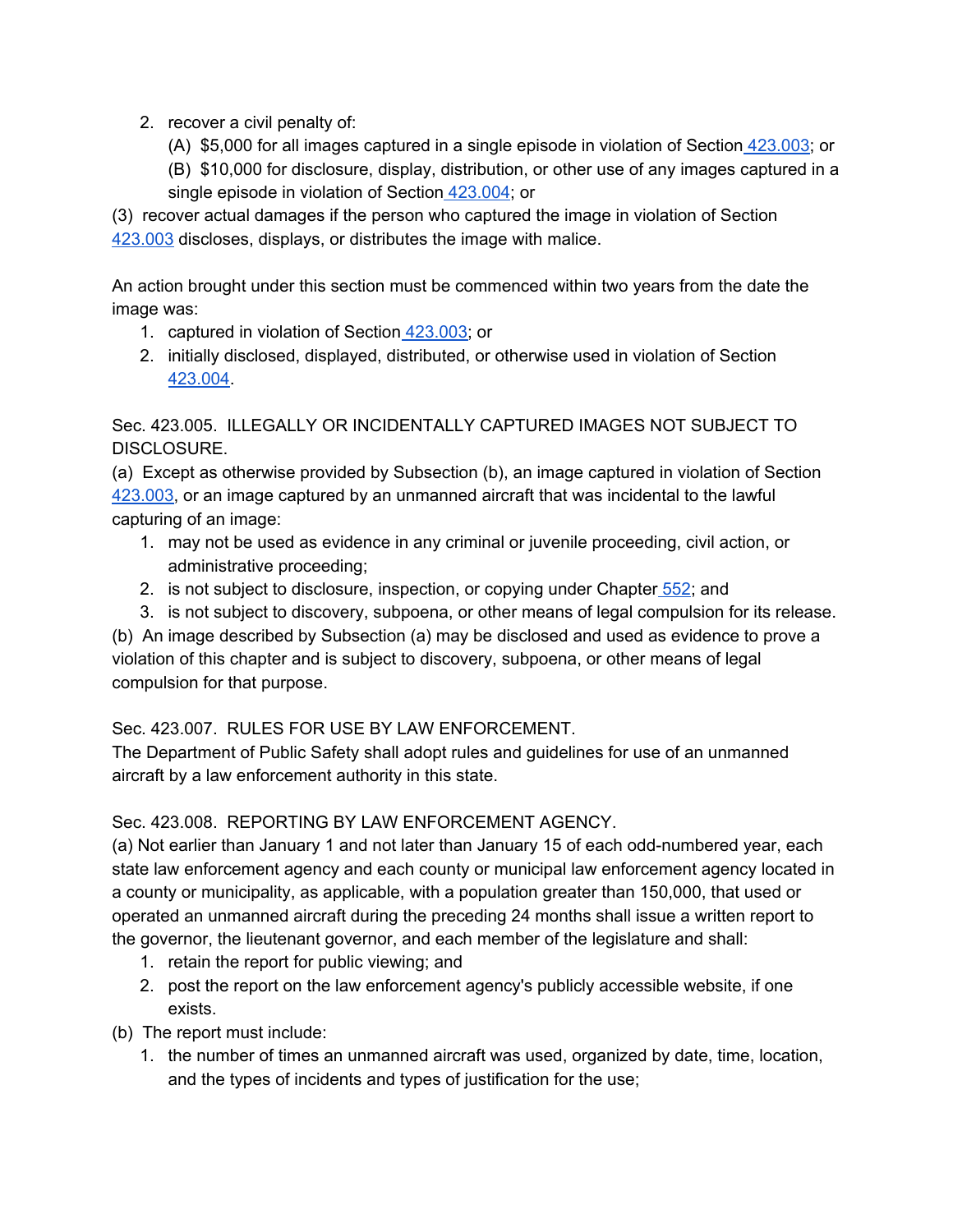- 2. the number of criminal investigations aided by the use of an unmanned aircraft and a description of how the unmanned aircraft aided each investigation;
- 3. the number of times an unmanned aircraft was used for a law enforcement operation other than a criminal investigation, the dates and locations of those operations, and a description of how the unmanned aircraft aided each operation;
- 4. the type of information collected on an individual, residence, property, or area that was not the subject of a law enforcement operation and the frequency of the collection of this information; and
- 5. the total cost of acquiring, maintaining, repairing, and operating or otherwise using each unmanned aircraft for the preceding 24 months.

Sec. 423.009. REGULATION OF UNMANNED AIRCRAFT BY POLITICAL SUBDIVISION. Prohibits localities from regulating UAS except during a special event and when the UAS is used by the locality.

"Political subdivision" includes a county, a joint board created under Section [22.074,](http://www.statutes.legis.state.tx.us/GetStatute.aspx?Code=TN&Value=22.074) Transportation Code, and a municipality.

"**Special event**" means a festival, celebration, or other gathering that:

- (A) involves:
	- 1. (i) the reservation and temporary use of all or a portion of a public park, road, or other property of a political subdivision; and
	- 2. (ii) entertainment, the sale of merchandise, food, or beverages, or mass participation in a sports event; and
- <span id="page-59-0"></span>(B) requires a significant use or coordination of a political subdivision's services.

# Utah

Definitions:

"**Unmanned aircraft**" means an aircraft that is:

- 1. capable of sustaining flight; and
- 2. operated with no possible direct human intervention from on or within the aircraft.

"**Unmanned aircraft system**" means the entire system used to operate an unmanned aircraft, including:

- 1. the unmanned aircraft, including payload;
- 2. communications equipment;
- 3. navigation equipment;
- 4. controllers;
- 5. support equipment; and
- 6. autopilot functionality.

Statutes/Bills: **Title 72 - [Chapter](https://le.utah.gov/xcode/Title72/Chapter14/72-14-P1.html) 14 Part 1**: General Provisions (72-14-1)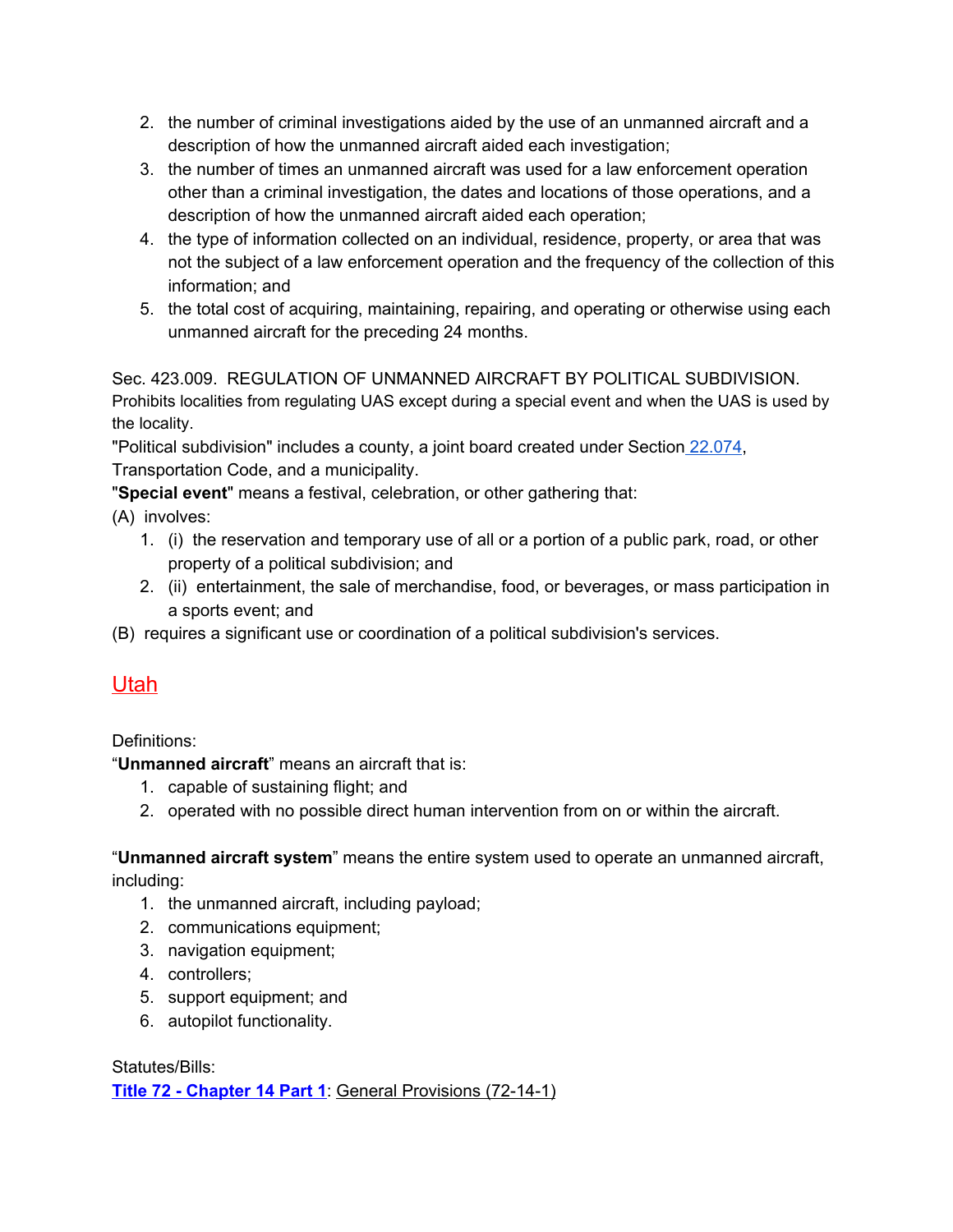[Section](https://le.utah.gov/xcode/Title72/Chapter14/72-14-S101.html?v=C72-14-S101_2017050920170509) 101: Title

This chapter is known as "Unmanned Aircraft -- Drones."

[Section](https://le.utah.gov/xcode/Title72/Chapter14/72-14-S102.html?v=C72-14-S102_2017050920170509) 102: Definitions

[Section](https://le.utah.gov/xcode/Title72/Chapter14/72-14-S103.html?v=C72-14-S103_2017050920170509) 103: Preemption of local ordinance

[Section](https://le.utah.gov/xcode/Title72/Chapter14/72-14-S104.html?v=C72-14-S104_2017050920170509) 104: Applicability

This chapter does not apply to a person or business entity:

- 1. using an unmanned aircraft for legitimate educational or business purposes; and
- 2. operating the unmanned aircraft system in a manner consistent with applicable Federal Aviation Administration rules, exemptions, or other authorizations.

#### **Title 72 - [Chapter](https://le.utah.gov/xcode/Title72/Chapter14/72-14-P2.html) 14 Part 2**: Law Enforcement Use of Unmanned Aircraft (72-14-2)

[Section](https://le.utah.gov/xcode/Title72/Chapter14/72-14-S201.html?v=C72-14-S201_2017050920170509) 201: Title

This part is known as "Law Enforcement Use of Unmanned Aircraft."

[Section](https://le.utah.gov/xcode/Title72/Chapter14/72-14-S202.html?v=C72-14-S202_2017050920170509) 202: Definitions

[Section](https://le.utah.gov/xcode/Title72/Chapter14/72-14-S203.html?v=C72-14-S203_2017050920170509) 203: Unmanned aircraft system use requirements -- Exceptions.

A law enforcement agency or officer may not obtain, receive, or use data acquired through an unmanned aircraft system unless the data is obtained:

- 1. pursuant to a search warrant;
- 2. in accordance with judicially recognized exceptions to warrant requirements;
- 3. from a nongovernment actor, subject to limitations listed below;
- 4. to locate a lost or missing person in an area in which a person has no reasonable expectation of privacy; or
- 5. for purposes unrelated to a criminal investigation.

A law enforcement officer or agency may only use for law enforcement purposes data obtained from a nongovernment actor if:

- 1. the data appears to pertain to the commission of a crime; or
- 2. the law enforcement agency or officer believes, in good faith, that:
	- a. the data pertains to an imminent or ongoing emergency involving danger of death or serious bodily injury to an individual; and
	- b. disclosing the data would assist in remedying the emergency.

A law enforcement agency that "obtains, receives, or uses" data acquired pursuant to the methods above must destroy the data as soon as reasonably possible.

[Section](https://le.utah.gov/xcode/Title72/Chapter14/72-14-S204.html?v=C72-14-S204_2017050920170509) 204: Data retention [Section](https://le.utah.gov/xcode/Title72/Chapter14/72-14-S205.html?v=C72-14-S205_2017050920170509) 205: Reporting

**Title 72 - [Chapter](https://le.utah.gov/xcode/Title72/Chapter14/72-14-P3.html?v=C72-14-P3_2017050920170509) 14 Part 3**: Unlawful Use of Unmanned Aircraft.

[Section](https://le.utah.gov/xcode/Title72/Chapter14/72-14-S301.html?v=C72-14-S301_2017050920170509) 301: Title This part is known as "Unlawful Use of Unmanned Aircraft." [Section](https://le.utah.gov/xcode/Title72/Chapter14/72-14-S302.html?v=C72-14-S302_2017050920170509) 302: Reserved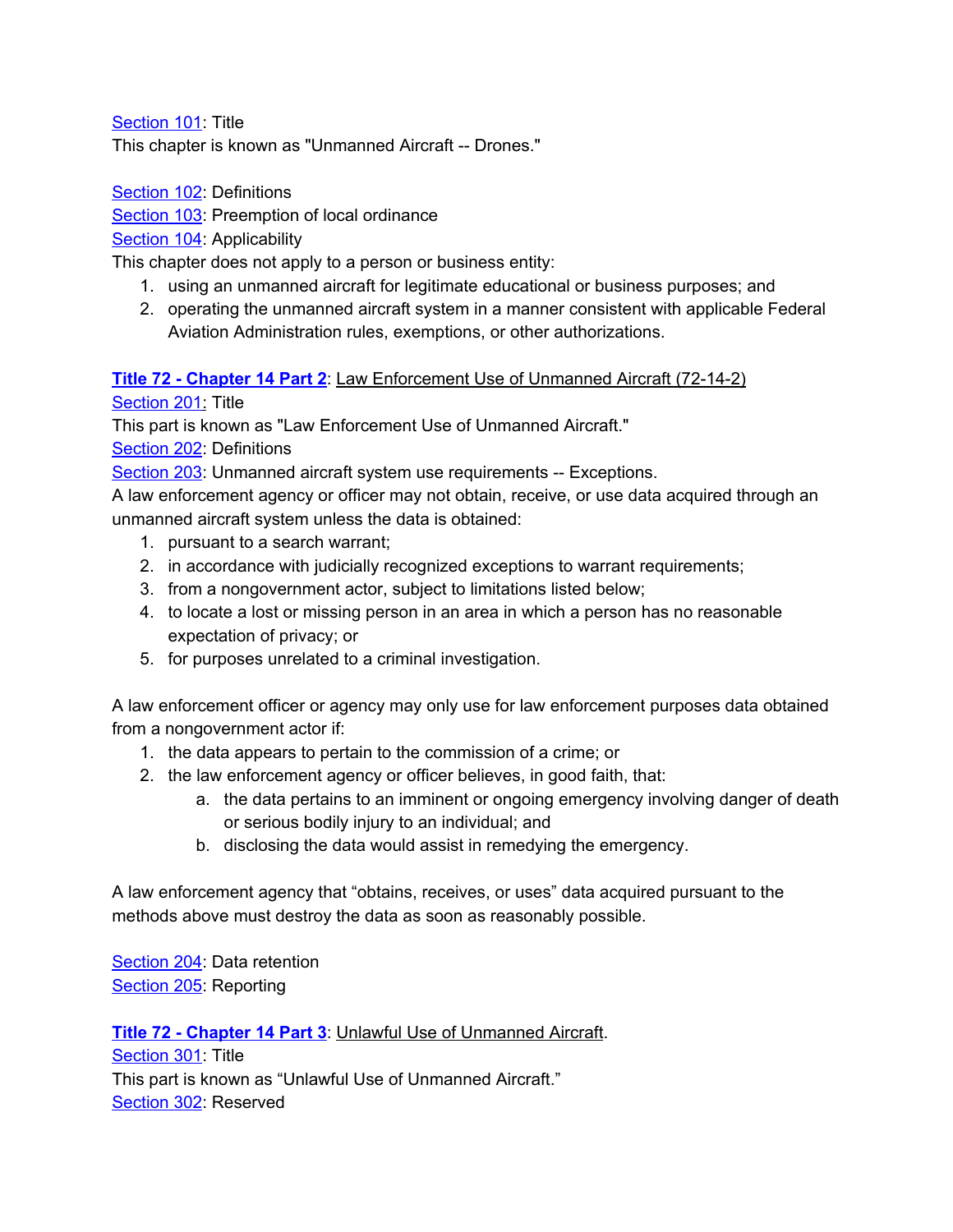[Section](https://le.utah.gov/xcode/Title72/Chapter14/72-14-S303.html?v=C72-14-S303_2017050920170509) 303: Weapon attached to unmanned aircraft -- Penalties.

A person is guilty of a Class B misdemeanor if they fly an unmanned aircraft that carries a weapon or to which a weapon is attached.

An exception is made when:

- 1. (1) for someone who flies a drone that carries or has attached to it a weapon if that person has approval from the FAA and acts accordingly;
- 2. (2) for someone who has a contract with the state or federal government, or
- 3. (3) someone who operates such aircraft with the Department of Defense's permission in airspace controlled by the U.S. Department of defense.

#### **Title 72 - [Chapter](https://le.utah.gov/xcode/Title72/Chapter14/72-14-P4.html?v=C72-14-P4_2017050920170509) 14 Part 4:** Safe Use of Unmanned Aircraft

[Section](https://le.utah.gov/xcode/Title72/Chapter14/72-14-S401.html?v=C72-14-S401_2017050920170509) 401: Title

This part is known as "Safe Use of Unmanned Aircraft."

[Section](https://le.utah.gov/xcode/Title72/Chapter14/72-14-S402.html?v=C72-14-S402_2017050920170509) 402: Reserved

[Section](https://le.utah.gov/xcode/Title72/Chapter14/72-14-S403.html?v=C72-14-S403_2017050920170509) 403: Safe operation of unmanned aircraft.

The individual operating the drone or an observer must:

- 1. maintain visual line of sight of the unmanned aircraft in order to:
	- a. know the location of the unmanned aircraft;
	- b. determine the attitude, altitude, and direction of flight;
	- c. observe the airspace for other air traffic or hazards; and
	- d. determine that the unmanned aircraft does not endanger the life or property of another person;

An individual may not operate an unmanned aircraft in Class B, Class C, or Class D airspace or within the lateral boundaries of the surface area of Class E airspace designated for an airport unless the operator of the unmanned aircraft has prior authorization from air traffic control.

An individual may not operate an unmanned aircraft in a manner that interferes with operations and traffic patterns at any airport, heliport, or seaplane base.

Flying a drone at an altitude higher than 400 feet above ground is prohibited unless :

- 1. the drone is flown within a 400-foot radius of a structure; and
- 2. is not flown higher than 400 feet above the structure's highest point.

An individual who violates this section is liable for any damages that may result from the violation. A law enforcement officer shall issue a written warning for the first violation. If an individual violates the statute after receiving a written warning, he or she is guilty of an infraction. Every subsequent offense of the statute after an infraction was received is a class B misdemeanor.

**[65A-3-2.5](https://le.utah.gov/xcode/Title65A/Chapter3/65A-3-S2.5.html)** Wildland fire and unmanned aircraft.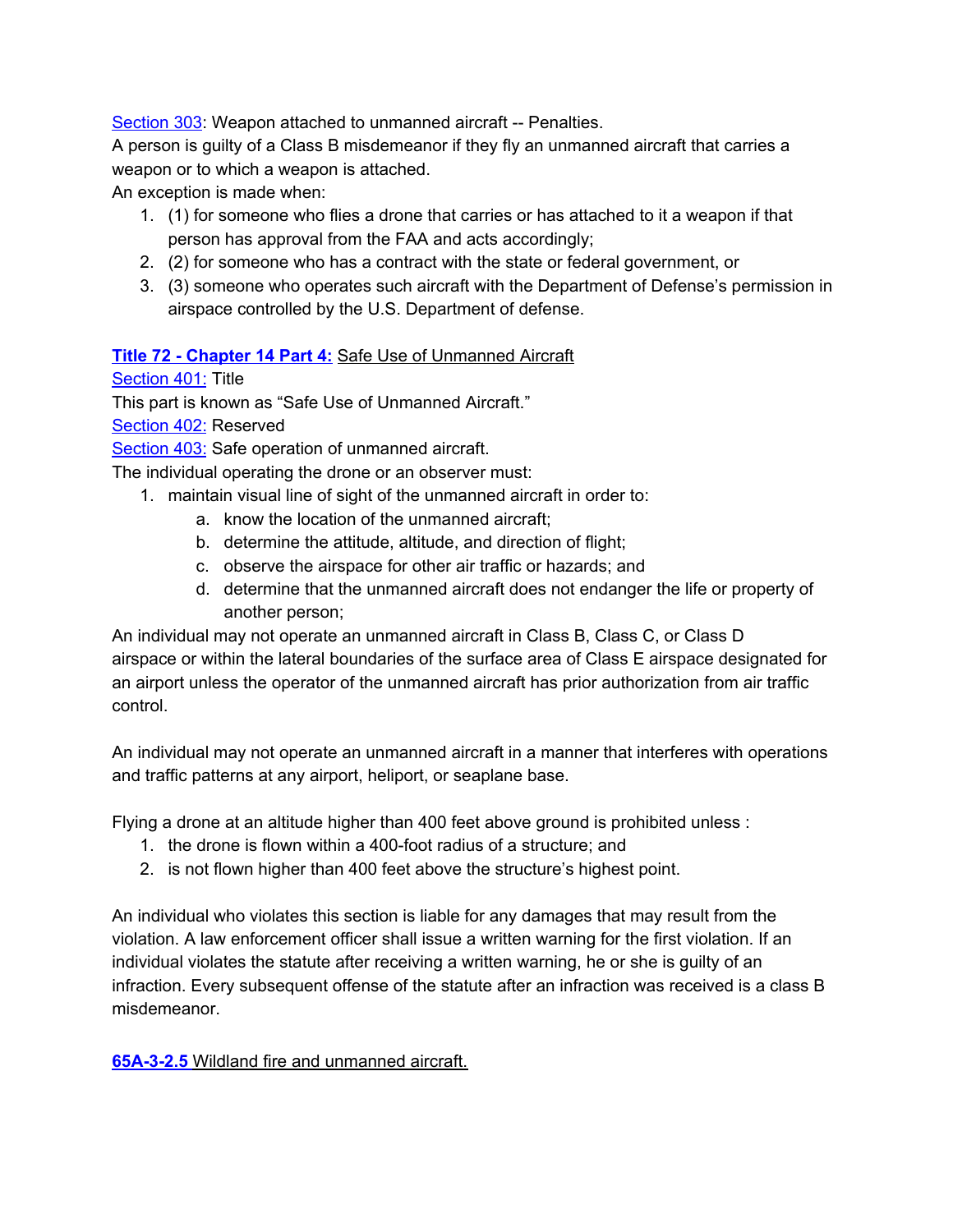A person may not operate an unmanned aircraft system in a manner that causes an unmanned aircraft to fly within an area that is under a temporary flight restriction that is issued by the Federal Aviation Administration as a result of the wildland fire, or an area designated as a wildland fire scene on a system managed by a federal, state, or local government entity that disseminates emergency information to the public, unless the person operates the unmanned aircraft system with the permission of, and in accordance with the restrictions established by, the incident commander.

A person, other than a government official or a government employee acting within the person's capacity as a government official or government employee, that recklessly operates an unmanned aircraft system in a manner that causes an unmanned aircraft to fly within an area described in Subsection (2) is guilty of:

- a. (a) except as provided in Subsection (3)(b), (c), or (d), a class B misdemeanor, punishable by imprisonment as provided in Section 76-3-204 and a fine not to exceed \$2,500;
- b. (b) except as provided in Subsection (3)(c) or (d), a class A misdemeanor, punishable by imprisonment as provided in Section 76-3-204 and a fine not to exceed \$5,000, if the operation of the unmanned aircraft system:

(i) causes an aircraft being used to contain or control a wildland fire to drop a payload of water or fire retardant in a location other than the location originally designated for the aircraft to drop the payload;

(ii) causes an aircraft being used to contain or control a wildland fire to land without dropping a payload of water or fire retardant in the location originally designated for the aircraft to drop the payload; or

(iii) prevents an aircraft, intended for use in containing or controlling a wildland fire, from taking flight;

- c. except as provided in Subsection (3)(d), a third degree felony, punishable by imprisonment as provided in Section 76-3-203 and a fine not to exceed \$10,000, if the operation of the unmanned aircraft system causes the unmanned aircraft to come into direct physical contact with a manned aircraft; or
- d. a second degree felony, punishable by imprisonment as provided in Section 76-3-203 and a fine not to exceed \$15,000, if the operation of the unmanned aircraft is the proximate cause of a manned aircraft colliding with the ground, a structure, or another manned aircraft.

#### **[72-10-109](https://le.utah.gov/xcode/Title72/Chapter10/72-10-S109.html)** Certificate of registration of aircraft required – Exceptions.

Unmanned aircraft as defined in Section 72-14-102 are exempt from the state registration requirement

#### **[76-6-206](https://le.utah.gov/xcode/Title76/Chapter6/76-6-S206.html)** Criminal trespass.

Criminal trespass laws in relation to drones. In the context of this section, "enter" means "intrusion of the entire (...) unmanned aircraft." "Remain unlawfully" is defined as staying on or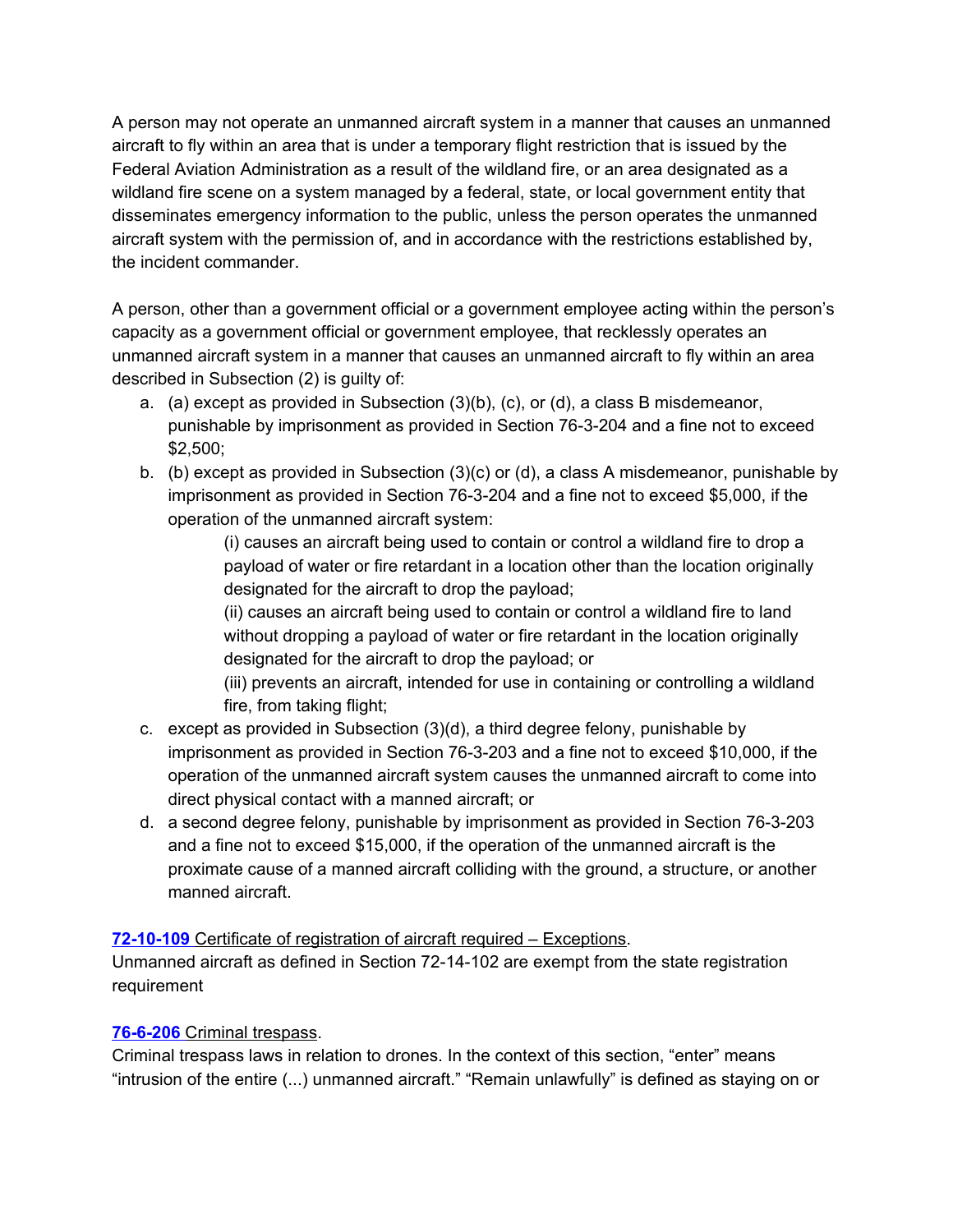over private property when the property or part of it is not open to the public, and the person flying the drone is not authorized to do so.

A person is guilty of criminal trespass as it relates to drones if he or she:

- 1. causes a drone to "enter and remain unlawfully over property" and either intends to annoy or injure a person, or damage property, including by painting graffiti; intends to commit any crime besides theft or a felony; or "is reckless as to whether the (...) unmanned aircraft's presence will cause fear for the safety of another,"
- 2. knowingly "causes an unmanned aircraft to enter or remain unlawfully over property to which notice against entering is given" through personal communication, a fence or other enclosure obviously meant to exclude, or posting signs in reasonably conspicuous place,

Violations of either of the above is a class B misdemeanor unless the violation is committed in a dwelling, in which event the violation is a class A misdemeanor.

#### **[76-9-402](https://le.utah.gov/xcode/Title76/Chapter9/76-9-S402.html?v=C76-9-S402_2017050920170509)** Privacy violation.

The law specifies that a person is not guilty of what would otherwise be a privacy violation if the person is operating a UAS for legitimate commercial or education purposes consistent with FAA regulations.

#### **[76-9-702.7](https://le.utah.gov/xcode/Title76/Chapter9/76-9-S702.7.html)** Voyeurism offenses – Penalties.

It is a class A or class B misdemeanor to use any type of technology, including UAS, to secretly record video of a person in certain instances.

#### **[R651-602-8.](https://rules.utah.gov/publicat/code/r651/r651-602.htm#E8)** Operation of Unmanned Aircraft (park system)

A person must obtain written permission from the park manager before operating an unmanned aircraft within the park system.

#### **[HB 217](https://le.utah.gov/~2017/bills/static/HB0217.html)** Harassment of livestock. (76-9-308)

Prohibits a person from intentionally, knowingly, or recklessly chasing, actively disturbing, or harming livestock through the use of UAS. Anyone who violates this law is guilty of a class B misdemeanor for the first offense and a class A misdemeanor for a subsequent offense or if livestock is seriously injured or killed or there is damage in excess of \$1,000.

# <span id="page-63-0"></span>**Vermont**

#### Definitions:

"**Drone**" means a powered aerial vehicle that does not carry a human operator and is able to fly autonomously or to be piloted remotely.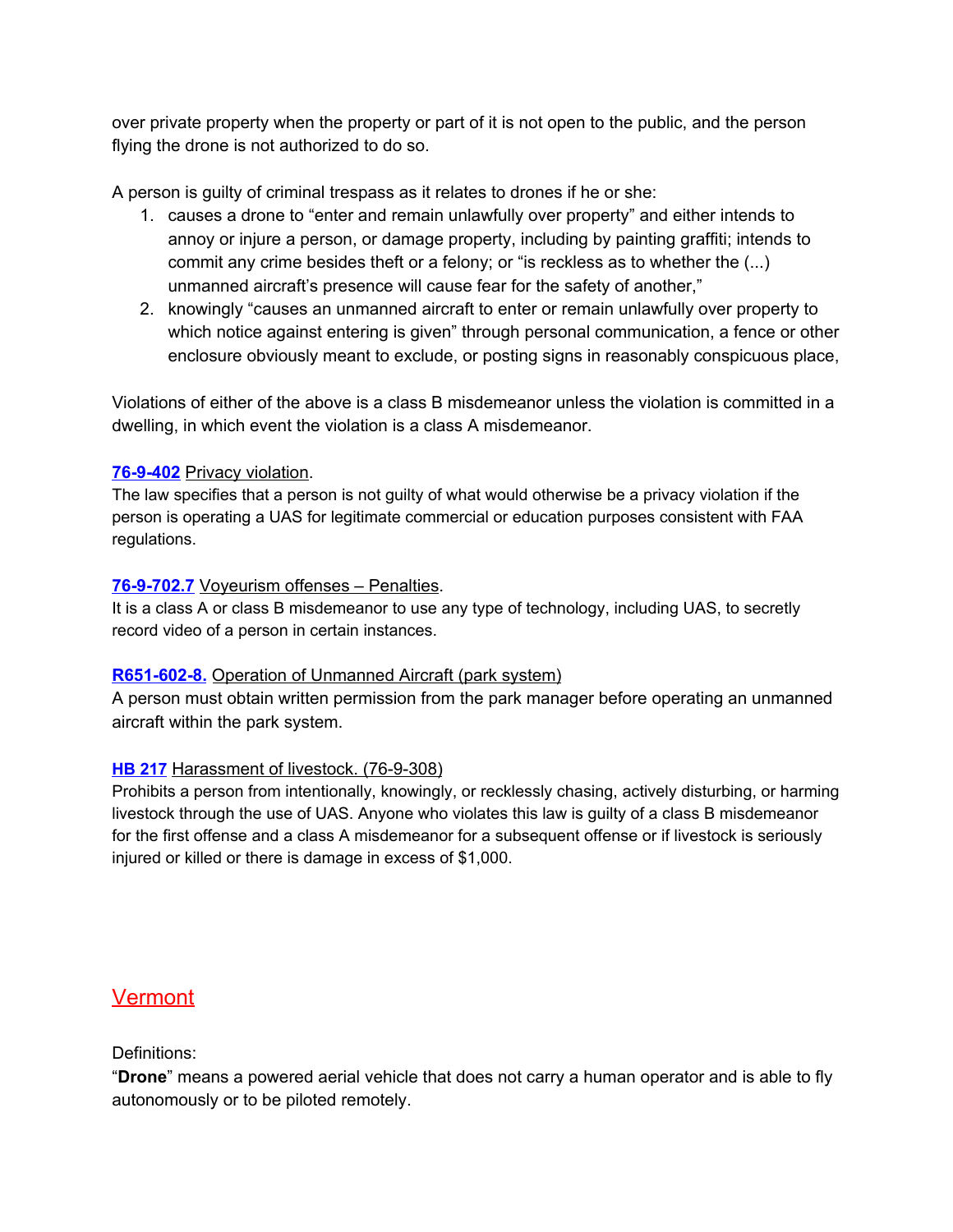#### Statutes/Bills:

#### **§ [4622.](http://legislature.vermont.gov/statutes/section/20/205/04622)** Law [enforcement](http://legislature.vermont.gov/statutes/section/20/205/04622) use of drones

The statute generally prohibits any of these law enforcement agencies from using a drone "for the purpose of investigating, detecting, or prosecuting a crime" or to "gather or retain data on private citizens peacefully exercising their constitutional rights of free speech and assembly."

Law enforcement agencies may use drones in the following circumstances, which serve as exceptions to the general rule:

- 1. if the agency has obtained a warrant pursuant to Rule 41 of the Vermont Rules of Criminal Procedure or
- 2. for public safety reasons that do not include collecting and keeping data.

#### **§ [4623.](http://legislature.vermont.gov/statutes/section/20/205/04623)** Use of drones; Federal Aviation [Administration](http://legislature.vermont.gov/statutes/section/20/205/04623) requirements

Any use of drones by any person, including a law enforcement agency, shall comply with all applicable Federal Aviation Administration requirements and guidelines.

#### **§ [4624.](http://legislature.vermont.gov/statutes/section/20/205/04624)** [Reports](http://legislature.vermont.gov/statutes/section/20/205/04624)

On or before September 1 of each year, any law enforcement agency that has used a drone within the previous 12 months shall report the following information to the Department of Public Safety:

- 1. The number of times the agency used a drone within the previous 12 months. For each use of a drone, the agency shall report the type of incident involved, the nature of the information collected, and the rationale for deployment of the drone.
- 2. The number of criminal investigations aided and arrests made through use of information gained by the use of drones within the previous 12 months, including a description of how the drone aided each investigation or arrest.
- 3. The number of times a drone collected data on any person, home, or area other than the target of the surveillance within the previous 12 months and the type of data collected in each instance.
- 4. The cost of the agency's drone program and the program's source of funding.

#### **§ [4018.](http://legislature.vermont.gov/statutes/section/13/085/04018)** [DRONES](http://legislature.vermont.gov/statutes/section/13/085/04018)

No person shall equip a drone with a dangerous or deadly weapon or fire a projectile from a drone. A person who violates this section shall be imprisoned not more than one year or fined not more than \$1,000.00, or both.

#### **§ [20](http://legislature.vermont.gov/statutes/section/10APPENDIX/001/00020)** Aerial [Hunting](http://legislature.vermont.gov/statutes/section/10APPENDIX/001/00020)

The purpose of this rule is to restrict the taking of wild animals by use of aircraft and drones. Prohibitions:

1. It shall be unlawful for any person to take or attempt to take wild animals while a person is in an aircraft.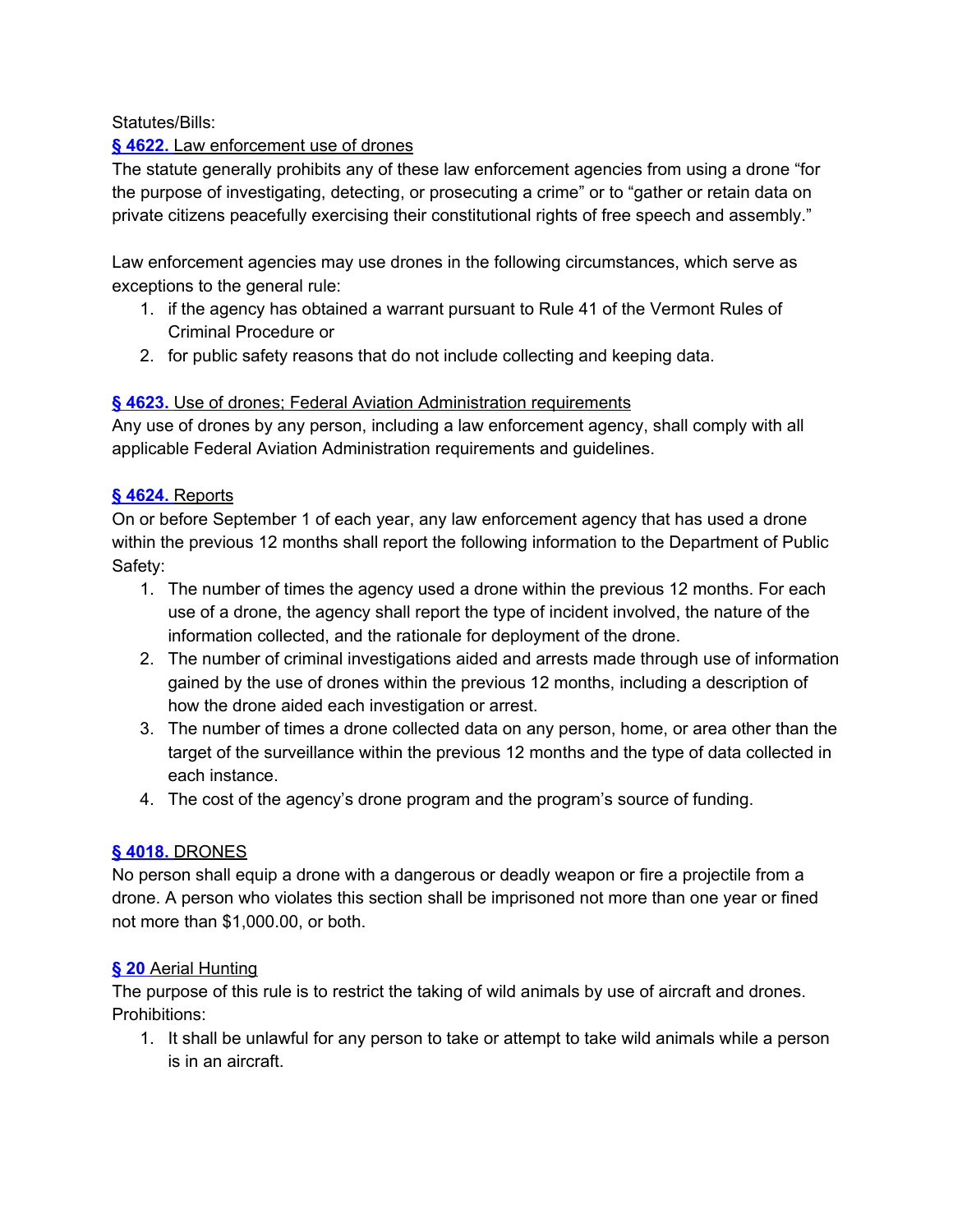- 2. It shall be unlawful for any person to take or attempt to take wild animals by use of an UAV.
- 3. It shall be unlawful for any person within an aircraft, or with the use of a drone or UAV, to:
	- a. a) attempt to locate, surveil, or aid or assist in attempting to locate or surveil any wild animal, for the purpose of taking or attempting to take the wild animal; or
	- b. b) drive or harass any wild animal, or otherwise aid or assist in taking or attempting to take a wild animal.

# <span id="page-65-0"></span>**Virginia**

Definitions:

"**Unmanned aircraft**" means an aircraft that is operated without the possibility of human intervention from within or on the aircraft.

"**Unmanned aircraft system**" means an unmanned aircraft and associated elements, including communication links, sensing devices, and the components that control the unmanned aircraft. Statutes/Bills:

**§ [15.2-926.3.](http://law.lis.virginia.gov/vacode/title15.2/chapter9/section15.2-926.3/)** Local [regulation](http://law.lis.virginia.gov/vacode/title15.2/chapter9/section15.2-926.3/) of certain aircraft.

No locality may regulate the use of privately owned, unmanned aircraft system as defined in  $\frac{1}{2}$ [19.2-60.1](http://law.lis.virginia.gov/vacode/19.2-60.1/) within its boundaries.

**§ [19.2-60.1.](http://law.lis.virginia.gov/vacode/19.2-60.1/)** Use of [unmanned](http://law.lis.virginia.gov/vacode/19.2-60.1/) aircraft systems by public bodies; search warrant required. The statute prohibits the use of unmanned aircraft systems by any state or local government department or by law enforcement, except during the execution of a search warrant. Any evidence obtained without the warrant is inadmissible in court.

An unmanned aircraft system may be deployed without a warrant :

- 1. when an Amber Alert is activated pursuant to § 52-34.3,
- 2. when a Senior Alert is activated pursuant to § 52-34.6,
- 3. when a Blue Alert is activated pursuant to § 52-34.9,
- 4. where use of an unmanned aircraft system is determined to be necessary to alleviate an immediate danger to any person,
- 5. for training exercises related to such uses, or
- 6. if a person with legal authority consents to the warrantless search.

The warrant requirements of this section shall not apply when such systems are utilized to support the Commonwealth for purposes other than law enforcement, including damage assessment, traffic assessment, flood stage assessment, and wildfire assessment. Nothing herein shall prohibit use of unmanned aircraft systems for private, commercial, or recreational use or solely for research and development purposes by institutions of higher education and other research organizations or institutions.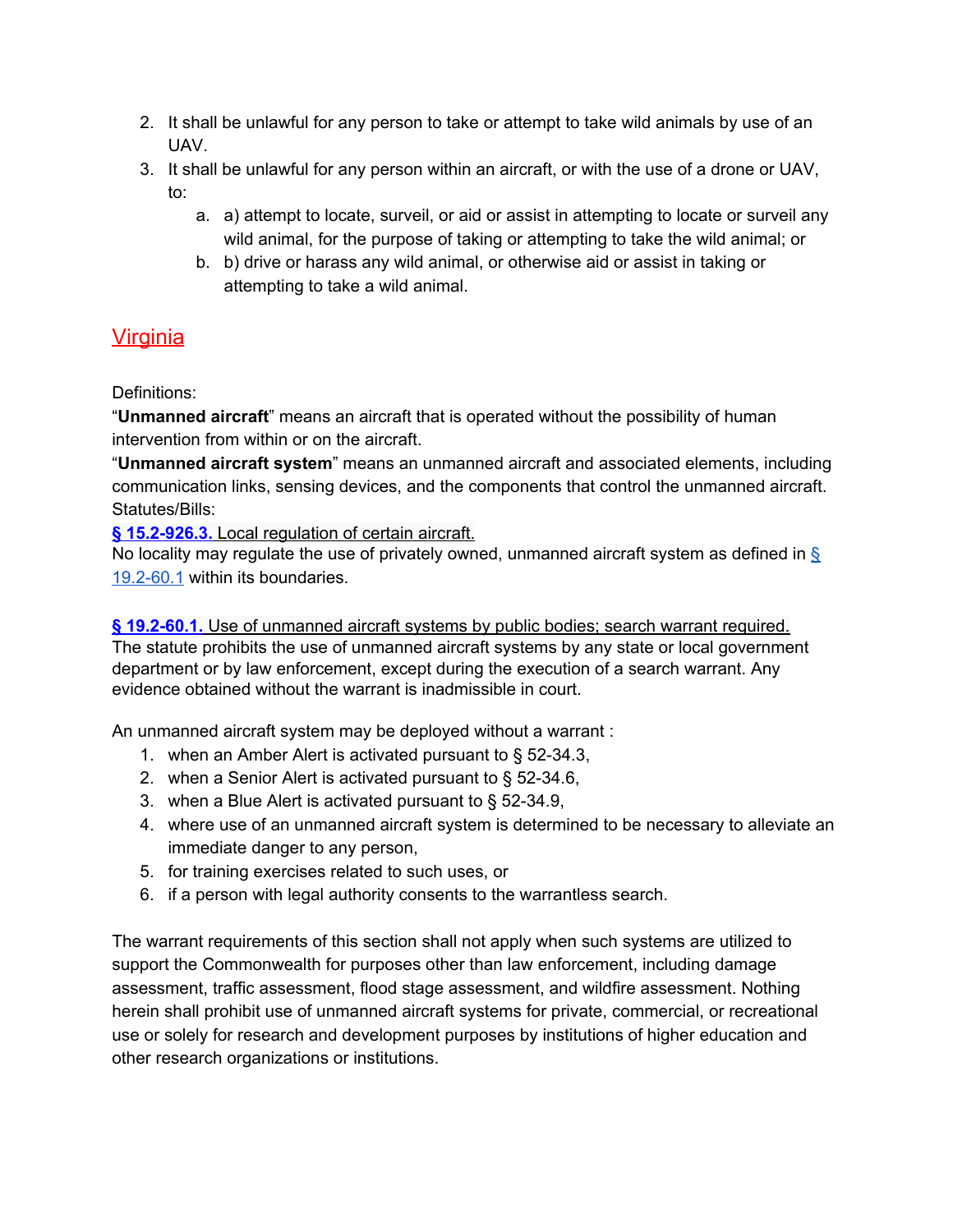In no case may a weaponized unmanned aircraft system be deployed in the Commonwealth or its use facilitated in the Commonwealth by a state or local government department, agency, or instrumentality or department of law enforcement in the Commonwealth except in operations at the Space Port and Naval/Aegis facilities at Wallops Island.

**[HB 2350](http://lis.virginia.gov/cgi-bin/legp604.exe?171+ful+HB2350ER+pdf)** Peeping or spying into dwelling or occupied building by electronic device; penalty. Makes it a Class 1 misdemeanor to use UAS to trespass upon the property of another for the purpose of secretly or furtively peeping, spying, or attempting to peep or spy into a dwelling or occupied building located on such property.

**[SB 873](http://lis.virginia.gov/cgi-bin/legp604.exe?171+ful+SB873ER+pdf)** Authority of a fire chief over unmanned aircraft at a fire, explosion, or other hazardous situation.

Specifies that the fire chief or other officer in charge of a fire department has authority to maintain order at an emergency incident including the immediate airspace. Individuals who don't obey the orders of the officer in charge are guilty of a class 4 misdemeanor.

Washington

Definitions:

"**Drones**" should apply to unmanned aerial vehicles controlled by a remote operator. Sample definition: "An unmanned aircraft that is operated without the possibility of direct human intervention from within or on the aircraft."

Statutes/Bills:

**WAC [200-250-030](http://apps.leg.wa.gov/wac/default.aspx?cite=200-250-030)** Drone use prohibited; State Capitol Campus

Launching, landing, or operating an unmanned aircraft from or on lands and waters within the boundaries of the state capitol campus is prohibited except for the exclusions listed under WAC [200-250-040](http://apps.leg.wa.gov/wac/default.aspx?cite=200-250-040).

The Chief Privacy Officer of the Washington Office of Privacy and Data Protection issued guidelines for [unmanned](http://www.wsdot.wa.gov/NR/rdonlyres/AC738BE5-FDCE-4FD9-A173-6C913FDABE24/0/DronePolicyGuidelines.pdf) aircraft systems for policy makers and stakeholders as they develop policy proposals.

West Virginia

Statutes/Bills:

**[§20-2-5.](http://www.legis.state.wv.us/WVCODE/ChapterEntire.cfm?chap=20&art=2§ion=5)** Unlawful [methods](http://www.legis.state.wv.us/WVCODE/ChapterEntire.cfm?chap=20&art=2§ion=5) of hunting and fishing and other unlawful act[s.](http://www.legis.state.wv.us/WVCODE/ChapterEntire.cfm?chap=20&art=2§ion=5)

Except as authorized by the director or by law, it is unlawful at any time for any person to:

- 1. Hunt, take, kill, wound or shoot at wild animals or wild birds from an airplane or other airborne conveyance, a drone or other unmanned aircraft, an automobile or other land conveyance, or from a motor-driven water conveyance;
- 2. Use a drone or other unmanned aircraft to hunt, take or kill a wild bird or wild animal, or to use a drone or other unmanned aircraft to drive or herd any wild bird or wild animal for the purposes of hunting, trapping or killing;

<span id="page-66-0"></span>**Wisconsin** 

Definitions: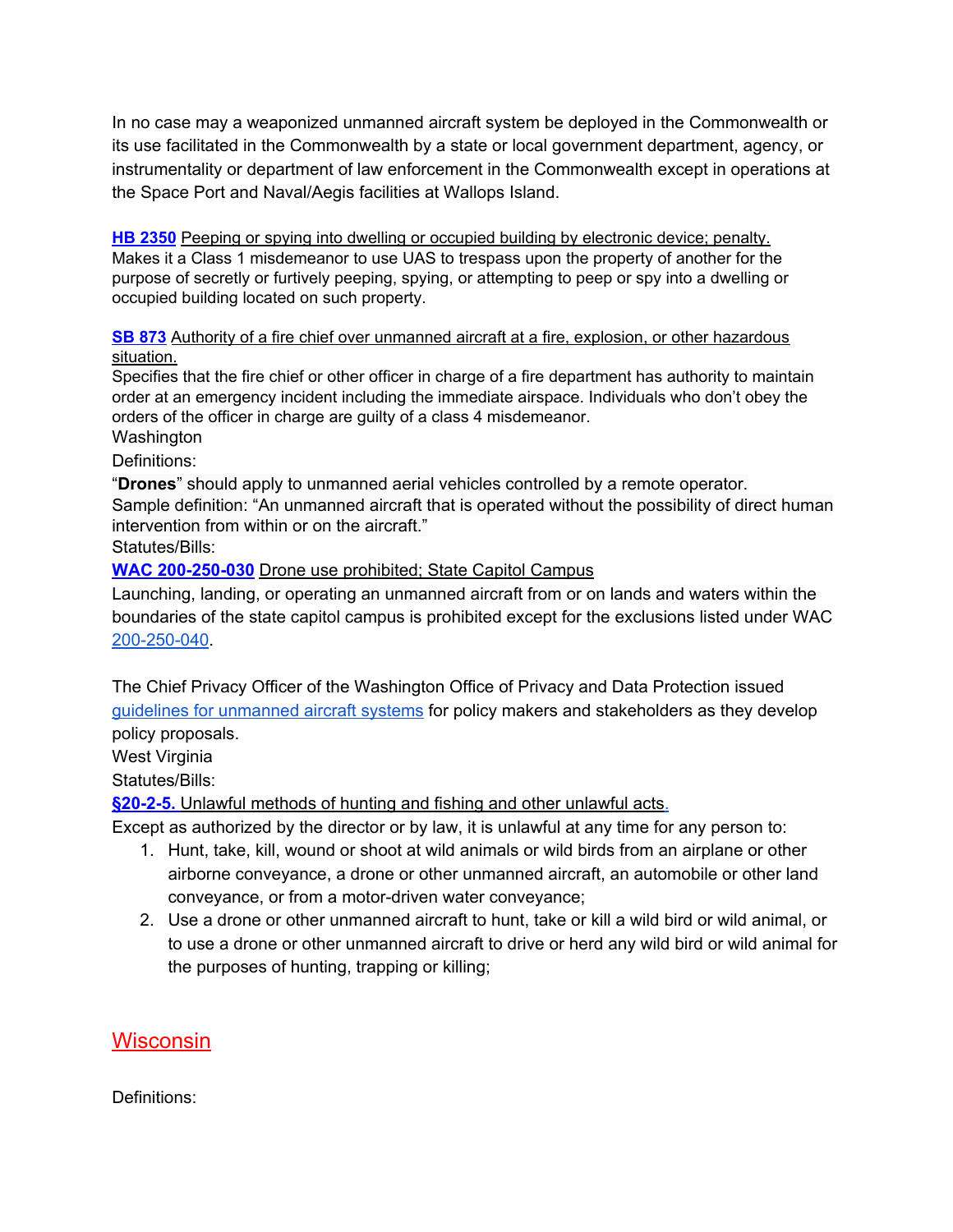"**Drone**" means a powered, aerial vehicle that does not carry a human operator, uses aerodynamic forces to provide vehicle lift, and can fly autonomously or be piloted remotely. A drone may be expendable or recoverable.

#### Statutes/Bills:

#### **[114.04](http://docs.legis.wisconsin.gov/2015/related/proposals/ab670.pdf)** Flying and landing, [limitations.](http://docs.legis.wisconsin.gov/2015/related/proposals/ab670.pdf)

#### **[114.045](http://docs.legis.wisconsin.gov/2015/related/proposals/ab670.pdf)** [Limitation](http://docs.legis.wisconsin.gov/2015/related/proposals/ab670.pdf) on the operation of drones.(correctional institutions)

- 1. No person may operate a drone, as defined in s. 114.105 (1) (a), over a state correctional institution, as defined in s. 301.01 (4), including any grounds of the institution.
- 2. Any person who violates above rule may be required to forfeit not more than \$5,000.

#### **[114.105](http://docs.legis.wisconsin.gov/2015/related/proposals/ab670.pdf)** Local [regulation.](http://docs.legis.wisconsin.gov/2015/related/proposals/ab670.pdf)

#### **[175.55](https://docs.legis.wisconsin.gov/statutes/statutes/175/55)** Use of drones [restricted.](https://docs.legis.wisconsin.gov/statutes/statutes/175/55)

- 1. No person may operate a drone, as defined in s. [114.105](http://docs.legis.wisconsin.gov/2015/related/proposals/ab670.pdf) (1) (a), over a state correctional institution, as defined in s. 301.01 (4), including any grounds of the institution.
- 2. Any person who violates sub. (1) may be required to forfeit not more than \$5,000.
- 3. A law enforcement officer investigating an alleged violation of sub. (1) shall seize and transfer to the department of corrections any photograph, motion picture other visual representation, or data that represents a visual image that was created or recorded by a drone during an alleged violation of sub. (1).

#### **[941.292](https://docs.legis.wisconsin.gov/statutes/statutes/941/III/292)** Possession of a [weaponized](https://docs.legis.wisconsin.gov/statutes/statutes/941/III/292) drone.

Whoever operates any weaponized drone is guilty of a Class H felony. This subsection does not apply to a member of the U.S. armed forces or national guard acting in his or her official capacity.

#### **[942.10](https://docs.legis.wisconsin.gov/statutes/statutes/942/10)** Use of a [drone.](https://docs.legis.wisconsin.gov/statutes/statutes/942/10)

Use of a drone with the intention to photograph, record or otherwise observe an individual in a place where they have a reasonable expectation of privacy a Class A misdemeanor. The statute does not apply to the authorized use of a drone by law enforcement officers.

#### <span id="page-67-0"></span>**Wyoming**

Definitions:

"**Operator**" means a person operating or flying an unmanned aircraft;